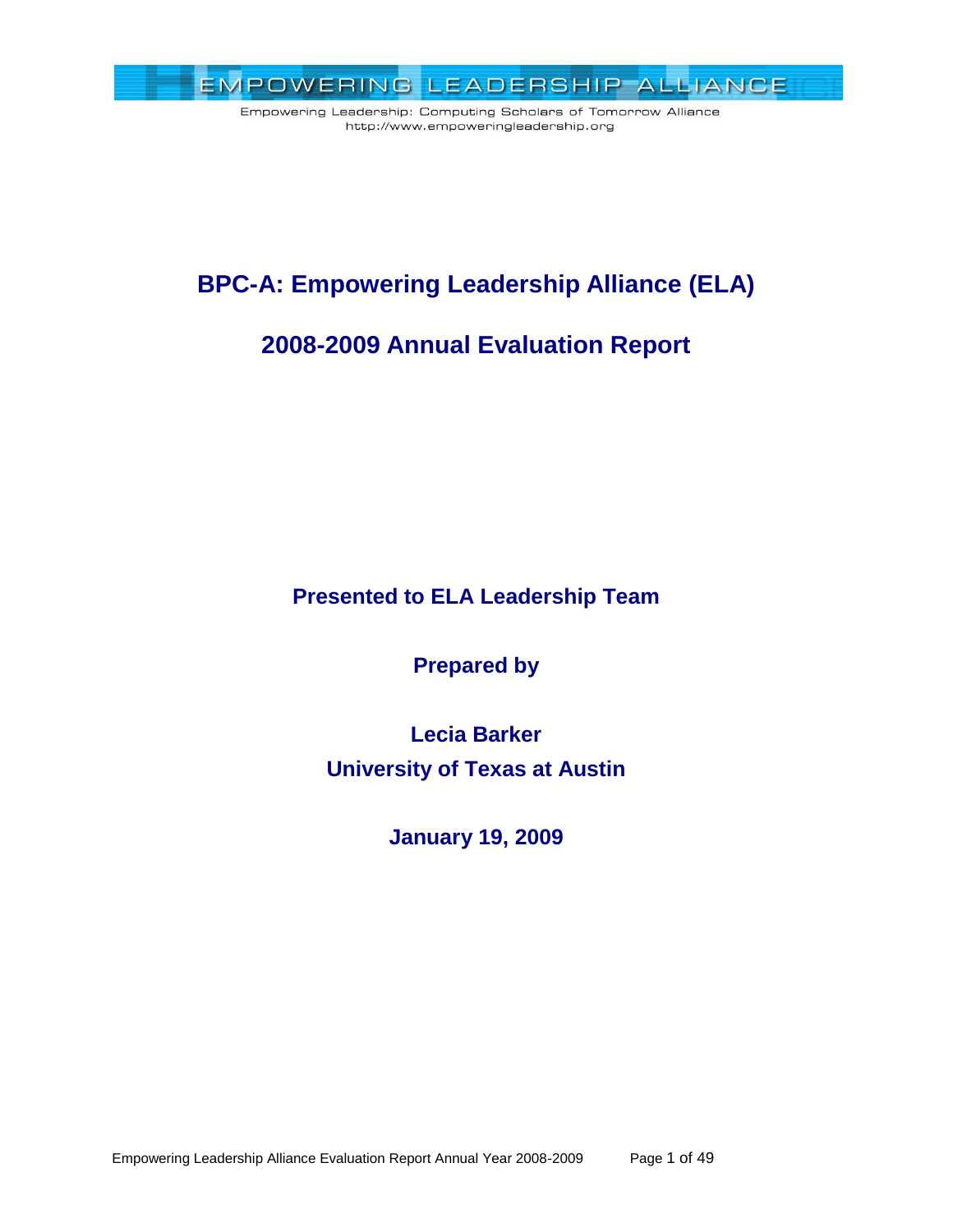Empowering Leadership: Computing Scholars of Tomorrow Alliance http://www.empoweringleadership.org

# **Table of Contents**

| $\mathbf 1$             |       |                                                                             |  |
|-------------------------|-------|-----------------------------------------------------------------------------|--|
|                         | 1.1   |                                                                             |  |
|                         | 1.2   |                                                                             |  |
|                         | 1.3   |                                                                             |  |
|                         | 1.4   |                                                                             |  |
|                         | 1.5   |                                                                             |  |
| $\overline{2}$          |       |                                                                             |  |
|                         | 2.1   |                                                                             |  |
|                         | 2.2   |                                                                             |  |
|                         | 2.3   |                                                                             |  |
|                         | 2.3.1 |                                                                             |  |
|                         | 2.3.2 |                                                                             |  |
|                         | 2.4   |                                                                             |  |
|                         |       | 2.5<br><b>Intentions and Knowledge of Graduate School, Research Careers</b> |  |
|                         | 2.6   |                                                                             |  |
|                         |       |                                                                             |  |
| $\mathbf{3}$            |       |                                                                             |  |
| $\overline{\mathbf{4}}$ |       |                                                                             |  |
|                         |       | 4.1<br>What can the ELA do to support underrepresented students in majority |  |
|                         |       |                                                                             |  |
|                         | 4.1.1 |                                                                             |  |
|                         | 4.1.2 |                                                                             |  |
|                         |       |                                                                             |  |
|                         | 4.1.4 |                                                                             |  |
| 5                       |       |                                                                             |  |
|                         | 5.1   |                                                                             |  |
|                         | 5.2   |                                                                             |  |
|                         | 5.3   |                                                                             |  |
|                         | 5.4   |                                                                             |  |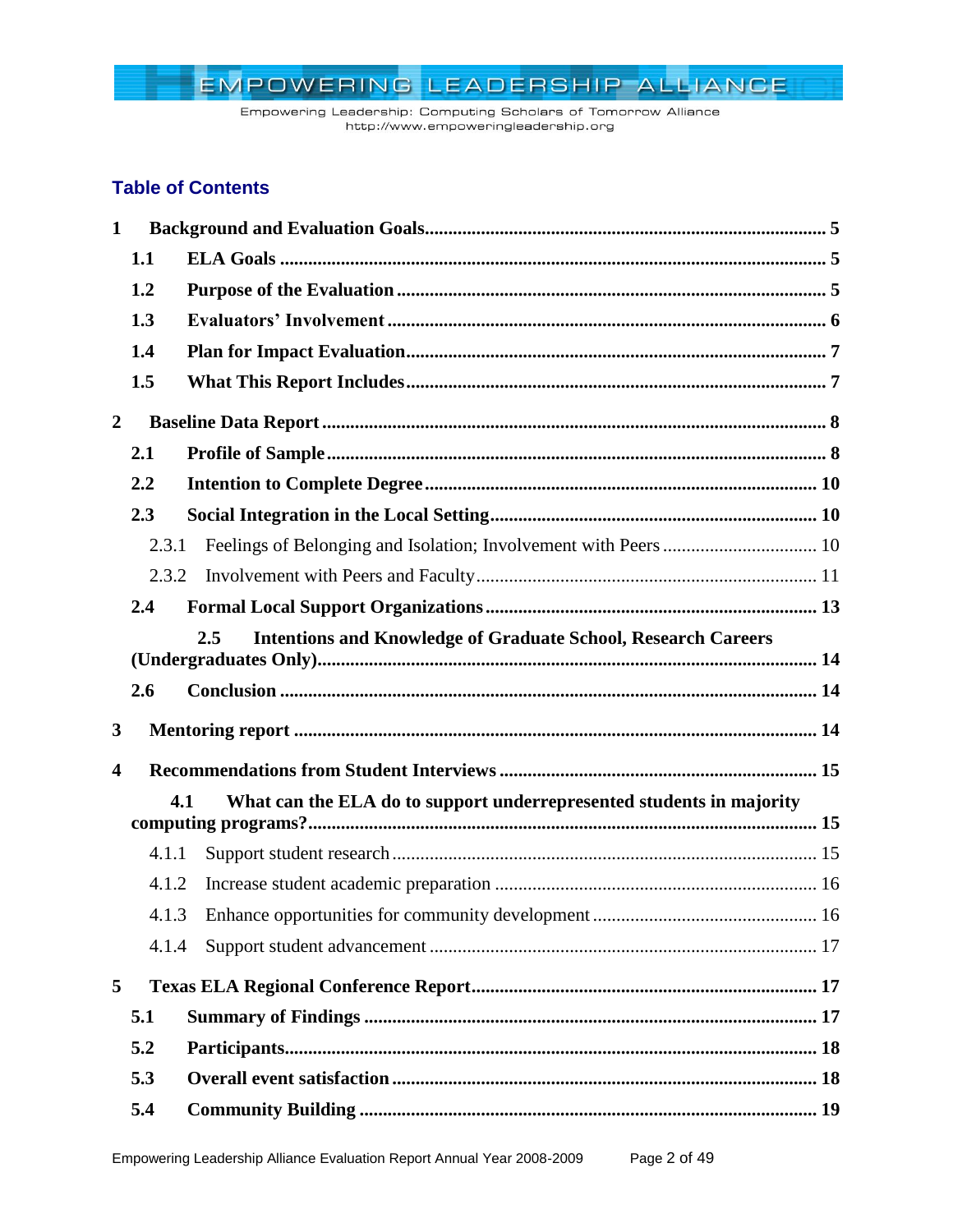Empowering Leadership: Computing Scholars of Tomorrow Alliance http://www.empoweringleadership.org

|   | 5.5   |                                                                                     |  |
|---|-------|-------------------------------------------------------------------------------------|--|
|   | 5.6   |                                                                                     |  |
|   | 5.6.1 |                                                                                     |  |
|   | 5.6.2 |                                                                                     |  |
|   | 5.6.3 |                                                                                     |  |
|   | 5.7   |                                                                                     |  |
|   | 5.8   |                                                                                     |  |
|   | 5.9   |                                                                                     |  |
| 6 |       |                                                                                     |  |
|   | 6.1   |                                                                                     |  |
|   |       | 6.1.1 ELA Membership: Diverse in ethnicity, age, school affiliation  24             |  |
|   |       | 6.2<br>Faculty & Industry Involvement Expanded through Leadership Team              |  |
|   | 6.2.1 | Faculty and Industry Partners Serve Students, Recruit them into Graduate School. 25 |  |
|   | 6.2.2 |                                                                                     |  |
|   | 6.2.3 | Faculty/Industry Commit Time to Mentor Students, Spread the ELA Message  25         |  |
|   | 6.3   |                                                                                     |  |
|   | 6.3.1 | Networking Strongest for Students to Students, Students to Faculty  26              |  |
|   | 6.3.2 | More Than Half of ELA Students Feel Isolated in Computing Departments 26            |  |
|   | 6.3.3 | ELA Students Confident, Dedicated to Computing After Tapia Celebration  26          |  |
|   | 6.3.4 | Student Participants Expand Networks, Seek Academic and Professional                |  |
|   | 6.4   | Past Tapia Involvement Increases Community, Mentoring Opportunities  27             |  |
|   | 6.5   |                                                                                     |  |
|   | 6.5.1 | ELA to Provide Infrastructure for Underrepresented Computing Professionals' and     |  |
|   | 6.5.2 | Students Hope to Network, Get Advice, and Provide Service in ELA 28                 |  |
|   | 6.6   |                                                                                     |  |
| 7 |       | Richard Tapia Celebration of Diversity in Computing Conference, 2007  29            |  |
|   | 7.1   |                                                                                     |  |
|   | 7.1.1 |                                                                                     |  |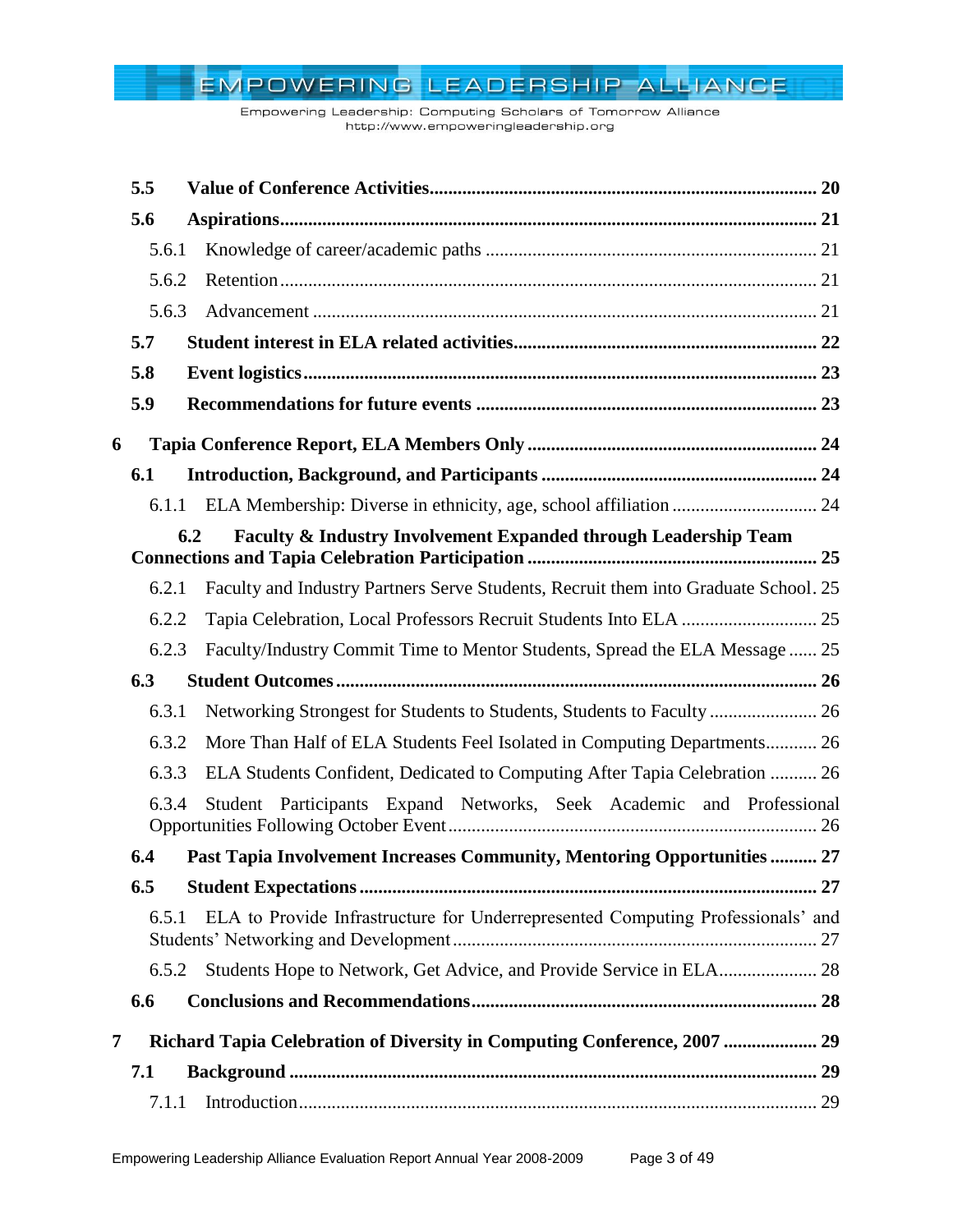Empowering Leadership: Computing Scholars of Tomorrow Alliance http://www.empoweringleadership.org

| 7.1.2 |                                                                                      |  |
|-------|--------------------------------------------------------------------------------------|--|
| 7.1.3 |                                                                                      |  |
| 7.2   | <b>Evaluation Procedures: Data Gathered and Analytical Methods 30</b>                |  |
| 7.2.1 |                                                                                      |  |
| 7.2.2 |                                                                                      |  |
| 7.3   |                                                                                      |  |
| 7.3.1 |                                                                                      |  |
| 7.3.2 |                                                                                      |  |
| 7.3.3 |                                                                                      |  |
| 7.3.4 |                                                                                      |  |
| 7.4   |                                                                                      |  |
| 7.4.1 |                                                                                      |  |
| 7.4.2 |                                                                                      |  |
| 7.4.3 |                                                                                      |  |
| 7.4.4 |                                                                                      |  |
| 7.4.5 |                                                                                      |  |
| 7.5   |                                                                                      |  |
| 7.5.1 | Awareness and Learning about Research, Careers, and Issues of Diversity  38          |  |
| 7.5.2 |                                                                                      |  |
| 7.5.3 |                                                                                      |  |
| 7.6   |                                                                                      |  |
| 7.6.1 |                                                                                      |  |
| 7.6.2 |                                                                                      |  |
| 7.6.3 |                                                                                      |  |
| 8     | <b>APPENDIX: Recruiters and Professional Organizations Present at the Conference</b> |  |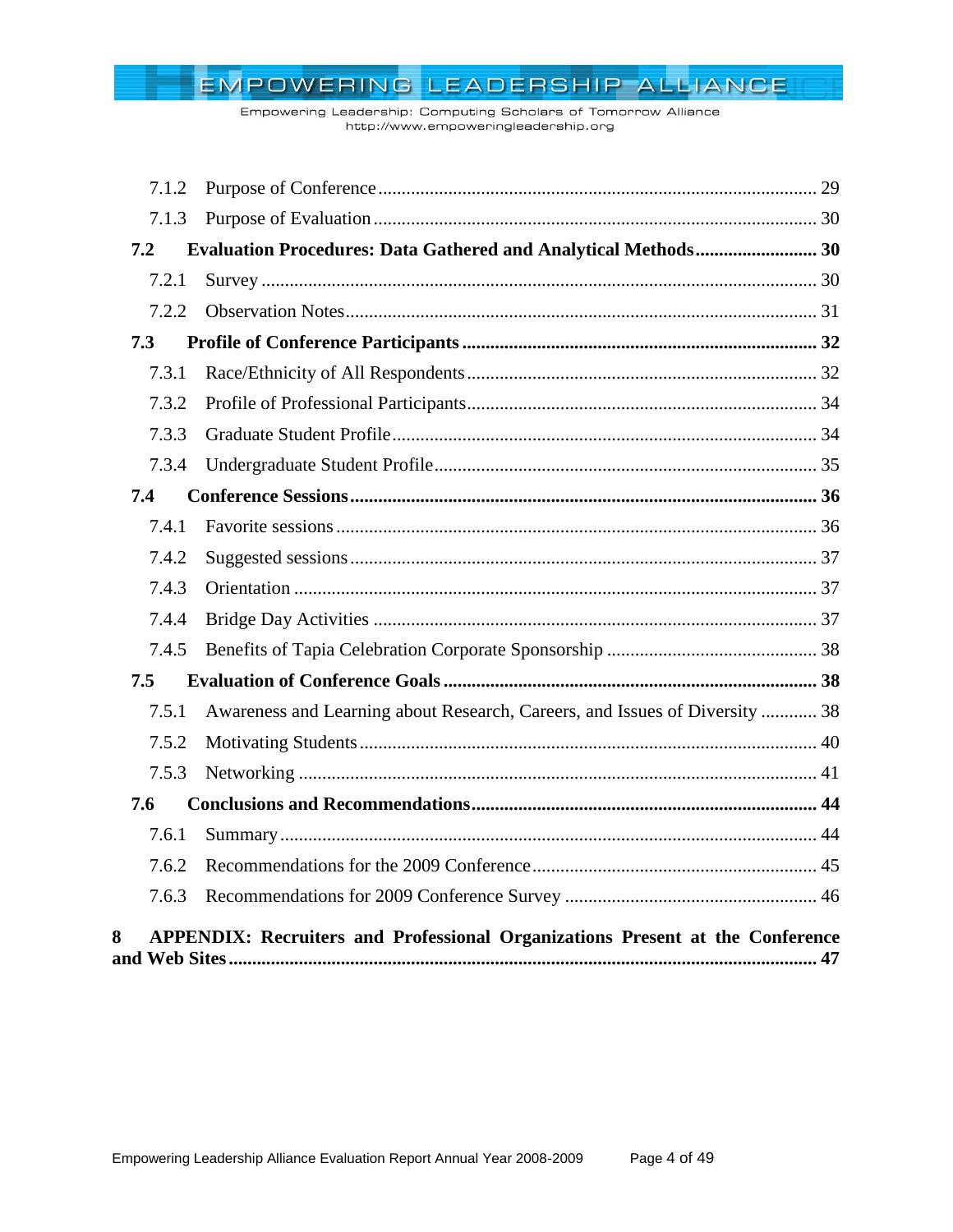Empowering Leadership: Computing Scholars of Tomorrow Alliance http://www.empoweringleadership.org

# **ELA 2008-2009 Annual Evaluation Report**

# <span id="page-4-0"></span>**1 Background and Evaluation Goals**

# <span id="page-4-1"></span>**1.1 ELA Goals**

The goal of the Empowering Leadership: Computing Scholars of Tomorrow Alliance (ELA) is to increase the number of students from groups with long-standing under representation that receive undergraduate and graduate degrees in the computing disciplines. A key focus for the ELA program is its emphasis on minority students at *majority schools*. ELA program leaders believe that minority students at majority schools (or predominantly white institutions) experience fundamentally different barriers to successful computing degree completion than do students at minority-serving schools, particularly a lack of a support group and feelings of isolation. Research literature on minority student persistence finds related risk factors; several of these are beyond the control of the ELA (e.g., academic preparedness upon entry in freshman year, which is considered the riskiest year; local conditions of prejudice and racism; student financial ability to remain in college). However, the ELA's theory of change is that they can ameliorate other factors, such as social integration into the academic community (by augmenting the local community) and providing encouragement and support. ELA is primarily focused on retention, but is also concerned with advancing undergraduates into graduate study, graduates into faculty careers, etc. In addition, the ELA is acutely aware that systemic reform of undergraduate departments and other aspects of the local academic climate is critical to sustaining long-term change.

To increase likelihood of retaining students, ELA creates opportunities for students to become co-involved with professionals and each other in activities that lead to a greater sense of membership and belonging in local and national communities:

- Student groups (research lunches, recruiting/outreach, REUs, community-based service projects, peer mentoring/tier mentoring, tutoring) with faculty involvement
- Mentoring
- Conference attendance (e.g., SC08, Tapia, Hopper, and local/regional conferences emerging out of local ELA efforts)
- Research experiences (matching individual students on short-term experiences)
- Social networking (on Facebook)
- Involvement with other BPC Alliance projects (STARS, Alliance for the Advancement of African American Researchers in Computing, Computing Alliance for Hispanic-Serving Institutions).

# <span id="page-4-2"></span>**1.2 Purpose of the Evaluation**

The ELA evaluation is designed to be both formative and summative, allowing feedback to inform ELA practice, while simultaneously providing rigorous results regarding program impact on students. Therefore, baseline data is collected from newly joined students to permit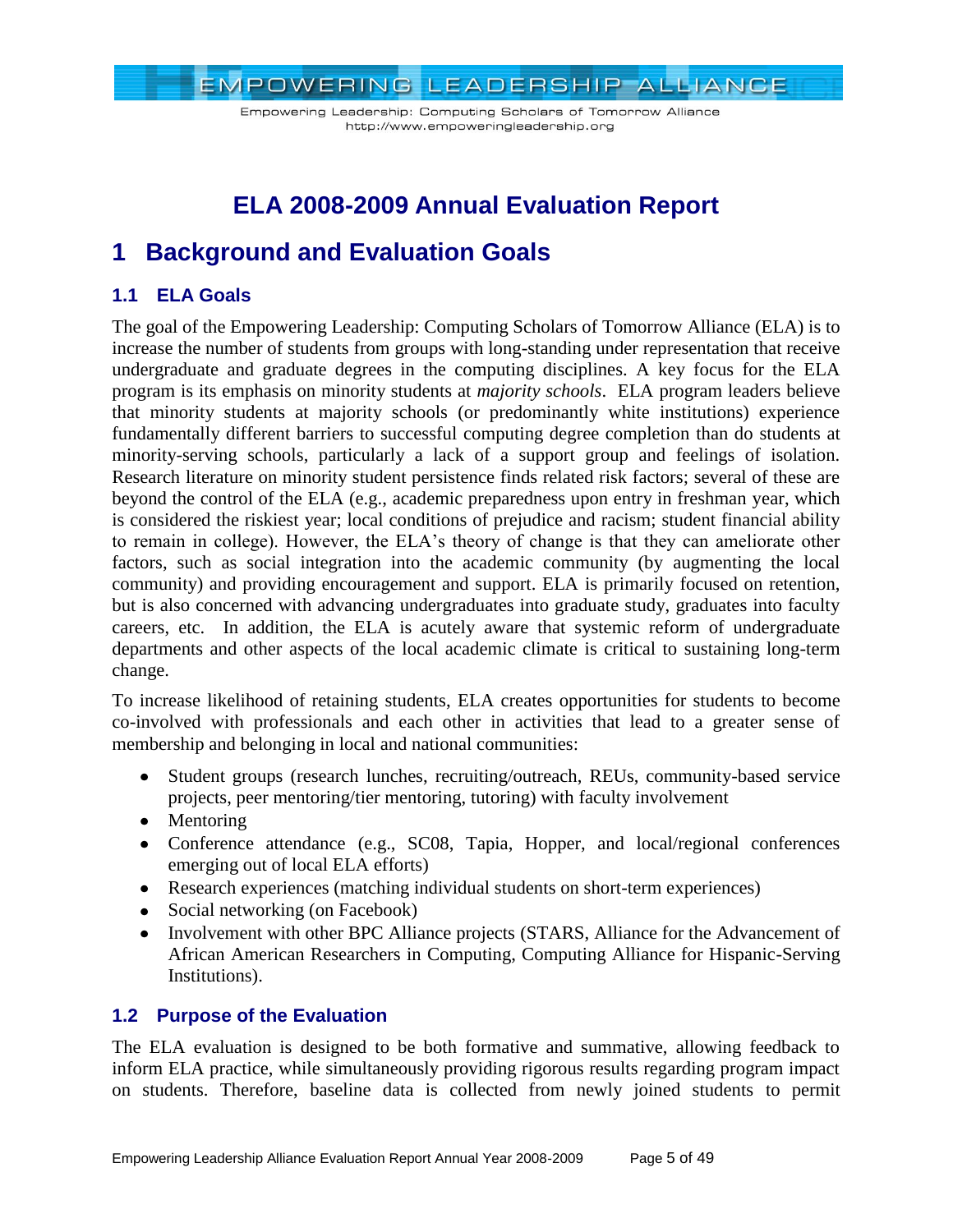EMPOWERING LEADERSHIP ALLIANCE

comparison across time and potentially, to national data sets (e.g., Baccalaureate and Beyond; National Education Longitudinal Study; perhaps others as makes sense). Observation, interview, and survey data are collected from individual events and ongoing programs (e.g., mentoring) to provide feedback for improvement or to furnish project leaders with student perceptions and needs. In addition, interviews have been conducted to understand students' perceptions of what could help them to succeed in their academic programs and how the ELA might contribute. With respect to systemic reform of undergraduate departments and local conditions, no evaluation has been performed to date.

# <span id="page-5-0"></span>**1.3 Evaluators' Involvement**

The ELA evaluation is led by Dr. Lecia Barker. During the first eight months of 2008, Dr. Sarah Hug worked on this evaluation and made strong contributions. Dr. Barker moved to the University of Texas in August, 2008; grant transfers may be completed very soon and she is hopeful to hire another evaluator to support the project. Evaluators' 2008-2009 involvement has included:

- Both consultation and evaluation, since 1) we frequently access research on underrepresentation and practices related to overcoming it; 2) we are familiar to recommended practices for interventions undertaken by the Leadership Team, local initiatives; and 3) we are connected to lessons learned from other BPC projects and involved with development of BPC metrics.
- Evaluation of specific events, development of evaluation baseline, and evaluation of mentoring part of project. Specific events include the Tapia conference (2007 – report was not delivered until March, 2008), including a separate, smaller report on outcomes for ELA students only; and the ELA Texas Conference.
- Interviews with students to better understand their perceptions of what could help them to succeed in their academic programs and how the ELA could contribute to this.
- Participation in weekly evaluation team meetings/planning with Program Managers Cynthia Lanius and Ann Redelfs. Meet with ELA Leadership periodically and more often brief phone calls with PI Richard Tapia.
- Participation at regional, local, and national events. Periodically listen in on calls with ELA Student Advisory Board, Mentoring Team, and North Eastern Empowering Leadership Alliance.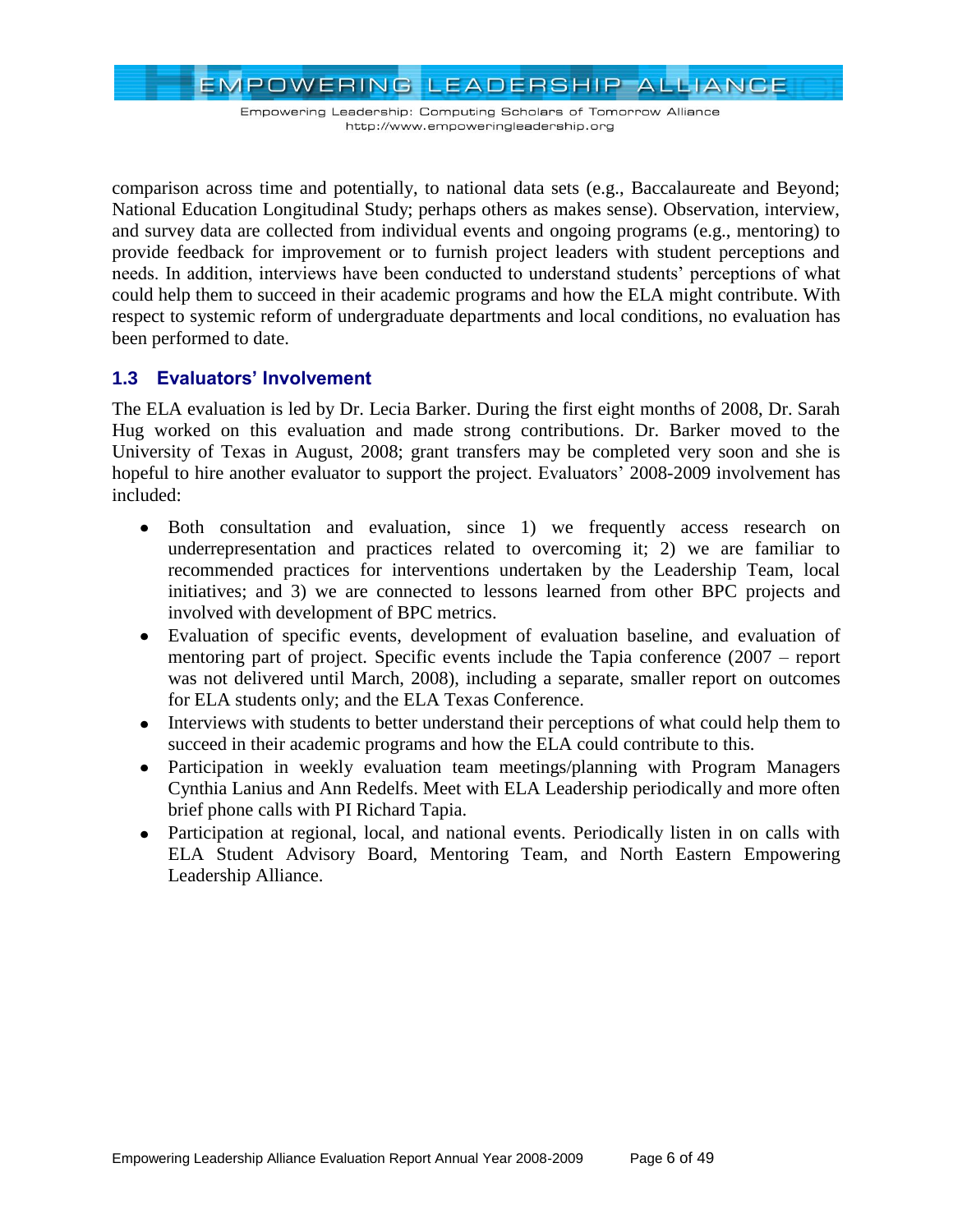

# <span id="page-6-0"></span>**1.4 Plan for Impact Evaluation**

The evaluators' understanding of impact outcome goals and general evaluation mechanisms are shown in the table below.

| <b>Goals</b>                                    | <b>Baseline</b>                                   | <b>Comparison Groups</b>                          | <b>Follow-up</b>                                    |
|-------------------------------------------------|---------------------------------------------------|---------------------------------------------------|-----------------------------------------------------|
| 1. Increase retention of<br>minority computing  | <b>Enrollments</b>                                | Completions prior years<br>Possible data sources: | Completions (w same<br>degree)                      |
| students at majority                            | # participate in ELA                              | IPEDS, NELS, B&B,                                 | #participate in ELA                                 |
| institutions through                            | programs                                          | <b>NELS, NPSAS</b>                                | activities; major,                                  |
| completion                                      | student intention to                              |                                                   | department, level;<br>institutional type            |
|                                                 | complete<br>department, major, level;             |                                                   |                                                     |
|                                                 | Current standing/time to                          |                                                   |                                                     |
|                                                 | degree; institution type                          |                                                   |                                                     |
| 2. Increase enrollment                          | # participating in ELA                            | B&B, IPEDS; Survey of                             | Grad enrollment activities                          |
| of minority computing                           | activities                                        | <b>Earned Doctorates;</b>                         | (e.g., take GRE, visit,                             |
| undergraduates at                               |                                                   | SESTAT?                                           | apply)                                              |
| majority institutions into<br>graduate programs | activities toward<br>application/enrollment       |                                                   | #applications made,<br>#admitted                    |
|                                                 |                                                   |                                                   |                                                     |
|                                                 | degree sought                                     |                                                   | department, major, level                            |
|                                                 | research skills,<br>experience                    |                                                   | type of institution                                 |
|                                                 |                                                   |                                                   | research skills and                                 |
|                                                 |                                                   |                                                   | experience                                          |
| 3. Enhance careers of                           | major in highest degree,                          | <b>B&amp;B, SESTAT?</b>                           | Post-docs awarded,                                  |
| minority computing                              | highest degree attained,                          |                                                   | institution type, major,                            |
| students at majority                            | type of employer sought,                          |                                                   | highest degree, position                            |
| institutions graduates                          | position sought,<br>participation in ELA          |                                                   | type, company                                       |
|                                                 | activities                                        |                                                   |                                                     |
|                                                 |                                                   |                                                   |                                                     |
| 4. Change systems that                          | UG: Student engagement                            | Organization-level data                           | #people who receive ELA                             |
| minority computing                              | practices, means of                               |                                                   | materials, perception of                            |
| students at majority                            | identifying potential<br>"attriters" and relevant |                                                   | value, use; policy change:                          |
| institutions experience                         | interventions;                                    |                                                   | admissions practices,<br>milestone tracking, shared |
|                                                 |                                                   |                                                   | offices, student perception                         |
|                                                 | Grad.: shared offices,                            |                                                   | of belonging/other                                  |
|                                                 | admissions practices,                             |                                                   | conditions                                          |
|                                                 | departmental tracking of                          |                                                   |                                                     |
|                                                 | milestones and self-                              |                                                   |                                                     |
|                                                 | assessment                                        |                                                   |                                                     |

| Table 1: Goals and Mechanisms for Evaluating ELA's Long-Term Impact |  |
|---------------------------------------------------------------------|--|
|                                                                     |  |

# <span id="page-6-1"></span>**1.5 What This Report Includes**

This report includes the series of formal and informal written reports provided by the evaluation during the past year. This includes: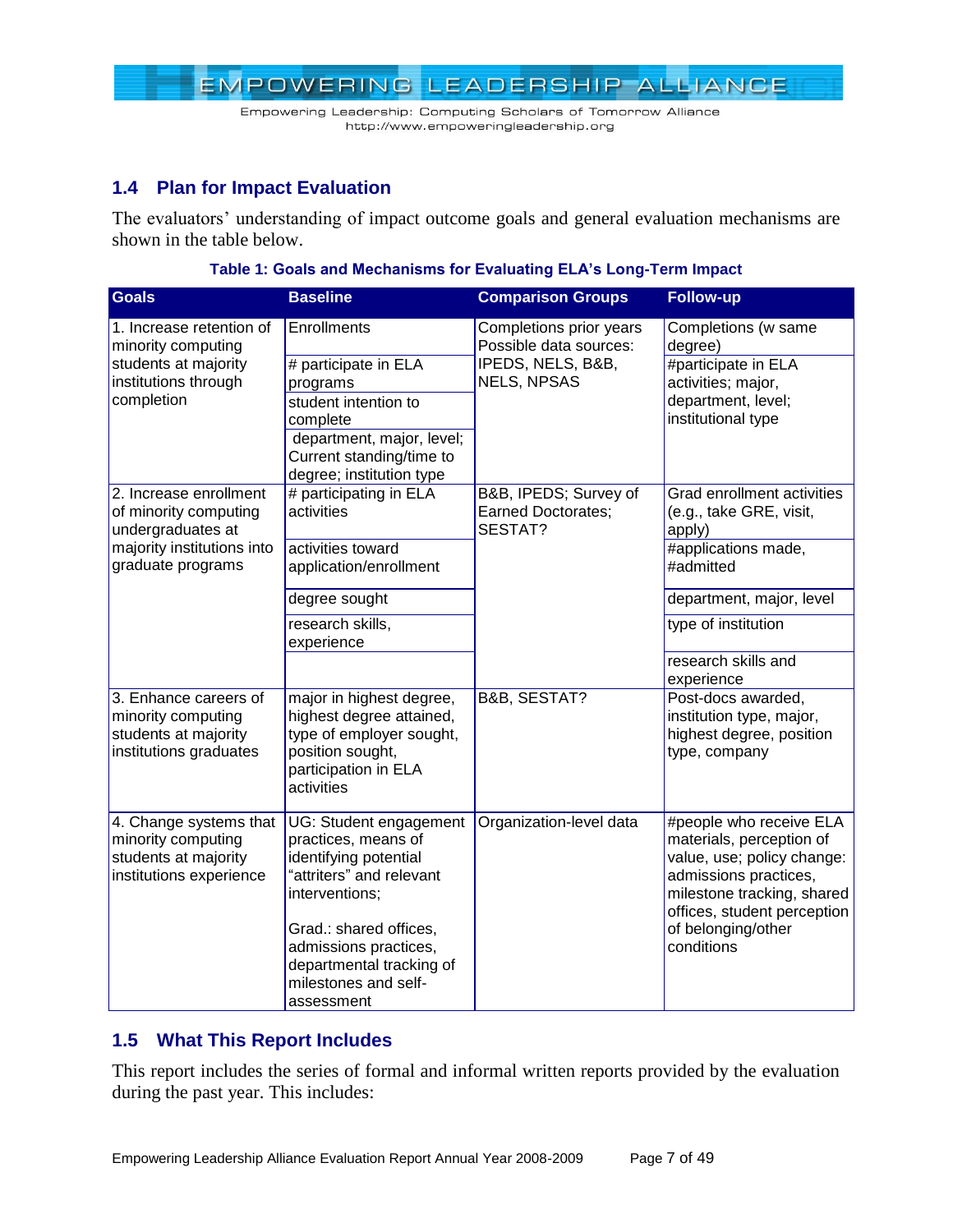

- Baseline data report
- Mentoring summary report
- Recommendations from student interviews summary
- Texas ELA Conference report
- Tapia Conference report, ELA members only
- Overall Tapia Conference report

# <span id="page-7-0"></span>**2 Baseline Data Report**

The Baseline Data survey is intended to serve as a comparison point for studying program impact. Given the short-term nature of NSF funding, it is not possible to follow students for the long term (as have the Baccalaureate and Beyond and National Educational Longitudinal Study, though these may serve as comparisons in the future). Survey categories include:

- Students' thoughts of leaving and their confidence of completing their degree
- Available support organizations in the local environment and students' participation (e.g., student chapters of national societies)
- Social integration in the local setting (feelings of encouragement, belonging, support from faculty and peers; participation in department-level events and involvement with students and faculty [graduates])
- Pursuit of graduate school, research careers (undergraduate)
- Gender, race/ethnicity, year in school

Highlights of these categories follow.

# <span id="page-7-1"></span>**2.1 Profile of Sample**

All students who had registered to become members were sent survey invitations totaling 241 students. Persistence in repeat messaging resulted in a response rate of 63%, or 151 students. Of these, 58% were graduate students and 42% undergraduates, at various levels, as shown in the Table below. The mean year of graduate school was three and the mean year in undergraduate degree program was junior. The gender proportion was even, with 50% of each gender presented; this suggests that ELA is doing a good job of reaching females, who are severely underrepresented in computing in all races/ethnicities.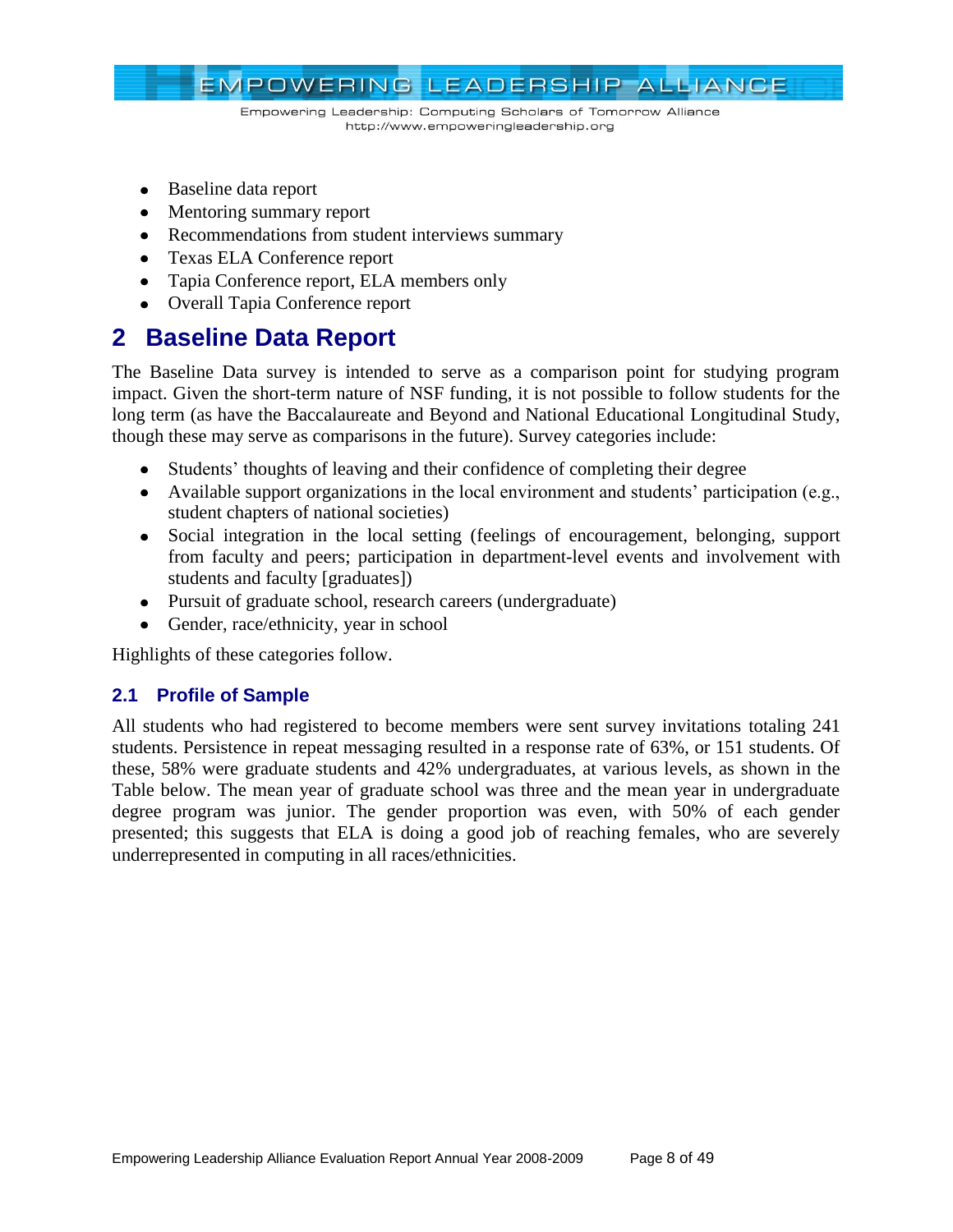Empowering Leadership: Computing Scholars of Tomorrow Alliance http://www.empoweringleadership.org

| <b>What level student</b><br>are you as of today? | N  | %    |
|---------------------------------------------------|----|------|
| Undergraduate                                     | 64 | 42.4 |
| Freshman                                          | 6  | 10.5 |
| Sophomore                                         | 12 | 21.1 |
| Junior                                            | 16 | 28.1 |
| Senior                                            | 17 | 29.8 |
| Fifth-year senior                                 | 6  | 10.5 |
| Graduate                                          | 87 | 57.6 |
| This is my first year                             | 8  | 11.3 |
| Second year                                       | 20 | 28.2 |
| Third year                                        | 10 | 14.1 |
| Fourth year                                       | 14 | 19.7 |
| Fifth or more years                               | 19 | 26.9 |

#### **Table 2: Student Level of Sample**

#### **Figure 1: Race/Ethnicity of Baseline Survey Respondents**



Participants were asked both "are you Hispanic" and to indicate one or more races/ethnicities. To the item "are you Hispanic?"  $35\%$  responded yes (N=138). The race/ethnicity breakdown of the second question on race/ethnicity is shown in the figure below. The largest group was African American, at 43%. The smallest group shown is "Other," which is actually even smaller, since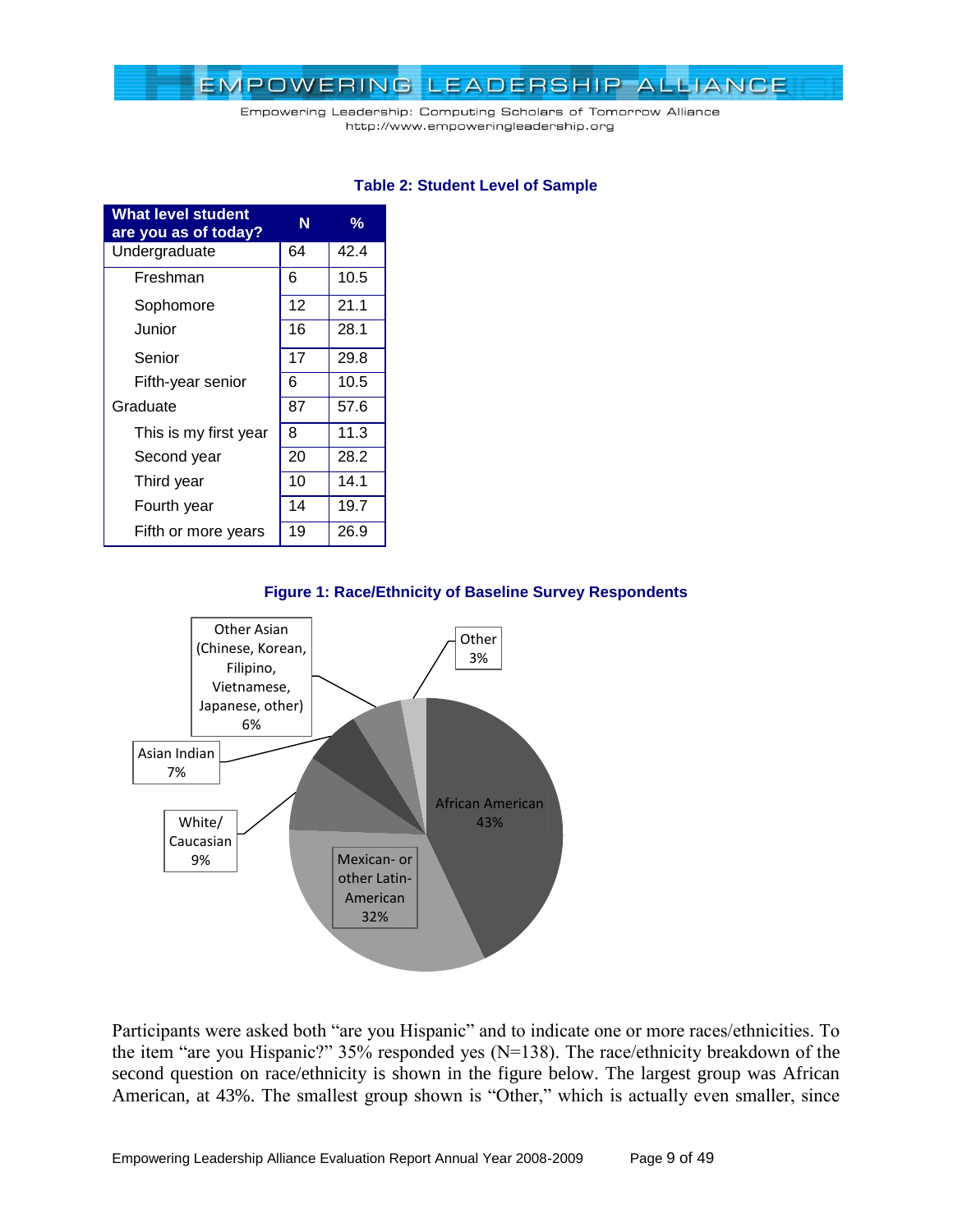Empowering Leadership: Computing Scholars of Tomorrow Alliance http://www.empoweringleadership.org

the anyone who responded in the categories American Indian/Alaskan Native, Hawaiian or Pacific Islander, or Other were placed here. The ELA may wish to consider reaching out more effectively to these groups.

### <span id="page-9-0"></span>**2.2 Intention to Complete Degree**

Both graduate and undergraduate students were asked about whether they had ever seriously considered dropping out (graduates) or dropping out or changing to another major (undergraduates) as well as their confidence that they would complete their computing degree. Nearly half of graduate students had considered dropping out, with 49% agreeing or agreeing strongly (N=75; no gender or race/ethnicity differences). Among undergraduates, 43% had considered dropping or switching majors (n=60; no gender or race/ethnicity differences). In contrast, students showed strong confidence overall that they would complete their degree, as shown in the Table below (no gender, race/ethnicity, or student level differences).

| How confident are you that you will<br>complete your computing-related<br>degree? | N   | %     |
|-----------------------------------------------------------------------------------|-----|-------|
| Not at all confident                                                              | 3   | 21    |
| Slightly confident                                                                | 13  | 9.3   |
| Moderately confident                                                              | 51  | 36.4  |
| Very confident                                                                    | 73  | 52.1  |
| Total                                                                             | 140 | 100.0 |

#### **Table 3: Confidence in Degree Completion**

# <span id="page-9-1"></span>**2.3 Social Integration in the Local Setting**

#### <span id="page-9-2"></span>2.3.1 Feelings of Belonging and Isolation; Involvement with Peers

Feelings of isolation and the contrast, feelings of belonging, are factors in a student's social integration in the academic community. Social integration is one predictor (though not the strongest) of persistence for undergraduates. Feelings of belonging and relationship with advisor are predictors of completion for graduate students.

The majority of graduate and undergraduate students perceived a sense of belonging in their departments: 61% of graduates agreed and 77% of undergraduates agreed (no difference between gender, race/ethnicity, level of undergraduate) that they felt a sense of belonging. The percentage of undergraduates agreeing that they belong in this baseline survey is actually higher than those who agreed in a survey administered among a primarily white population of computer science majors at a majority institution where Barker has administered a survey with similar items (N=88).

We heard in interviews that graduate students felt isolated because of their nationality and we decided to test this finding for generalizability; about 60% of all computer science doctoral students were international students in 2006-7 (according to IPEDS). This set of survey respondents does not support wide generalizability for isolation, either because of nationality,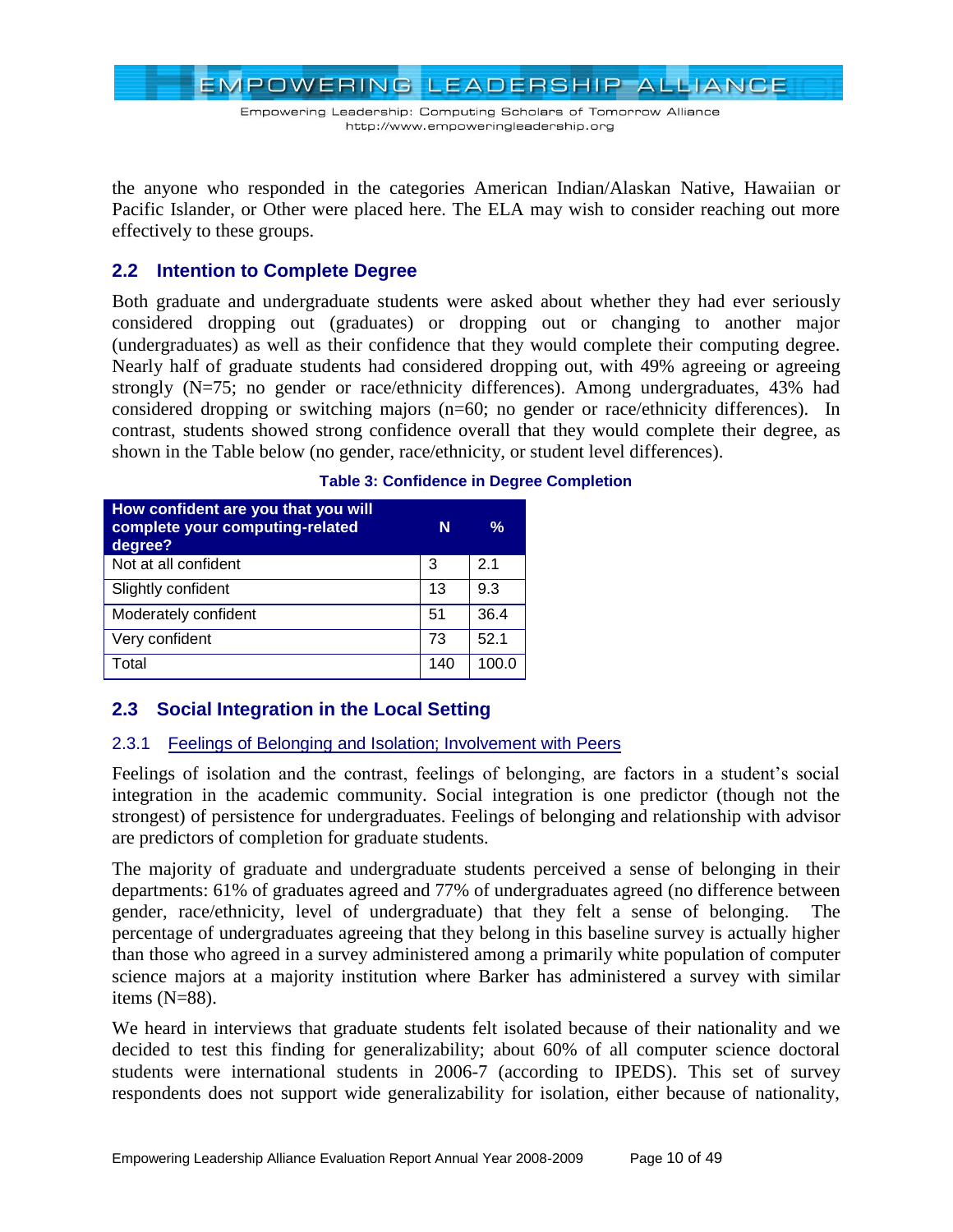Empowering Leadership: Computing Scholars of Tomorrow Alliance http://www.empoweringleadership.org

gender, or race, as shown in the Table below. However, women graduate students reported feeling significantly more isolated because of their gender (p=.000), but less isolated because of their nationality ( $p=.052$ ).

| I feel isolated in my lab,<br>classes, or work group<br>because of my nationality.<br>(grad) | N  | ℅     | I feel isolated in my lab,<br>classes, or work group<br>because of my gender.<br>(grad) | N  | %     |
|----------------------------------------------------------------------------------------------|----|-------|-----------------------------------------------------------------------------------------|----|-------|
| Disagree strongly                                                                            | 21 | 28.4  | Disagree strongly                                                                       | 21 | 27.3  |
| <b>Disagree</b>                                                                              | 39 | 52.7  | <b>Disagree</b>                                                                         | 34 | 44.2  |
| Agree                                                                                        | 11 | 14.9  | Agree                                                                                   | 20 | 26.0  |
| Agree strongly                                                                               | 3  | 4.1   | Agree strongly                                                                          | 2  | 2.6   |
| Total                                                                                        | 74 | 100.0 | Total                                                                                   | 77 | 100.0 |

#### **Table 4: Feelings of Isolation Among Grads**

| I feel isolated in my department<br>or lab, classes, or work group<br>because of my race. (grad) | N  | $\%$  |
|--------------------------------------------------------------------------------------------------|----|-------|
| Disagree strongly                                                                                | 17 | 22.1  |
| <b>Disagree</b>                                                                                  | 39 | 50.6  |
| Agree                                                                                            | 15 | 19.5  |
| Agree strongly                                                                                   | 6  | 7 8   |
| Total                                                                                            | 77 | 100.0 |

# <span id="page-10-0"></span>2.3.2 Involvement with Peers and Faculty

# 2.3.2.1 Undergraduates

To further understand social integration, undergraduate students were asked a series of questions that would indicate the degree to which they spend both curricular and free time with their samemajor peers. These questions (and response categories) include:

- How frequently do you spend non-school time (e.g., watching TV, playing games, etc.) with other students in your computing major/minor? (never through 2x week)
- With how many other students in your computing major/minor do you spend non-school time (e.g., watching TV, playing games, etc.)? (numbers)
- I join study groups for my computing major/minor classes. (frequency)
- Other students in my computing classes encourage me to continue in my major/minor. (strength of agreement)
- When I have a question about computing homework, I ask (Other students in the same class, The professor teaching my class, The teaching assistant, Another student who previously took the same class, A source not described above)

The findings were somewhat surprising. The undergraduates in this sample seemed to be quite socially integrated with their peers. For example, the table below shows response percentages to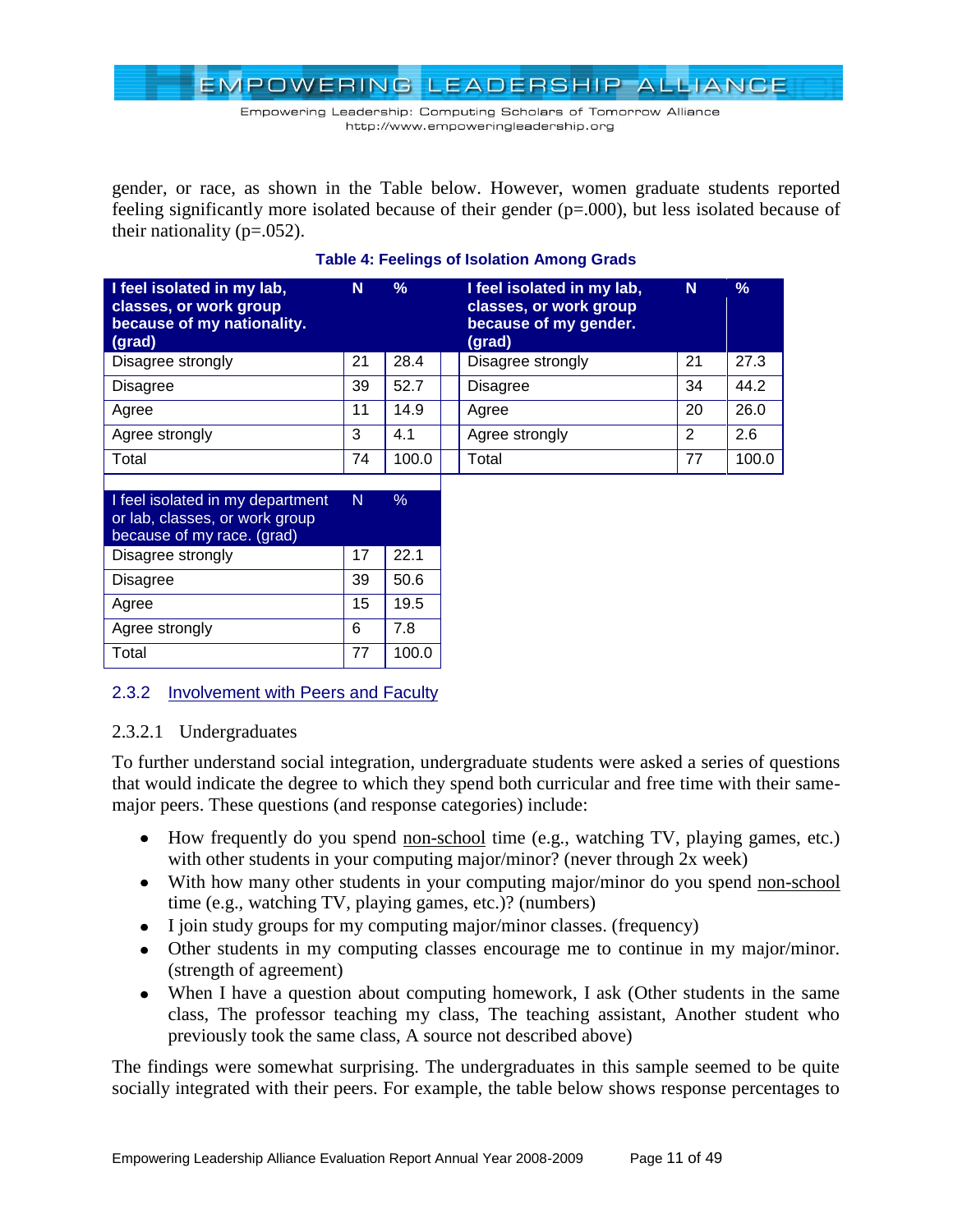Empowering Leadership: Computing Scholars of Tomorrow Alliance http://www.empoweringleadership.org

the question "how frequently do you spend non-school time (e.g., watching TV, playing games, etc.) with other students in your computing major/minor?" The majority of students spent at least some time with other majors, and most spent much more time. Interestingly, there were no differences between male and female students. Likewise,

#### **Table 5: Non-School Time**

| How frequently do you spend non-school time (e.g., going to movies, playing<br>games, exercising, etc.) with other students who share your computing<br>major/minor? |              |                               |             |                               |  |  |  |
|----------------------------------------------------------------------------------------------------------------------------------------------------------------------|--------------|-------------------------------|-------------|-------------------------------|--|--|--|
| Never                                                                                                                                                                | Once a month | Once every two<br>weeks or so | Once a week | Two or more<br>times per week |  |  |  |
| 17.7%                                                                                                                                                                | 19.4%        | 16.1%                         | 17.7%       | 29.0%                         |  |  |  |

Most students seemed to spend non-school time with more one or more peers. (What looks like a discrepancy in the "never" above and the "none" below are due to percentages; ten students responded both "no" and "never," but these are differently distributed percentage-wise.)

| With how many other students who share your computing major/minor do you<br>spend non-school time (e.g., going to movies, playing games, exercising, etc.)? |         |         |             |  |  |  |
|-------------------------------------------------------------------------------------------------------------------------------------------------------------|---------|---------|-------------|--|--|--|
| <b>None</b>                                                                                                                                                 | $1 - 2$ | $3 - 5$ | More than 5 |  |  |  |
| 21.0%                                                                                                                                                       | 43.5%   | 21.0%   | 14.5%       |  |  |  |

**Table 6: Number of Students Spending Non-School Time**

Sixty percent of the undergraduates found it easy to join study groups (no gender or race/ethnicity differences). The forty percent who find it difficult may need better strategies for seeking out study groups. Most undergraduates had been encouraged to continue in their major by their peers (77%).

With respect to faculty encouragement (positively related to retention), 19% of undergraduates said that none of their professors had encouraged them to continue in their major; 51% had been encouraged by one or two of their professors.

# 2.3.2.2  $Graduates<sup>1</sup>$

 $\overline{a}$ 

Graduate students were asked a series of questions related to their involvement in the intellectual community of their departments to further gauge social integration, including:

- How often do you attend your department's colloquia, speaker series, etc.? (all on 5-point scale from never through daily)
- How often do you speak about research projects and interests with other graduate students in your department other than those in your lab or classes?

<sup>&</sup>lt;sup>1</sup> The data for master's v. doctoral student needs to be added here to do thoughtful analysis. Knowing these data were available elsewhere, I opted to keep the survey short and merge later.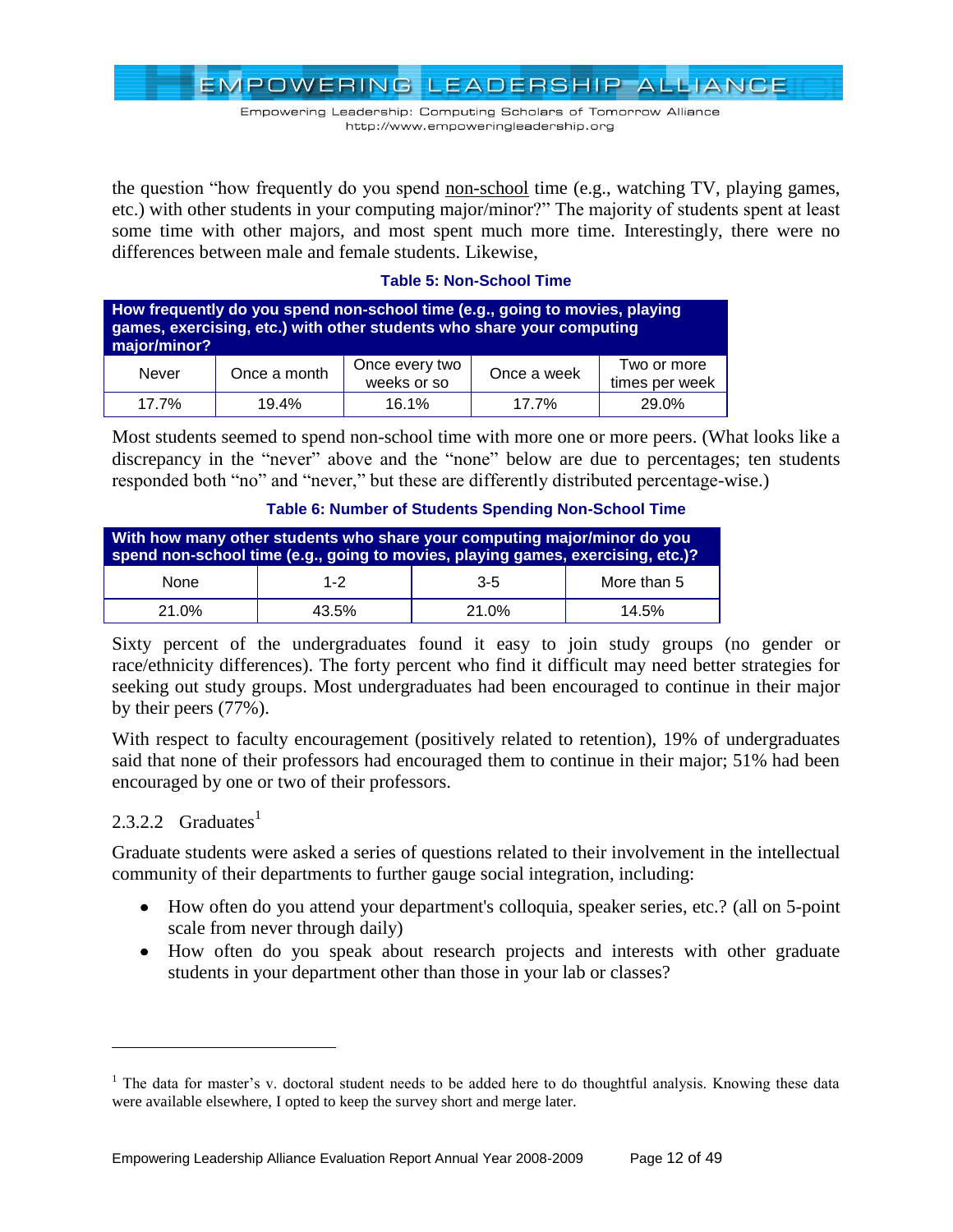

- How often do you speak about research projects and interests with faculty who are in your department other than your advisor or post-docs in your lab?
- How often do you speak about career choices with faculty in your department?
- How often does your department hold social events (e.g., picnic, birthday dinners, etc.)?
- How often do you attend your department's social events (e.g., picnic, birthday dinners, etc.)?
- How often do you participate in informal social events with fellow graduate students?

Only 13% of students never participate in their departments' social events (nine percent do not hold them). 17% never spend time socializing informally with other graduate students. About one-third of graduate students never talk to their faculty about career goals and choices and only 16% do so once a month or more. This is a good reason to supply graduate students with mentors from the ELA. While there were no differences between males and females in these questions, Mexican-Americans were significantly more likely than African-Americans to both participate in informal social events with fellow graduate students  $(p=0.004)$  and to talk about career goals to faculty  $(p=.009)$ .

# <span id="page-12-0"></span>**2.4 Formal Local Support Organizations**

Students were asked to respond about their participation in local organizations to the degree they knew they existed. The question was stated, "To your knowledge, which groups are available on your campus? With which do you participate?" Students varied widely in their participation with local groups, as shown in the table below.

| <b>Student Group</b>                                                                                       | <b>Not</b><br>available<br>on my<br>campus | Available.<br>but I do<br>not<br>participate | <b>Available</b><br>and I<br>participate |
|------------------------------------------------------------------------------------------------------------|--------------------------------------------|----------------------------------------------|------------------------------------------|
| Student chapter of NSBE, SHPE, ACM-W, other professional<br>society group for underrepresented populations | 20.4                                       | 46.7                                         | 32.8                                     |
| Minorities in {computing, engineering, other similar} group                                                | 25.2                                       | 25.2                                         | 49.6                                     |
| Women in {computing, engineering, other similar} group                                                     | 15.3                                       | 52.6                                         | 32.1                                     |
| Formal mentoring program                                                                                   | 35.1                                       | 37.4                                         | 27.5                                     |
| Regional or local ELA student group                                                                        | 60.3                                       | 9.9                                          | 29.8                                     |

Obviously, male student were relatively unlikely to participate in women's groups, though five males indicated that they are available and they participate. Similarly, Caucasian students were unlikely to participate in minority groups, though four of the eight Caucasians did participate. Clearly, the mentoring aspect of ELA can satisfy a need; a surprising number of students have no formal mentoring program on their campus and many do not participate in those that are available. Such programs may be too generic to be useful in a particular major, though mentoring is useful for everyone, regardless of the major.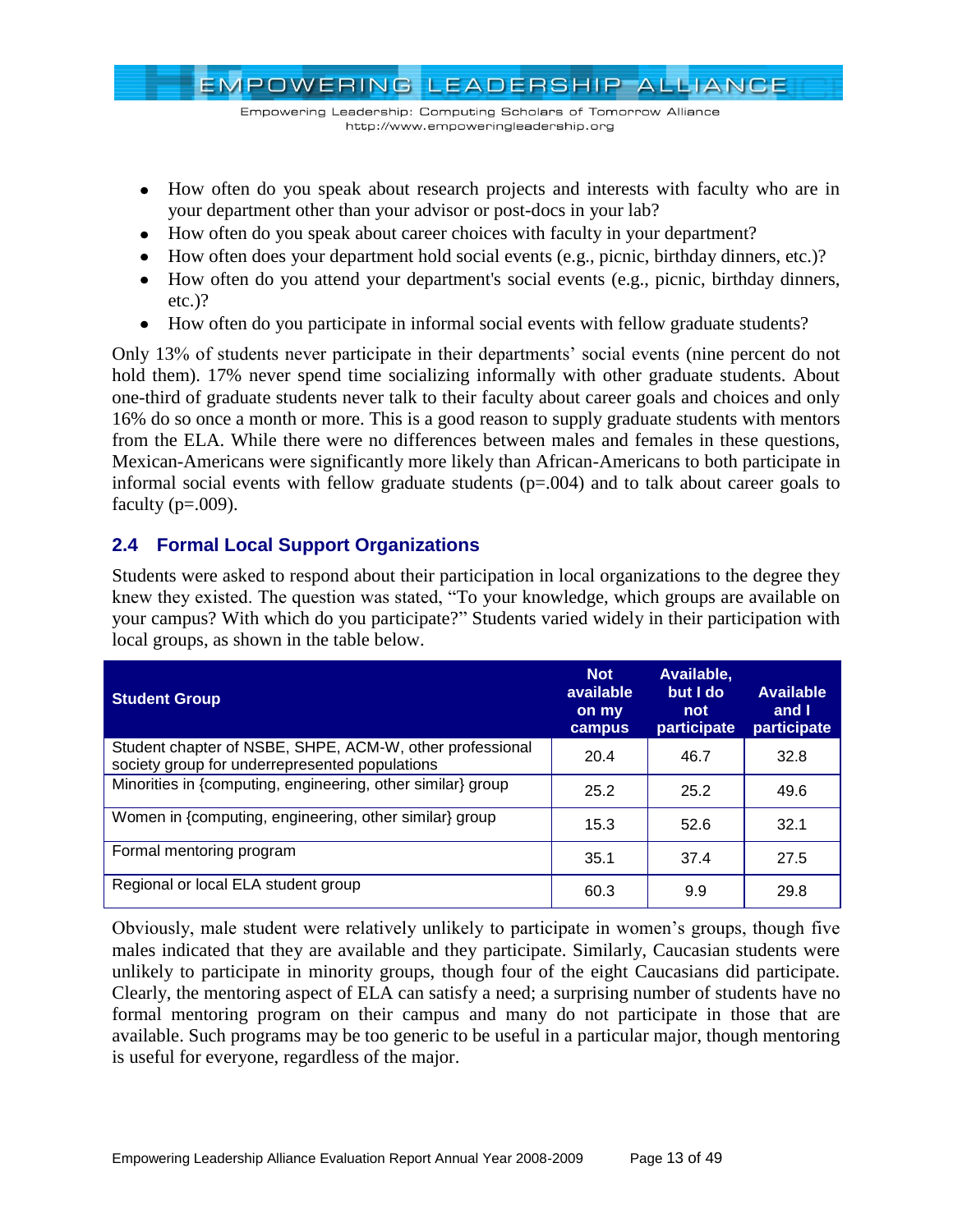Empowering Leadership: Computing Scholars of Tomorrow Alliance http://www.empoweringleadership.org

# <span id="page-13-0"></span>**2.5 Intentions and Knowledge of Graduate School, Research Careers (Undergraduates Only)**

One goal of the ELA is to increase student participation in pursuing advanced degrees; the best outcome would be a Ph.D. with intention to remain in an academic setting. Therefore, students were asked a set of questions about their immediate post-graduation goals as well as their thoughts about graduate study. Asked about their likelihood of seeking a job in industry directly after graduation, 68% responded that they were moderately to very likely. However, 73% felt they were moderately to very likely to go to graduate school in the next five years. These were about equally split between intending to obtain a Ph.D. and a master's degree.

# <span id="page-13-1"></span>**2.6 Conclusion**

This survey was intended to provide a baseline comparison for later sampling. However, one strong recommendation is made here. ELA leadership should reach out to the minority populations not well represented here. This might be accomplished by seeking collaborations with BPC alliances of those groups.

# <span id="page-13-2"></span>**3 Mentoring report**

The Baseline Survey contained a branch for students who had "begun" a mentoring relationship with a mentor, which was defined in the survey as "you have had communications with this person beyond simply having been assigned a mentor." The purpose of this survey was to give formative feedback to the Director of the ELA Mentoring Program, Dr. Phoebe Lenear. For several reasons, the Mentoring Program got off to a slow start. Thus, this survey was an opportunity to gather students' perceptions of:

- understand the degree to which mentor/protégé matches had planned their relationships, used the tips and suggestions provided online by Dr. Lenear
- frequency of contact and mentor responsiveness
- format of mentoring (group v. dyad) and media of mentoring (e.g., telephone, online)
- mentoring topics, both actual and hoped-for; usefulness of same
- overall perceptions of value
- suggestions for the future

Only 22 students responded to these survey items and therefore, only a few general comments were made to the leadership about the results. A very informal email-based report was sent to Dr. Lenear, who was already revamping the Mentoring Program at that time. Comments and ideas included:

It was not clear what it is about the formal mentoring program available on campuses that make students not participate; there is a good possibility that local mentoring is not specific to the student's field. It was interesting that so many of these students do participate in a formal mentoring program on their own campus, yet still seek an ELA mentor.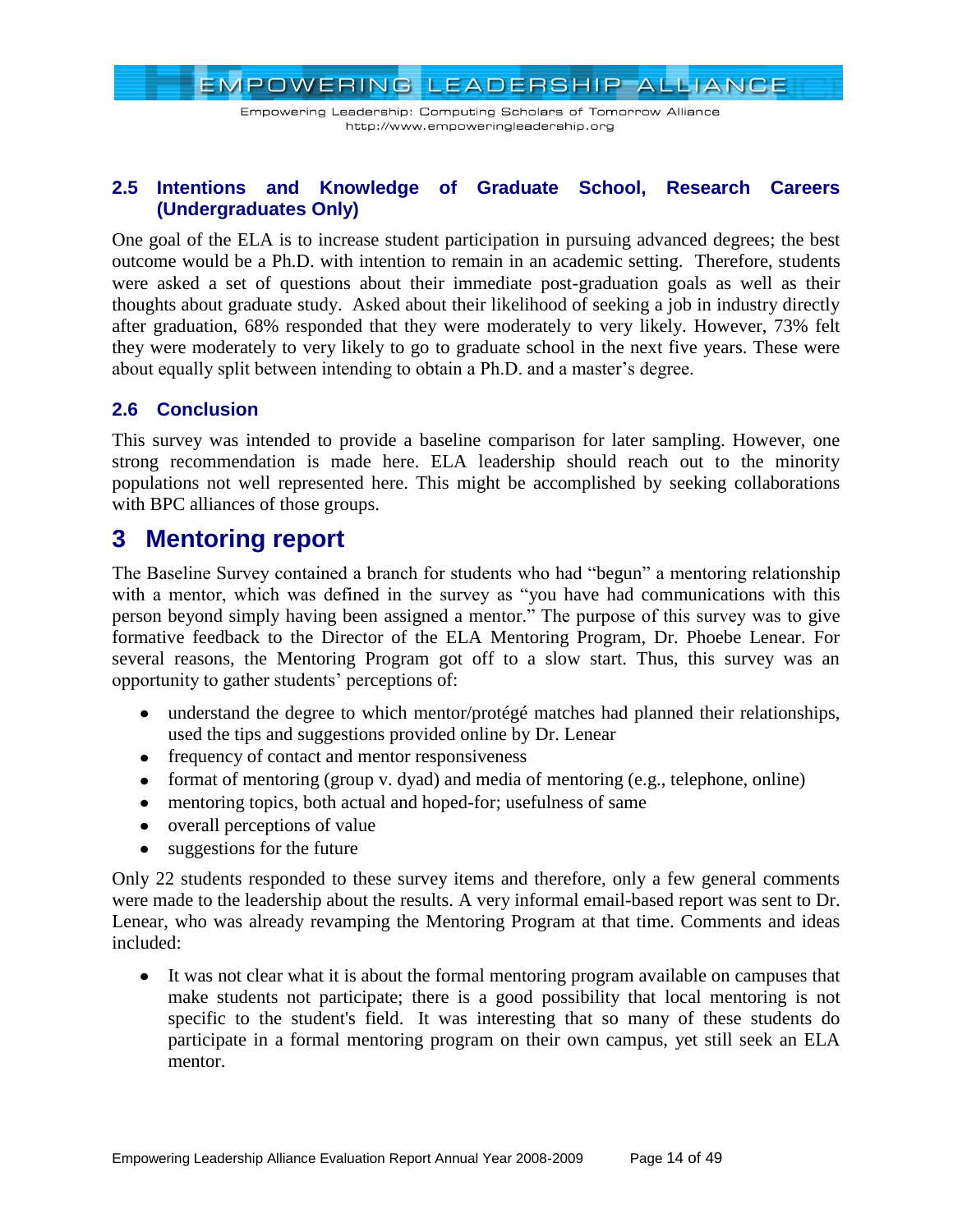Empowering Leadership: Computing Scholars of Tomorrow Alliance http://www.empoweringleadership.org

- It appeared that the mentoring relationships were working pretty well. The last item, "My ELA mentor is too busy" came out of two different interviews. A lot of students agreed; this might influence students' willingness to contact mentors.
- Either the mentors are not following the recommended guidelines about setting goals and timeframes for the relationship or the protégés are not remembering/perceiving that they have done this. Also, both mentors and protégés should be looking at the mentoring resources; there is plenty of advice for both sides of a mentoring relationship.
- Communication did not seem to be as frequent as it could have been to be helpful; Dr. Lenear had already been revamping the program to improve this issue. Perhaps mentors could let protégés know they can contact them anytime and also have some sort of email subject line code that lets the mentors know when a protégé needs immediate help (e.g., for a problem to solve or decision to make in the very near future, like that week).
- Time management and career decisions are the two biggest categories of help desired. Perhaps the ELA could point to some resources for supporting them on the ELA site somewhere. Those issues might be easier to deal with than others (relational issues, issues related to race/ethnicity). Is it worth interviewing mentors to find out what kinds of questions students ask them and how they know what to say? There may be some suggestions that mentors could share with each other -- also, perhaps a blog on difficult issues, or a threaded discussion.

A handful of students made open-ended recommendations. Below are the responses to the openended question, "How might we use a Facebook type of interface to improve the ELA mentoring program? What other ideas do you have for improving the ELA mentoring program?" and one mentoring-related response to the "any other comments" item at the end of the survey.

- Pair mentors by research area
- I would probably find joining a Facebook group useful even though I only occasionally use Facebook now.
- More events
- The virtual mentoring program does not work well with my personality. I need a more of a face-to-face relationship with my mentor.

# <span id="page-14-0"></span>**4 Recommendations from Student Interviews**

Below is a summary report of ELA student recommendations. Dr. Sarah Hug conducted fourteen interviews with students who had attended the Tapia conference. The purpose of the interviews was to gather students' perceptions about their own needs and how the ELA could help to support their satisfaction. The data were reported for internal use and planning only and contributed to some of the questions on the Baseline Survey and Mentoring Survey.

# <span id="page-14-1"></span>**4.1 What can the ELA do to support underrepresented students in majority computing programs?**

# <span id="page-14-2"></span>4.1.1 Support student research

Through: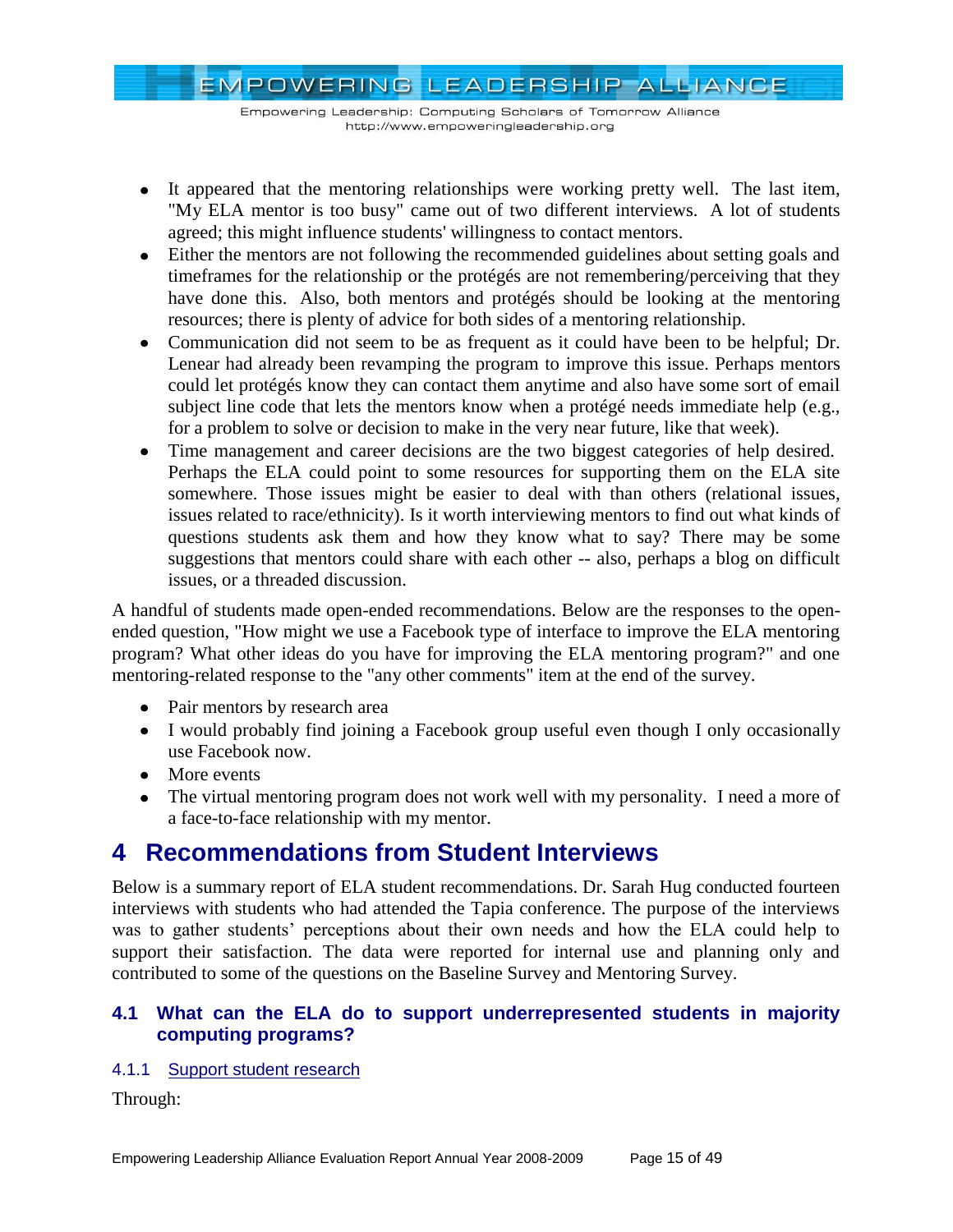EMPOWERING LEADERSHIP ALLIANCE Empowering Leadership: Computing Scholars of Tomorrow Alliance http://www.empoweringleadership.org

- Funding research internships and funneling good ELA candidates into computing research
- Supporting dissemination of student research by funding student conference participation*<sup>2</sup>*
- Directing students to research opportunities on the ELA website
- Describing ELA network affiliations to facilitate personal contacts
- Facilitating conversations across the pipeline that are computing area-specific (e.g., databases, cognitive science, networks) and lead to collaboration

# <span id="page-15-0"></span>4.1.2 Increase student academic preparation

Through:

- Short courses supplied and sustained via online learning tools and discussion groups (mathematics topics, software training topics)<sup>3</sup> (also, consider borrowing from other BPC alliances, like the Virginia Tech research course, CAHSI talks, etc.)
- Online help forums for student members of ELA, supported by other students as well as by professors and industry representatives
- Enhancement of undergraduates' knowledge of diverse computing fields and letting them know what career paths are available
- Increasing the number of and the depth of technical talks at ELA events

# <span id="page-15-1"></span>4.1.3 Enhance opportunities for community development

By:

 $\overline{a}$ 

- Holding formal or informal semi-annual regional ELA events across the country. These could occur in conjunction with other conferences (e.g., TeraGrid, Grace Hopper) and could be organized by students, who are interested in this sort of activity
- Providing an online space to announce and celebrate student and faculty milestones (e.g. passing qualifying exams, graduation, job offers, publications, promotions, receiving fellowships)
- Extending student opportunities to mentor other students through structured tiered mentoring groups and less formally through discussion fora and listservs.*<sup>4</sup>*
- Expanding students' experiences in academic computing through student exchange visits to ELA partner campuses

<sup>&</sup>lt;sup>2</sup> Evaluators suggest asking conference scholarship committees to reserve slots for ELA members (based on feedback from NSFBPC site visit participant)

<sup>&</sup>lt;sup>3</sup> Evaluators suggest use of open courseware, see MIT: [http://ocw.mit.edu/OcwWeb/Electrical-Engineering-and-](http://ocw.mit.edu/OcwWeb/Electrical-Engineering-and-Computer-Science/index.htm)[Computer-Science/index.htm](http://ocw.mit.edu/OcwWeb/Electrical-Engineering-and-Computer-Science/index.htm)

<sup>&</sup>lt;sup>4</sup> ELA Texas Conference survey results as well as interview data suggest students have a great interest in mentoring and providing outreach to undergraduate students in computing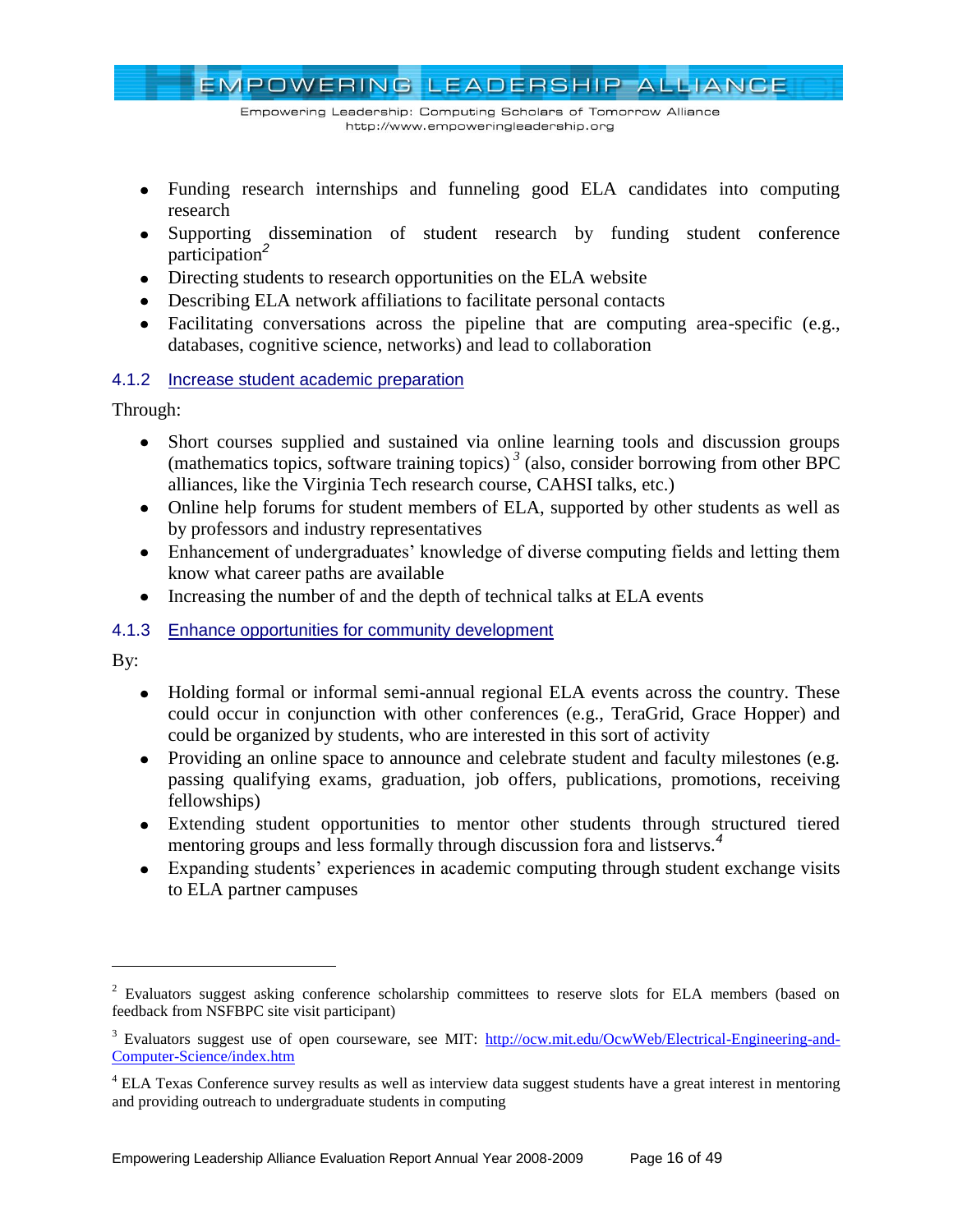EMPOWERING LEADERSHIP ALLIANCE

- Disseminating conference participant contact information following the conference, and encouraging one-on-one sharing of contact information*<sup>5</sup>*
- Holding online colloquia in conjunction with a local in-person social event, if possible, in an effort to promote academic and social goals of ELA

### <span id="page-16-0"></span>4.1.4 Support student advancement

By:

 $\overline{a}$ 

- Developing student-run workshops and discussion groups for ELA members aimed at specific points along the academic computing pipeline (e.g., early undergraduate, advanced undergraduate, transitioning students, early graduate, exam takers, ABD) to assist students in achieving milestones. Some examples provided by students include: "how to pass qualifying exams," "how to apply to graduate school," "how to write grant proposals," "how to organize K12 outreach," "how to get the most out of an advising relationship," and "how to interview for academic positions."
- Increasing industry representation, visibility, and involvement in the ELA
- Facilitating mentoring relationships with trained mentors who are "well-rounded" in their experiences with teaching, research, and industry work

# <span id="page-16-1"></span>**5 Texas ELA Regional Conference Report**

The first regional ELA Conference was held in Houston, TX at Rice University on April 11-12, 2008. Both Lecia Barker and Sarah Hug attended the conference. Barker rode the bus from Austin to Houston as a way of optimizing the time with participants, getting a feel for their sense of "groupness," and talking to them about their activities and on the ride home, perceptions of the conference. From the interviews with bus riders and existing surveys for regional conferences used by these evaluators, a survey was developed. The major findings, written by Dr. Sarah Hug, are presented below. The findings were intended to be used formatively.

# <span id="page-16-2"></span>**5.1 Summary of Findings**

*Event inspired student leadership aspirations*. Graduate and undergraduate students expressed greater interest in developing outreach activities for undergraduates and K12 students following the conference. The event enhanced students' feelings of belonging to computing communities; also, the ELA members felt more connected to the computing community and to the ELA community

*Students valued informal advice from professors and peers*. Graduate and undergraduate students most valued the opportunities the conference afforded for receiving informal advice. This occurred during meals, discussion led by Dr. Tapia, and during breaks between (and with) speakers.

 $<sup>5</sup>$  ELA could provide students with a handful of "ELA member" business cards to hand out at the conference, created</sup> using registration information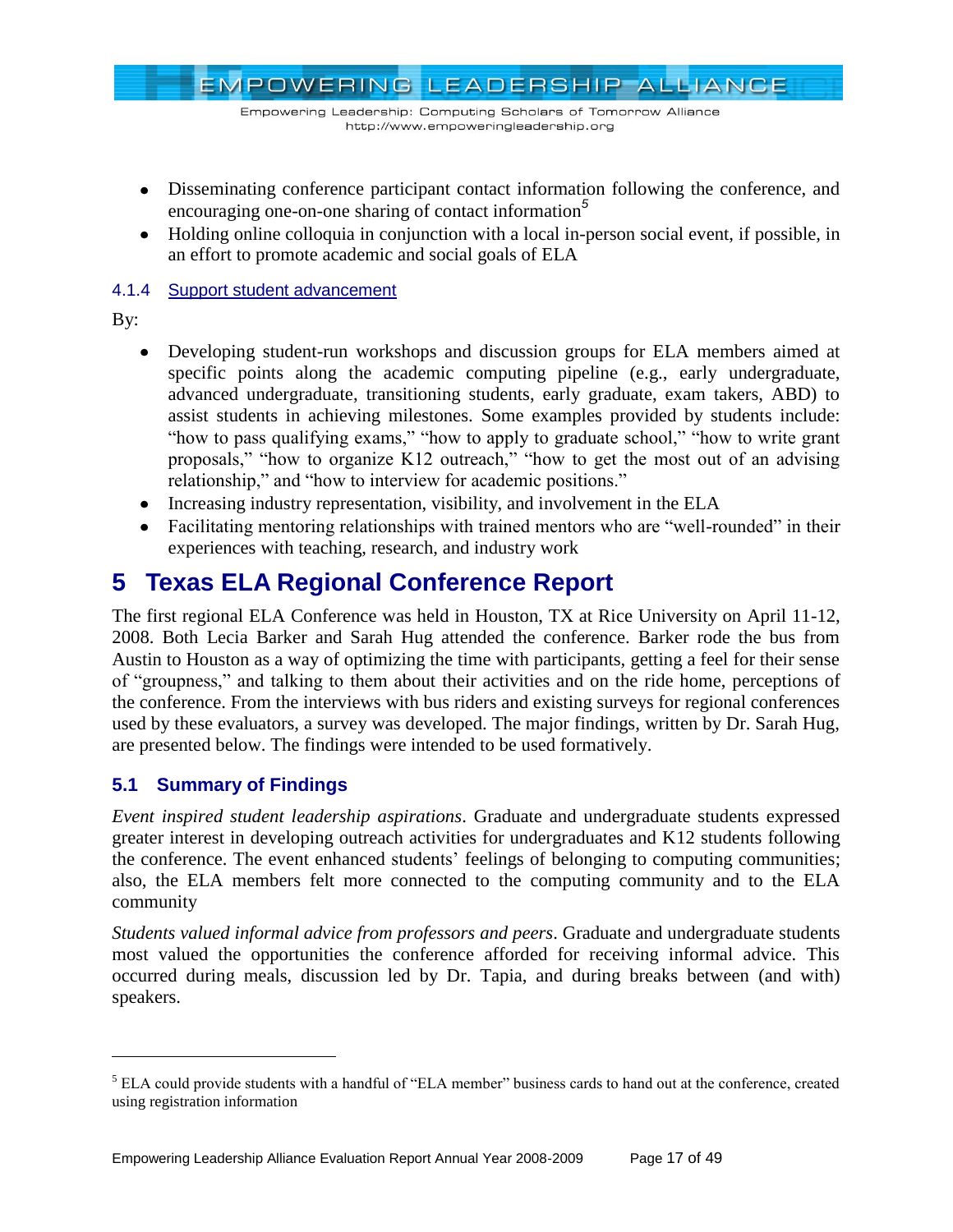EMPOWERING LEADERSHIP ALLIANCE

*ELA Conference supports retention and advancement, particularly for undergraduates.* Students indicated greater interest in computing, academic careers, and graduate school as a result of attending the conference. Their feelings increased that "professor" was an attainable career goal. These advancements in interest were greater for undergraduates than for graduate students.

# <span id="page-17-0"></span>**5.2 Participants**

Fourteen undergraduate and 19 graduate students responded to the ELA Texas Conference survey following the Houston event in April of 2008. These students represent nearly two-thirds of all students registered for the April event. Eighty-five percent of the undergraduate students indicated they were Hispanic, while 42% of the graduate students indicated the same. The majority of graduate students responding to the ELA Texas Conference survey were African American (62%), while most of the undergraduates indicated they were of Mexican-American descent (60%). A smaller fraction of students indicated they were Caucasian (15% of graduate students, 20% of undergraduates). Most of the students were male (62% undergraduate students, 58% graduate students). These figures show that the ELA Texas event attracted a greater proportion of women than currently are enrolled in computer science programs across the United States. Student respondents attend Texas A&M University (4), Rice University (13), University of Texas at Austin (10) and University of Houston  $(3)$ .<sup>6</sup>

# <span id="page-17-1"></span>**5.3 Overall event satisfaction**

 $\overline{a}$ 

―(The best part of the conference was) realizing that I wasn't alone as being an underrepresented Hispanic computer scientist and that Grad School is an attainable goal for me. Also, that I have tons of resources and peers that will help me out if I need."

―(I valued) the chance to talk to professors and organizers of the event, and to realize that as a graduate student (minority) I have the potential to motivate undergrads and share my experiences so that they can give grad school a chance in the future."

―I learned a lot and met a lot of people, but the best part was the feeling that I had while I was there—the feeling that I could actually make a difference in education and in the world by participating in research. I would still like more information on what other options I would have if I were to go to graduate school."

Students responded to three items regarding their overall satisfaction with the ELA Texas Conference. Ninety percent of graduate and 100% of undergraduate student attendees would likely attend another Empowering Leadership Alliance regional conference. Similarly, 95% of graduate students and all of the undergraduates responding to the survey would recommend an ELA regional conference to another student.

<sup>6</sup> The remaining three students could not be linked to a specific campus—neither through the students' email addresses provided or through campus student searches performed by evaluators.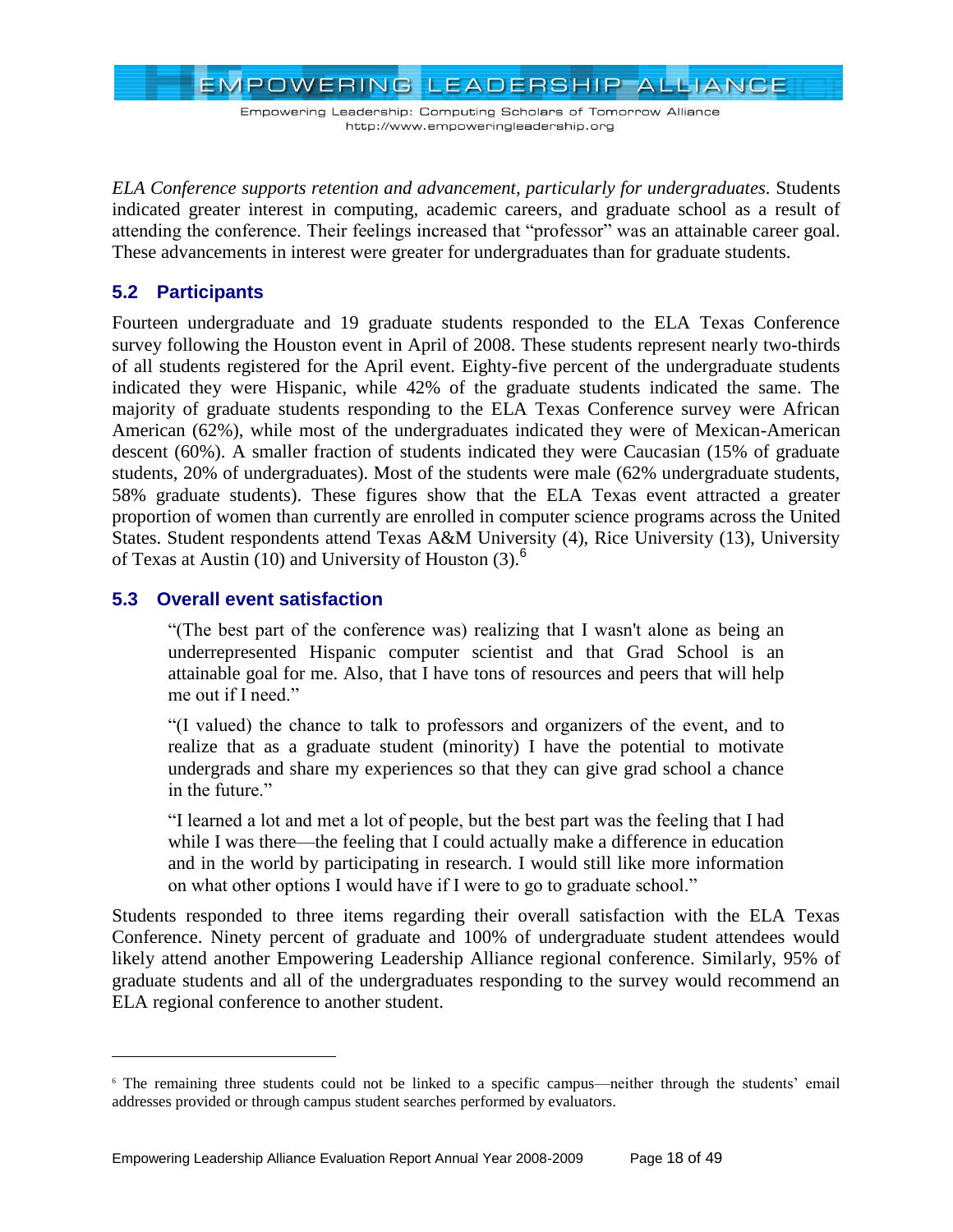EMPOWERING LEADERSHIP ALLIANCE

According to 79% of graduate students, the ELA Regional Conference was better or much better than they expected, while the remaining students (21%) indicated that conference quality was about as expected. Undergraduates were more likely to state that the ELA Regional conference was better or much better than expected (93%)—only one undergraduate student mentioned the conference quality was about as expected.

# <span id="page-18-0"></span>**5.4 Community Building**

 $\overline{a}$ 

One of the defining features of the Empowering Leadership Alliance is the expressed goal to create community within the computing profession, particularly for underrepresented students in the field. The ELA Regional Conference participants were asked the extent to which the regional event contributed to students' feelings of belonging within the ELA and within a broader computing professional community.

Undergraduate survey respondents stated that following the ELA Texas Regional Conference: students felt as if they were part of a larger computing community ( $n=14$ ; 100%; 71% strongly agree)<sup>7</sup>; felt as if they were a part of the ELA community (n=14; 100%, 57% strongly agree); knew their peers better (n=14; 100%; 29% strongly agree); and knew they had the support to succeed in computing (n=14; 100%; 50% strongly agree). In addition, 86% of undergraduates stated that the regional conference increased their interest in building a network of peers in their field of study (n=12 of 14; 50% reported great increase in interest); and nearly all of the undergraduates were more interested in developing a network of professionals in their field of study (13 of 14; 50% reported great increase in interest).

According to graduate student survey respondents, the ELA regional conference influenced their feeling a part of the Alliance community (18 of 19; 95%; 63% strongly agree), as well as their familiarity with peers (16 of 19; 84%; 37% strongly agree). Graduate students responding to the survey indicated increased motivation to build a network of peers (14 of 19; 74%; 58% strongly agree) and professionals (14 of 19; 74%; 58% strongly agree) in their field of study.

In some cases, graduate students reported slightly weaker feelings of community following the ELA regional conference when compared to undergraduates. In particular, graduate students were less likely to feel a part of a larger computing community (14 of 19; 74%; 26% strongly agree) and less likely to know they have the support they need to succeed in computing (13 of 19; 68%; 37% strongly agree) following their participation in the conference. The sample of survey respondents was not large enough to determine whether these differences in responses were statistically significant, meaning the differences between undergraduates and graduates could be due to chance alone.

 $<sup>7</sup>$  Data are reported to show the number of respondents who agree or strongly agree to statements out of the total</sup> number of respondents who answered the item. Further description includes the percent of students who agree or strongly agree with statements, and the percent of those students who strongly agree.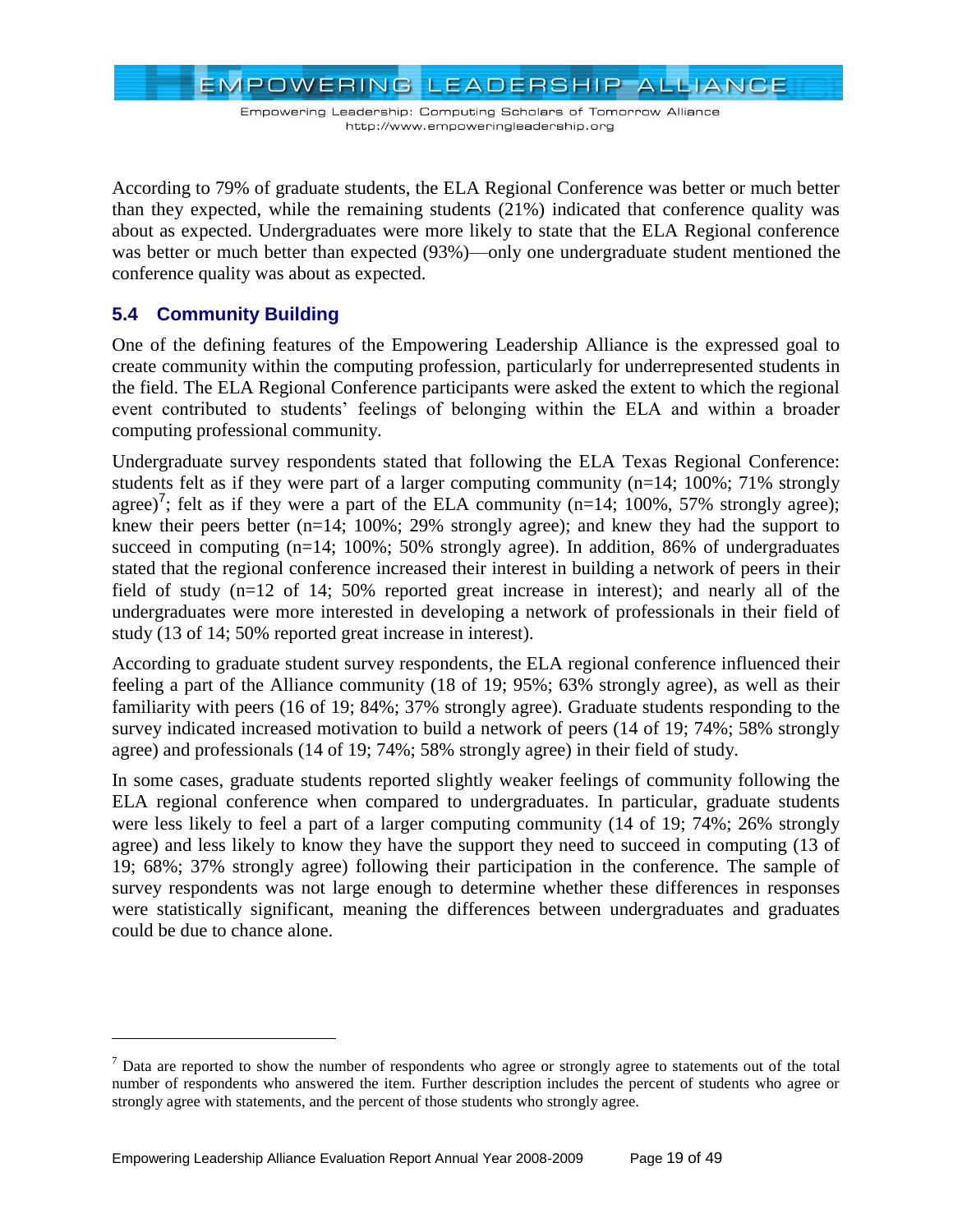Empowering Leadership: Computing Scholars of Tomorrow Alliance http://www.empoweringleadership.org

# <span id="page-19-0"></span>**5.5 Value of Conference Activities**

A portion of student respondents commented about their favorite elements of the ELA Texas regional conference. See quotes below.

‖The best part (of the regional conference) was meeting other students and hearing their ideas and opinions on various topics."

―I thought the interaction with the presenters during lunch was where I learned the most; it was a frank, practical discussion and exchange of ideas and I enjoyed that."

―Having Dr. Tapia speak was the best part for me. I enjoyed his stories and how they relate to computing very much. The discussion with the whole group was probably the best part of this."

Additionally, students responded to Likert scale survey items regarding the value they placed on conference activities. Responses are reported for undergraduate and graduate students separately, to facilitate future event planning for the distinct audiences.

Undergraduates found the technical talks valuable (11 of 14; 79%; 43% very valuable) and found the student led tour to be important as well (11 of 14; 79%; 43% very valuable). According to undergraduate students, the large group discussions held at the ELA regional conference were valuable portions of the event (14 of 14; 100%; 50% very valuable). Similarly, nearly 4 out of 5 undergraduates found the industry chats helpful (11 of 14; 79%; 57% very valuable).

Undergraduates appreciated the student panel with somewhat greater intensity, meaning a greater number of undergraduates felt the panel was very valuable (13 of 14; 93%; 64% very valuable). According to undergraduates responding to the ELA regional conference survey, the informal advice provided by professors (13 of 14; 93%; 86% very valuable) and advice offered by students' peers (13 of 14; 93%; 93% very valuable) were the most important aspects of the ELA regional conference.

Similarly, graduate students found informal advice from professors (16 of 19; 84%; 74% very valuable) and from peers (15 of 19; 79%; 63% very valuable) the most beneficial aspects of the ELA Texas Regional Conference. Nearly three fourths of graduate students stated that the technical talks were useful (14 of 19; 74%; 37% very valuable), though fewer viewed the student panel activity as advantageous (12 of 17 who attended; 63%; 47% very valuable). This difference from undergraduate data may indicate that the panel was more appropriate for less academically experienced students. The same number of graduate students said the industry chats were valuable (12 of 15 who attended; 63%; 37% very valuable).

Two thirds of graduate student attendees valued the discussion sessions held by Richard Tapia during the ELA Regional Conference (13 of 16 who attended; 68%; 47% very valuable). Few graduate students attended the student led campus tour, perhaps because many of the graduate students attending the conference attended Rice University.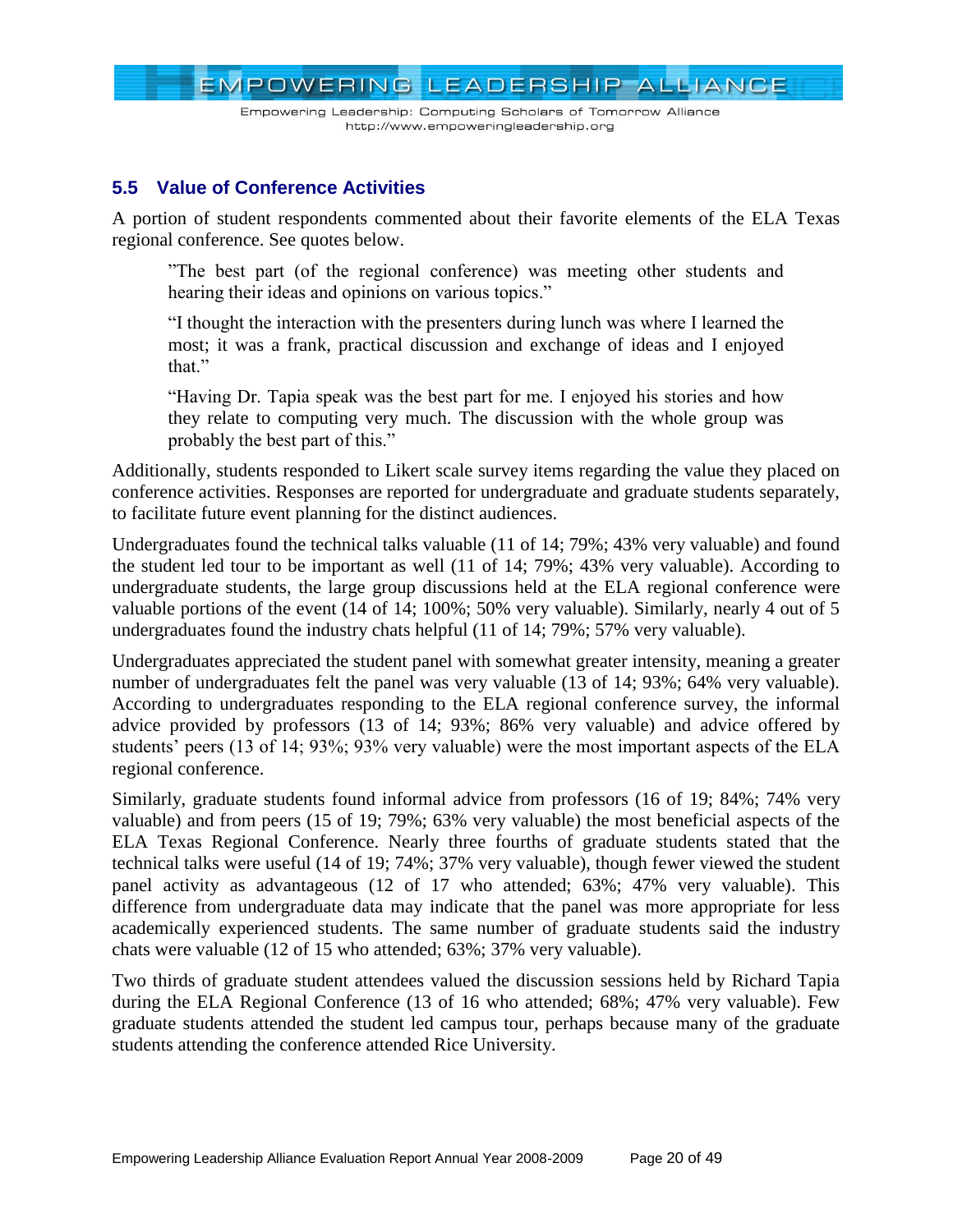

# <span id="page-20-0"></span>**5.6 Aspirations**

The Empowering Leadership Alliance seeks to retain students in computing as well as advance underrepresented computing scholars into graduate school and beyond. ELA Regional Conference attendees responded to survey items regarding the impact of the conference on their computer science career aspirations.

#### <span id="page-20-1"></span>5.6.1 Knowledge of career/academic paths

Nearly all of the undergraduate respondents stated the ELA event informed them about computing careers (13 of 14; 93%) and about graduate school in computing (13 of 14; 93%). Similarly, nearly all of the graduate students who responded to the ELA survey stated they learned about computing careers at the ELA regional conference (15 of 19; 79%), while three students disagreed with this statement.

#### <span id="page-20-2"></span>5.6.2 Retention

Eleven of 14 undergraduates were more excited about computing following the ELA Texas conference (79%; 43% strongly agree). Nearly three-fourths of students said the event increased their interest in continuing their current academic program (10 of 14; 72%) while three said the event did not change their interest in persevering in their current program. Ten undergraduates said the ELA event helped them to clarify or reaffirm their career goals (10 of 14; 72%).

The majority of undergraduate students indicated they were aware of concrete solutions for problems facing students who were underrepresented in computing fields (12 out of 14; 86%) while one student disagreed and another strongly disagreed with this statement. Further investigation will focus on what concrete solutions students learn about through ELA activities.

Nearly half of the graduate students responding to the ELA Texas regional conference survey stated that their conference participation increased their interest in continuing their graduate program (8 of 19; 42% greatly increased interest). The remaining students reported no change in interest (9 of 19; 47%) or "don't know/ not applicable" (2 of 19).

Six PhD students (6 of 15; 40%; 27% greatly increased interest) found that the regional conference increased their interest in continued computer science research involvement, while the remaining 9 PhD students reported no change in research interest  $(6 \text{ of } 15; 40\%)$ , or "did not know" if they experienced a change in interest  $(3 \text{ of } 15; 20\%)$ . Half of the Master's students  $(2 \text{ of } 15; 20\%)$ 4) reported the ELA Texas Regional Conference greatly increased their interest in computer science research involvement, while one reported no change and another indicated "not applicable".

#### <span id="page-20-3"></span>5.6.3 Advancement

Over half of the students responding to the survey reported the event increased their interest in pursuing a computing-related industry career (8 of 14; 57%) while five indicated no change in interest and one reported a decrease in industry interest. Further analysis indicates that the student with decreased interest in industry became more attracted to an academic career following the event, and may have viewed these as competing aspirations.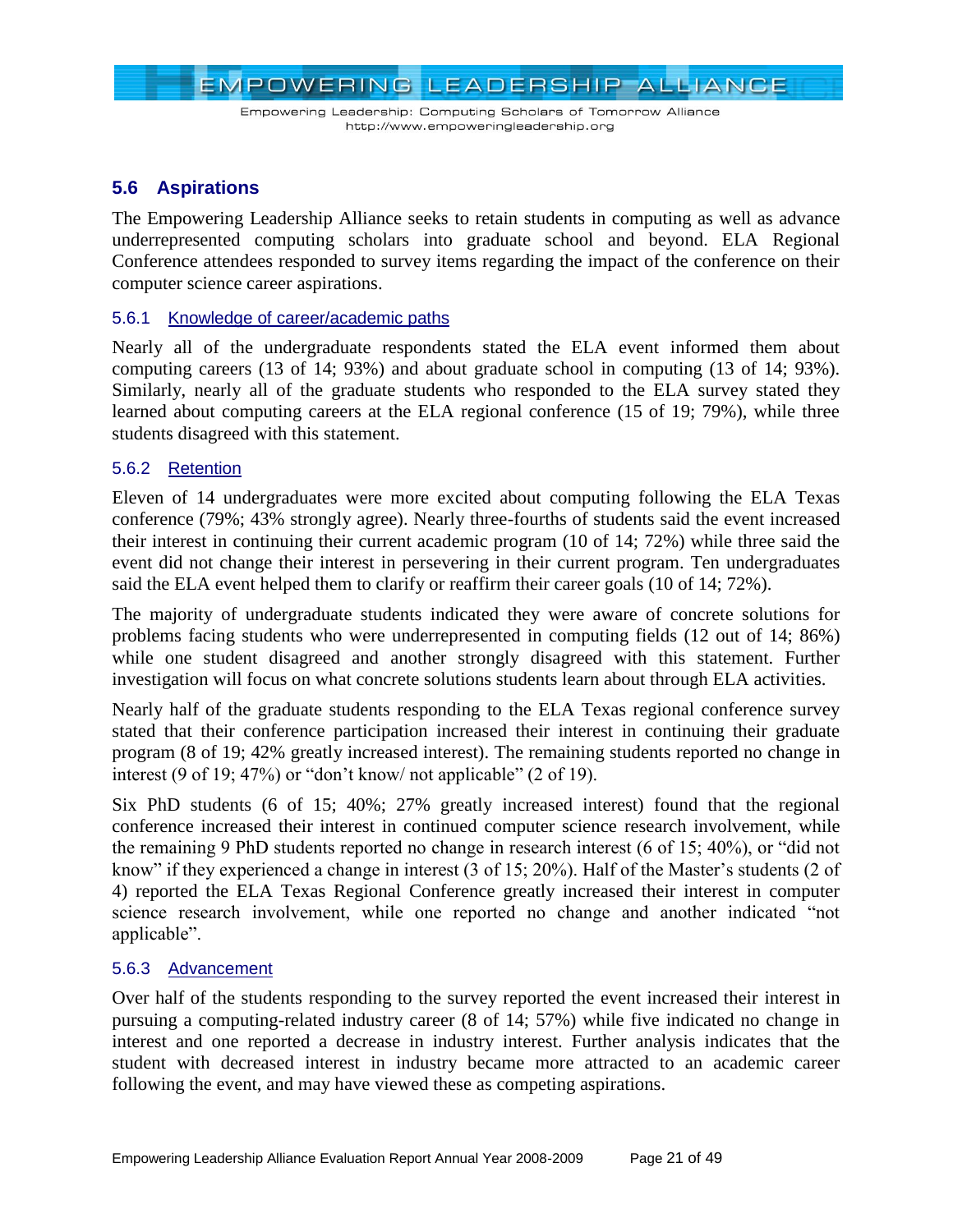EMPOWERING LEADERSHIP ALLIANCE

Over two thirds of undergraduate survey respondents stated they were more motivated to obtain graduate school information following the ELA regional conference (9 of 13; 69%) while five students (31% indicated no change in interest. Similarly, three fifths of undergraduate student respondents were increasingly motivated to apply to graduate school after attending the April event (10 of 14; 62%) though 23% expressed no change in graduate school application interest. More than three fourths of undergraduate attendees responding to the survey were attracted to research involvement following the ELA regional conference (10 of 13; 77%). Overall, none of the students indicated a decrease in motivation or interest in computing following the Texas conference.

All but one of the undergraduates reported the Regional conference influenced them to determine "professor" was a position they could attain  $(12 \text{ of } 13; 86\%; 36\%$  strongly agree). For eight of the 14 undergraduate respondents, the event increased interest in pursuing an academic career in computing (8 of 14; 57%) while 43% of undergraduates indicated no change in interest.

Nearly half of the graduate students surveyed found the ELA Texas Conference increased interest in pursuing an academic career in computing (9 of 19; 47%; 42% greatly increased interest) while remaining students saw no change in interest  $(8 \text{ of } 19; 42\%)$  or reported "don't know/not applicable" (2 of 19). Just over half of the graduate students stated they were more interested in industry careers following the April Texas event (10 of 19; 53%; 32% greatly increased interest), while seven students describe no change in interest, 1 reports "don't know/not applicable", and one details a decrease in industry career interest. As in the case of the undergraduate, this student became more interested in academic careers following the conference.

# <span id="page-21-0"></span>**5.7 Student interest in ELA related activities**

The Texas Regional Conference survey asked students to indicate their interest in leading ELA related activities following their participation in the Houston event.

For undergraduate students, the ELA Regional Conference was most influential in expanding interest in developing local ELA groups on home campuses (11 of 14; 79%; 29% greatly increased interest). A slightly smaller portion of undergraduates was more interested in K12 computing outreach activities following Texas Regional Conference participation (9 of 14; 64%; 36% greatly increased interest).

Graduate students were most interested in leading outreach activities for undergraduates (15 of 19; 79%; 47% greatly increased interest) as well as outreach for K12 students (12 of 19; 63%; 26% greatly increased interest). This may have resulted from the opportunity for extended graduate/undergraduate student interaction at the ELA Texas Regional Conference. Graduate students were somewhat less interested in developing local ELA groups on campus (9 of 19; 47%; 26% greatly increased interest); a quarter of students had no change in interest, and 5 stated "don't know/not applicable" for this item. The latter group of students may perceive they already have a local ELA community.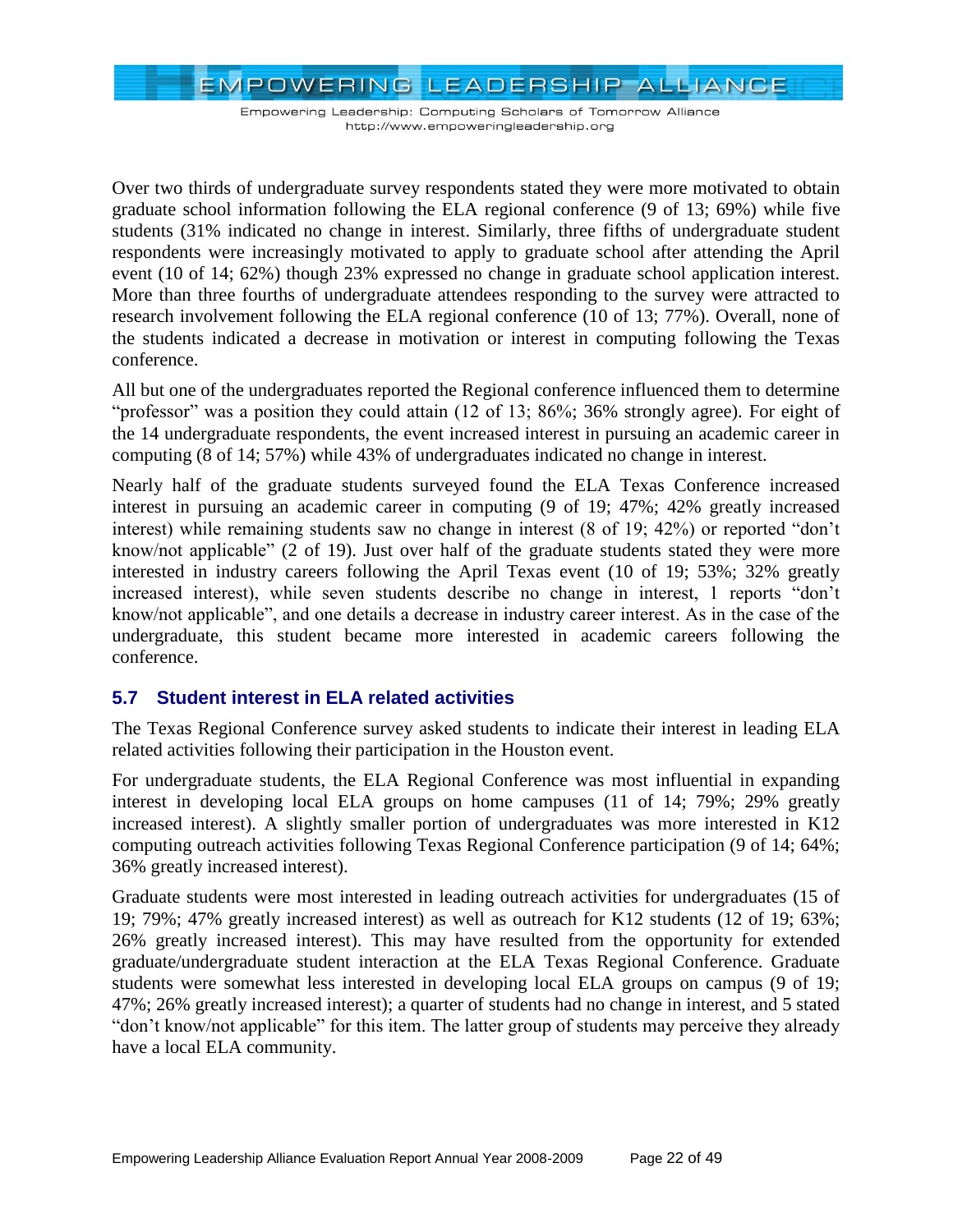

# <span id="page-22-0"></span>**5.8 Event logistics**

Students were asked to comment of event logistics for the Texas Regional Conference. Twelve students expressed positive comments regarding food, accommodations, transportation, event facilities, and entertainment. One student recommended ensuring that the hotel provides free Internet access in the future.

# <span id="page-22-1"></span>**5.9 Recommendations for future events**

A major purpose of formative evaluation is to determine what improvements stakeholders would make to a program. The ELA evaluation team held face-to-face interviews with students during the event and on the Austin students' bus ride home from the ELA Regional Conference to determine what would enhance future regional conferences for computing scholars. Student suggestions were incorporated into the ELA Texas Regional Conference survey, and all respondents had the opportunity to indicate their agreement with student-proffered suggestions. Recommendations from students are as follows:

- Allow for student dialogue in small breakout discussion groups (11 of 19 grads; 5 of 13 undergrad)
- Start the event with icebreaker activities (6 of 19 grads; 5 of 13 undergrads)
- Share conference activities via video (5 of 19 grads; 6 of 13 undergrads)
- Provide professional development workshops (resume & grant writing, journal publishing, graduate application) (9 of 19 grads; 7 of 13 undergrads)
- Mix up students so they interact with peers at other schools (11 of 19 grads; 9 of 13 undergrads)
- Ensure that presenters interact informally with students (8 of 19 grads; 9 of 13 undergrads)
- Provide time for social activities, such as a campus tour (7 of 19 grads; 10 of 13 undergrads)  $\bullet$

Students provided additional recommendations for ELA Regional Conference organizers in open-ended survey items.

―Let students help organize the event and make it a Regional Student Research Forum. This way, more students would get excited to come, and see the rolemodels in front of them presenting research papers."

―I would like more time for social activities, but I know that that is not as important as the discussions and talks given by professors, so 1 or 2 small optional social activities would be good. I would also keep the Industry Chats that we had during breakfast."

―I would cut out the technical talks. I think the participants are attending mostly to hear about ELA and what they can do to change the state of higher level education today, rather than hear computing talks (although they were interesting)."

―If I could ask for anything more, I would like more time discussing issues in the complete group. Dr. Tapia did a great job of moderating that time, but I would like more of it to hear more of other student attendees."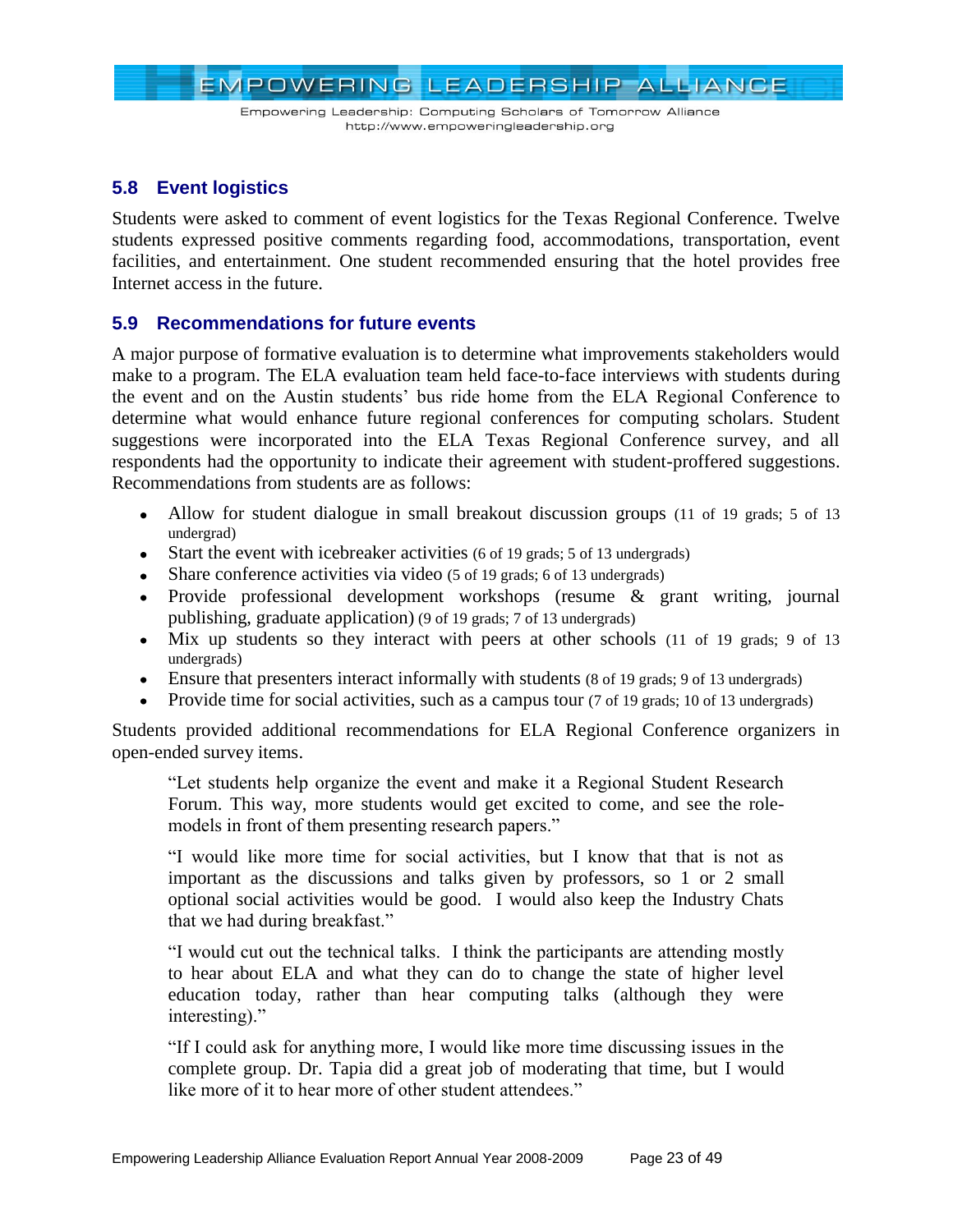Empowering Leadership: Computing Scholars of Tomorrow Alliance http://www.empoweringleadership.org

# <span id="page-23-0"></span>**6 Tapia Conference Report, ELA Members Only**

The first big event of the ELA was in sponsoring students to attend the Tapia Celebration Conference in Orlando, October 2007. To avoid double-surveying ELA participants, Barker and Hug administered the overall conference evaluation (see Section 7) with a special branch for ELA participants. Both Barker and Hug attended the conference, observing the ELA students and professional members. Observations, informal conversations, ELA goals, and prior Tapia Conference surveys informed these survey items. The evaluation report was written by Dr. Hug.

# <span id="page-23-1"></span>**6.1 Introduction, Background, and Participants**

The Empowering Leadership Alliance (ELA), funded by the National Science Foundation, began in the spring of 2007. Faculty from five elite higher education institutions joined to create a national community serving underrepresented students in computing. The ELA collaborated with organizers of the October 2007 Tapia Celebration to launch the alliance at the event. The ELA held a "Birds of a Feather" Session, a panel, and a reception during the Tapia Celebration. The ELA leadership team worked an information booth, providing resources for interested students and faculty about the alliance and its goals. This report documents data gathered from 53 Tapia Celebration participants who were also members of the Empowering Leadership Alliance.

The survey focused on student, faculty and industry partner expectations and goals for participation in the Alliance, behaviors indicating lasting effects of Tapia Celebration participation, the extent to which ELA members began to develop a social network of peers, and student attitudes towards computing careers and academic pursuits.

# <span id="page-23-2"></span>6.1.1 ELA Membership: Diverse in ethnicity, age, school affiliation

In the weeks following the October 2007 Tapia Celebration, 53 Empowering Leadership Alliance (ELA) members responded to an online survey. Twenty of the survey respondents are graduate student members of the ELA, eleven are undergraduate students, and eighteen indicated that they are faculty/industry members of the alliance8. Students and faculty responding to this survey represent over 18 higher education institutions.

One third of the ELA members responding to the survey are Hispanic/Latino/a  $(n=14)$ , and a fifth of the ELA members indicated they are Caucasian (n=10). Forty-two percent of ELA survey respondents are African American (n=18). The remaining six ELA respondents are Pacific Islander (n=1), Middle Eastern (n=1), Native American (n=1), or marked "other" (n=3).

Forty two percent of the ELA members who responded to the Tapia survey are women  $(n=18)$ and 58% are men (n=25). Nearly half of the ELA members are between the ages of 25-35  $(n=21)$ . Over one-fifth of the members who completed the survey are 18-24 years old  $(n=10)$ , while nineteen percent of Alliance respondents are 36-45 years old (n=8). One member is over 55.

 $\overline{a}$ 

<sup>1</sup> It is unclear if 4 of the student members were undergraduate or graduate students, as they did not complete the appropriate Tapia Celebration survey items.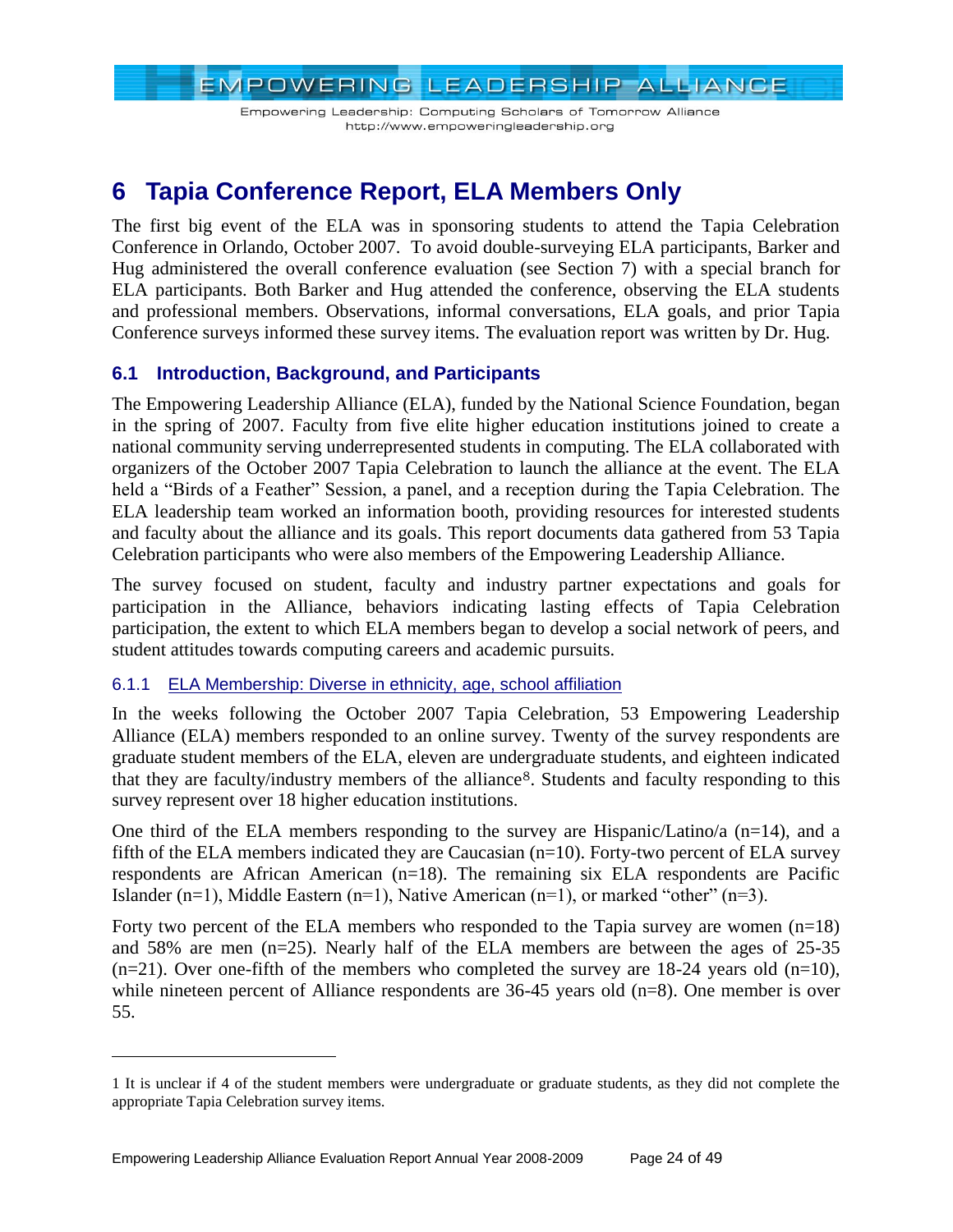EMPOWERING LEADERSHIP ALLIANCE Empowering Leadership: Computing Scholars of Tomorrow Alliance http://www.empoweringleadership.org

# <span id="page-24-0"></span>**6.2 Faculty & Industry Involvement Expanded through Leadership Team Connections and Tapia Celebration Participation**

One third of the ELA faculty and industry members responding to the Tapia survey learned about the alliance through contact with a leadership team member  $(n=5)$ , and nearly half were leadership team members themselves (n=7). One third of the respondents learned about ELA at the October Tapia Celebration (n=5).

### <span id="page-24-1"></span>6.2.1 Faculty and Industry Partners Serve Students, Recruit them into Graduate School

Faculty and industry members of the ELA expressed a desire to help students succeed in (often isolating) elite computing departments, through recruitment, encouragement, and outreach. They also aim to convince underrepresented minority students to continue their computing studies in graduate school. See quotes below.

―I hope to mentor minority students and help them get involved with research, either my own or at their respective universities. I also would like to get involved with outreach programs developed to try to increase and retain minority involvement in computer science." --An ELA partner

―I hope to improve the retention of students of color in my department, and to help make a more welcoming environment in my field." --An ELA partner

―(I will benefit from ELA participation by) Meeting and mentoring more students. Hopefully, some may want to be graduate students or faculty at my institution." --An ELA partner

#### <span id="page-24-2"></span>6.2.2 Tapia Celebration, Local Professors Recruit Students Into ELA

 $\overline{a}$ 

Many of the students learned about the ELA at the Tapia conference (39%, n=12), and an equal amount of students learned about the alliance from a professor at their home institutions (39%, n=12). Other means by which ELA students learned about the alliance include: student services announcement  $(n=2)$ , a conversation with another student  $(n=2)$ , an internet search  $(n=5)$ , and an academic department announcement (n=5).

#### <span id="page-24-3"></span>6.2.3 Faculty/Industry Commit Time to Mentor Students, Spread the ELA Message

In all, faculty and industry representatives responding to the Tapia Celebration survey pledged 458 hours per month to further Empowering Leadership Alliance goals.<sup>9</sup> The majority of faculty and industry ELA members plan to mentor students (85%) and spread the word about the Empowering Leadership Alliance (92%) at least 1-5 hours per month. More than half plan to spend time finding internships and other computing work for students (62%), discussing with

<sup>&</sup>lt;sup>9</sup> This figure was determined by calculating the average number of pledged hours per category and multiplying each amount by the number of responses in that numerical category. For example, 5 individuals said they would be willing to mentor a student for 1-5 hours per month. The number of individual responses, 5, was multiplied by the average number of hours pledged, 3, to average 15 hours per month. This was repeated for each time category and for each ELA task. Raw data is available upon request.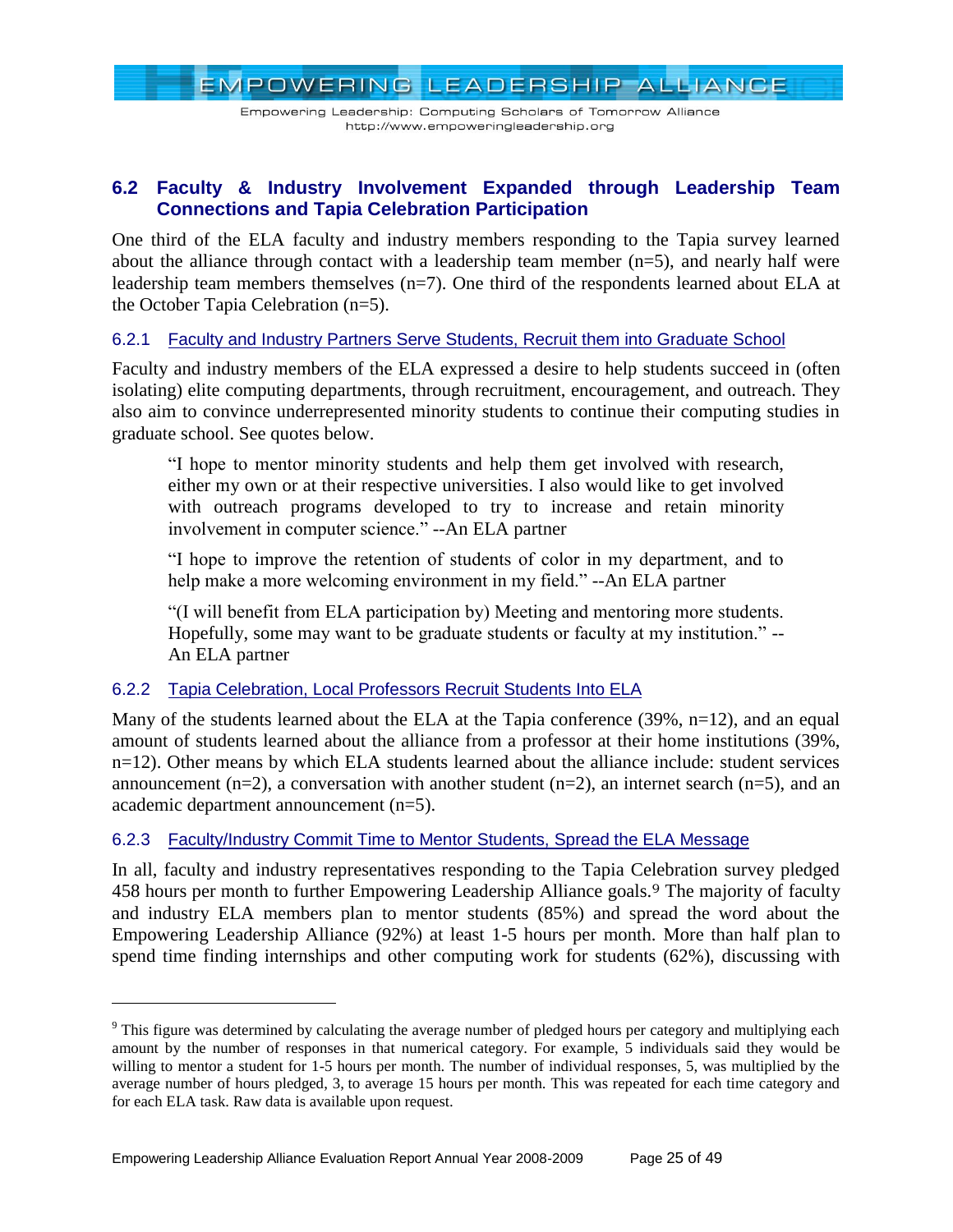EMPOWERING LEADERSHIP ALLIANCE

students via online chats and discussions (69%), and attending videoconferences (57%). Half of the respondents (50%) will present technical talks via videoconference to students, faculty, and industry partners, while slightly fewer said they would host local events on campuses (42%).

# <span id="page-25-0"></span>**6.3 Student Outcomes**

### <span id="page-25-1"></span>6.3.1 Networking Strongest for Students to Students, Students to Faculty

All of the ELA student members who attended the Tapia Celebration met at least one faculty member of the alliance, and 58% of them met 3 or more faculty members of the ELA at the event  $(n=18)$ . Just over half of the students reported meeting 1 or 2 industry members of the alliance at the Tapia Celebration (55%, n=17), and nearly one fifth met 3 or more industry members of the alliance. However, 25% of ELA students responding to the Tapia survey did not meet any industry representatives of the alliance.

Students were successful in meeting other student members of the ELA. Two thirds of the students reported meeting 3 or more ELA student members at Tapia  $(n=21)$ , and nineteen percent met 1 or 2 other ELA students at the conference. A fraction of the ELA students were unsure if they met other ELA members (13%, n= 4).<sup>10</sup>

### <span id="page-25-2"></span>6.3.2 More Than Half of ELA Students Feel Isolated in Computing Departments

Nineteen students responded that they often felt isolated in their home department (61%). This percentage differed from the 46% (n=24) of all Tapia Celebration student participants responding to this survey who often felt isolated in their home departments.<sup>11</sup> One interpretation of this difference is that students who felt isolated were more likely to seek participation in the Empowering Leadership Alliance.

#### <span id="page-25-3"></span>6.3.3 ELA Students Confident, Dedicated to Computing After Tapia Celebration

All thirty-one ELA student respondents are confident that they will complete their degrees (100%, n=31). The majority of student respondents learned about computing careers at the Tapia conference (81%, n=25), and received valuable advice for getting through their academic programs (97%, n=30). The Tapia Celebration reaffirmed ELA students' beliefs that computing work is important (84%, n=31), and increased students' dedication to complete their degrees (90%, n=28).

#### <span id="page-25-4"></span>6.3.4 Student Participants Expand Networks, Seek Academic and Professional Opportunities Following October Event

Nearly half of the ELA student respondents indicated that after the October event they had contacted a faculty member they first met at the Tapia Celebration (48%, n=15). Seventy-one percent of students contacted a fellow ELA student member after the Tapia Celebration (n=22).

 $\overline{a}$ 

 $10$  The ELA provided ribbons members adhered to name tags that indicated membership, but students may have met one another outside of conference events, when nametags were removed.

 $11$  This difference approached statistical significance alpha=0.07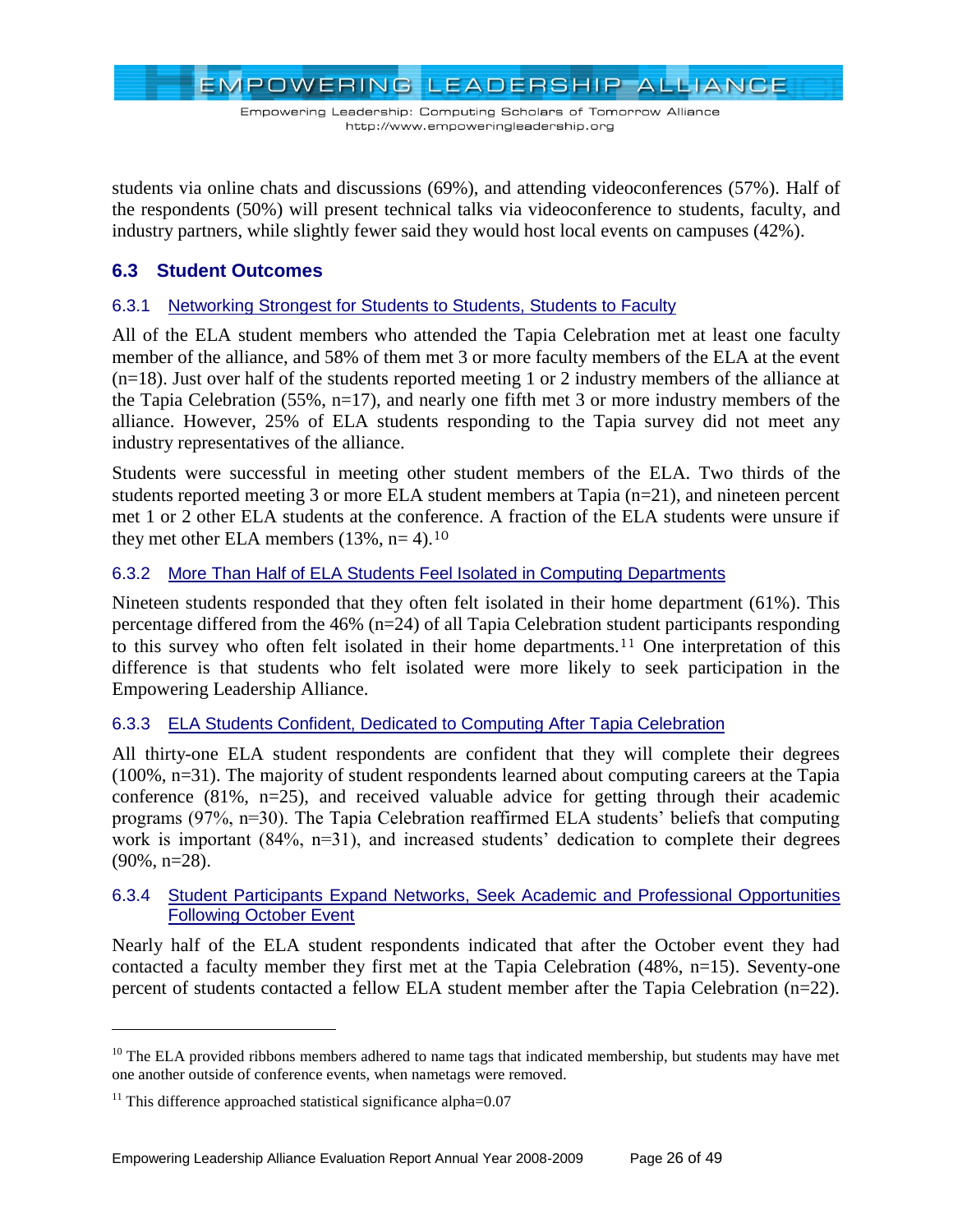EMPOWERING LEADERSHIP ALLIANCE

Over half of the students contacted an industry representative of ELA after the conference (55%, n=17). Twelve of the ELA student members searched for research articles written by Tapia Celebration presenters and speakers (43%).

Nearly a third of the students inquired about graduate school opportunities following their participation in the Tapia Celebration (32%, n=9), and three ELA students applied for graduate programs based on the information they received at the Tapia Celebration.

Forty percent of the student ELA respondents searched for corporate careers based on information received at the Tapia Celebration  $(n=12)$ , and nearly one quarter of respondents applied for industry employment following Tapia participation (23%, n=7).

# <span id="page-26-0"></span>**6.4 Past Tapia Involvement Increases Community, Mentoring Opportunities**

Thirteen of the ELA survey respondents had participated in past Tapia Celebrations. Many participants reported ways in which Tapia participation led to professional, academic, and social benefits. Four participants conducted research with colleagues they first met at Tapia, while two published research articles with Tapia colleagues. Three ELA participants co-authored a grant proposal with someone they first met at Tapia.

Tapia colleagues contacted one another about educational opportunities (n=6), and job opportunities (n=5) as well. ELA members who attended Tapia Celebrations also contacted one another about academic employment opportunities (n=5).

Most of the ELA participants with former Tapia Celebration experience asked for or gave Tapia colleagues career or academic advice  $(n=10)$ . Another large majority of Tapia colleagues connected with one another at other conferences, and felt they knew someone there (n=11).

# <span id="page-26-1"></span>**6.5 Student Expectations**

#### <span id="page-26-2"></span>6.5.1 ELA to Provide Infrastructure for Underrepresented Computing Professionals' and Students' Networking and Development

Students hope that ELA will assist them in their academic and professional pursuits. In particular, students hope the ELA will provide support, structure, and venues for networking (39%, n=7), mentoring (39%, n=7), and providing information sessions (33%, n=6) for underrepresented students. Students also hope to learn about scholarship opportunities (17%,  $n=3$ ) and employment prospects (11%,  $n=2$ ) in computing through their participation in ELA.

The Empowering Leadership Alliance may serve as an impetus for some students to socialize with others in their field across institutions. See quote below.

―(ELA can assist me) by pulling me out of the books and getting me comfortable with others who have similar interests and goals." -ELA student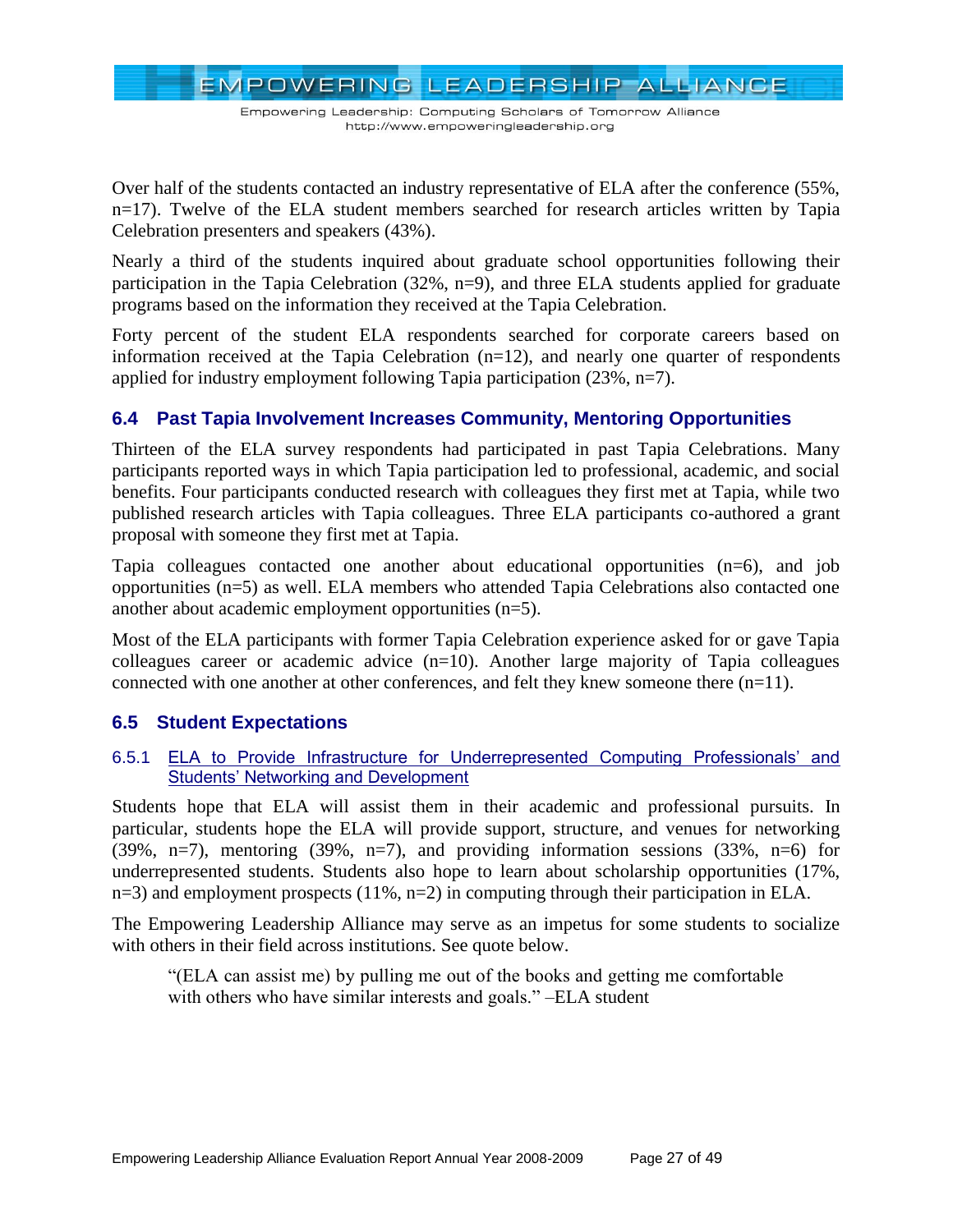Empowering Leadership: Computing Scholars of Tomorrow Alliance http://www.empoweringleadership.org

#### <span id="page-27-0"></span>6.5.2 Students Hope to Network, Get Advice, and Provide Service in ELA

Half of the students surveyed hoped to network with industry and faculty professionals through their participation in the ELA  $(50\%, n=12)$ .<sup>12</sup> Often this goal was paired with a desire to receive advice and mentoring through the Alliance (29%, n=7). See quote below, from a student member of the ELA.

―I hope to gain more of an opportunity to meet people (who) will shape and inspire my career direction, through networking and mentoring, (and through) listening to my thoughts, perspectives, and ideas." -Student member of ELA

Another common goal for student members of the ELA was to have the opportunity to provide service to other students who are members of underrepresented groups in computing (25%, n=6). Sample service responses from students include: "I want to help others", "an opportunity for service", and "help the minority community in computer science".

Students reported additional expected gains from their participation in the ELA. Specifically, students hoped to understand under-representation in computing, and how to address the issue  $(8\% \text{ n=2})$ ; to gain knowledge of and experience with research  $(8\% \text{ n=2})$ ; and to become privy to the "inside scoop" from successful academics in computing on how to structure their academic and professional careers. (16%, n=4).

# <span id="page-27-1"></span>**6.6 Conclusions and Recommendations**

 $\overline{a}$ 

The Tapia Celebration served to introduce the Empowering Leadership Alliance to a diverse group of computing students, faculty, and industry partners. Students met other ELA members, became acquainted with the goals of the Alliance, and reported what they need in order to succeed in their academic and career endeavors. Survey results indicate that the benefits of participating in the Tapia Celebration can extend beyond the event, and can lead to social, academic, and employment opportunities for students, faculty, and industry partners. This suggests that the Tapia Celebration should remain an important aspect of Empowering Leadership Alliance participation. Recommendations for improving the ELA, based on survey responses, include the following:

- Provide industry partners a higher profile in the Empowering Leadership Alliance. Students were less likely to meet (or to know when they had met) industry representatives aligned with ELA.
- Continue and augment plans to develop a student leadership committee for the ELA that can serve as a leadership platform for motivated ELA student members interested in serving underrepresented students in computing.
- Expand plans to hold local and national events that inform students about computing research, internships and scholarships, and navigating through computing education,

 $12$  Twenty-four students answered this open-ended survey item. Responses were coded iteratively as themes emerged from the data. Coding scheme and item responses will be made available upon request.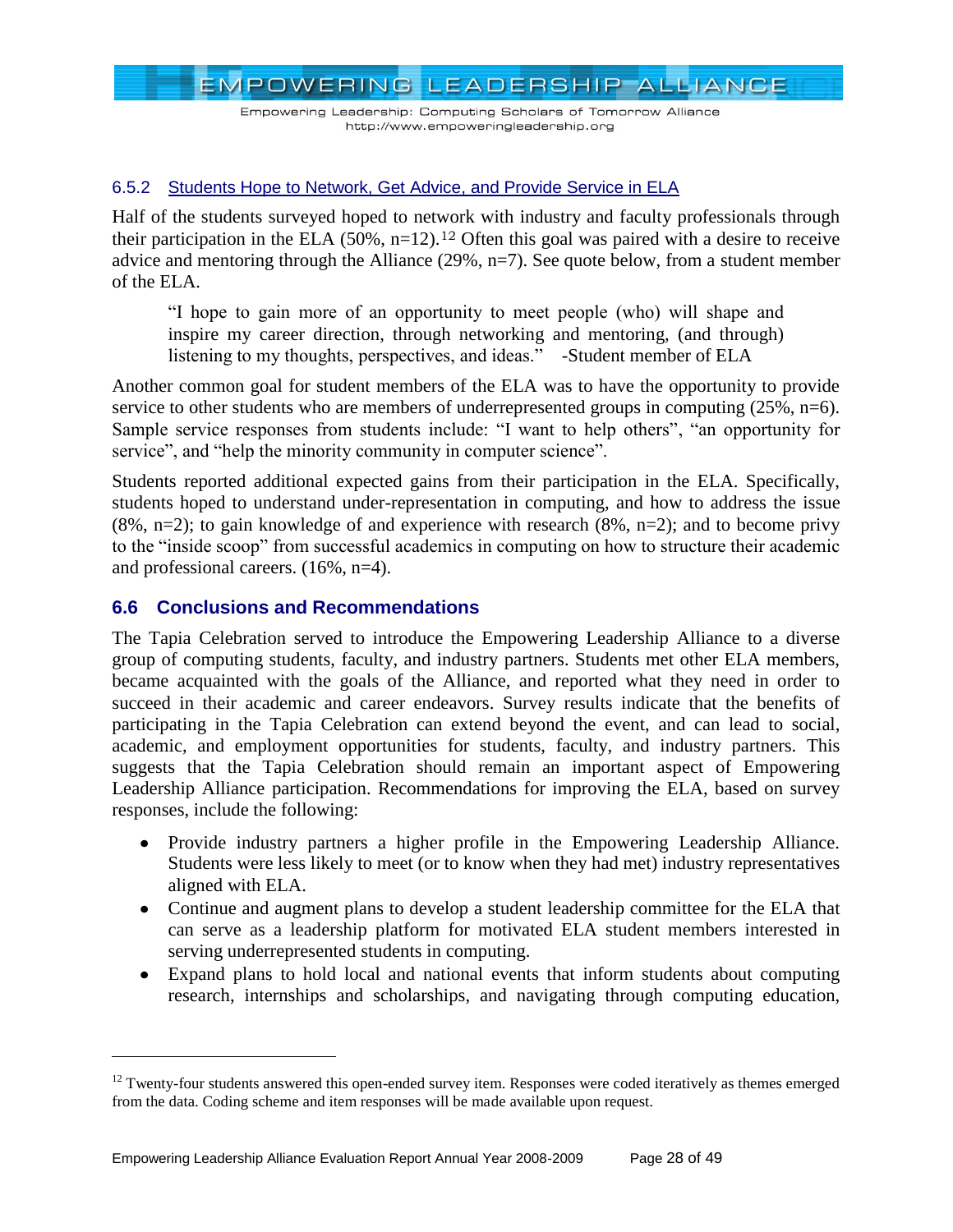Empowering Leadership: Computing Scholars of Tomorrow Alliance http://www.empoweringleadership.org

particularly for those interested in academia. Students were particularly interested in local and national face-to-face events.

# <span id="page-28-0"></span>**7 Richard Tapia Celebration of Diversity in Computing Conference, 2007<sup>13</sup>**

# <span id="page-28-1"></span>**7.1 Background**

# <span id="page-28-2"></span>7.1.1 Introduction

 $\overline{a}$ 

This evaluation report provides information to the Richard Tapia Celebration of Diversity in Computing Conference organizers that will help them to understand the value of the conference as perceived and experienced by participants and to plan for future events. The analysis is based on survey results and observation of conference events. Presented below are a description of the conference; the methods by which the evaluation data were elicited, compiled, and analyzed; demographic profile of the participants; presentation of responses to survey items as well as differences across groups; and conclusions and recommendations for future action. Appendices include a list of Tapia Celebration supporters and sponsors and open-ended responses.

### <span id="page-28-3"></span>7.1.2 Purpose of Conference

The purpose of the 2007 Richard Tapia Celebration of Diversity in Computing Conference was to bring together computing and computing-related university faculty, graduate and undergraduate students, and representatives of government and industry to celebrate the value and benefits of diversity in these fields. The conference brought attention to creative, original research and applications of computing by members of diverse groups. In addition, the conference supported formal and informal meetings and networking opportunities with diverse members of computing-related fields. These permitted participants to learn more about career and academic opportunities, share interests and research, and discuss issues related to graduate school and academic careers in general and as members of under-represented groups. Ultimately, these activities were expected to increase graduate students' motivation to complete their degrees and to encourage undergraduates' to enter graduate programs in computing. They were also expected to encourage development of social and professional networks for students and professionals in computing. Conference events included:

- Pre-conference doctoral consortium, to provide opportunities for presenting research in a safe environment as well as networking with other graduate students and faculty;
- Advice and informational sessions to inform and support students and faculty on nontechnical issues related to graduate school and career success;

Technical sessions on current research topics;

Poster session during which students and faculty conversed about their research;

<sup>&</sup>lt;sup>13</sup> This report was written by Dr. Sarah Hug of the University of Colorado under the supervision of Dr. Lecia Barker.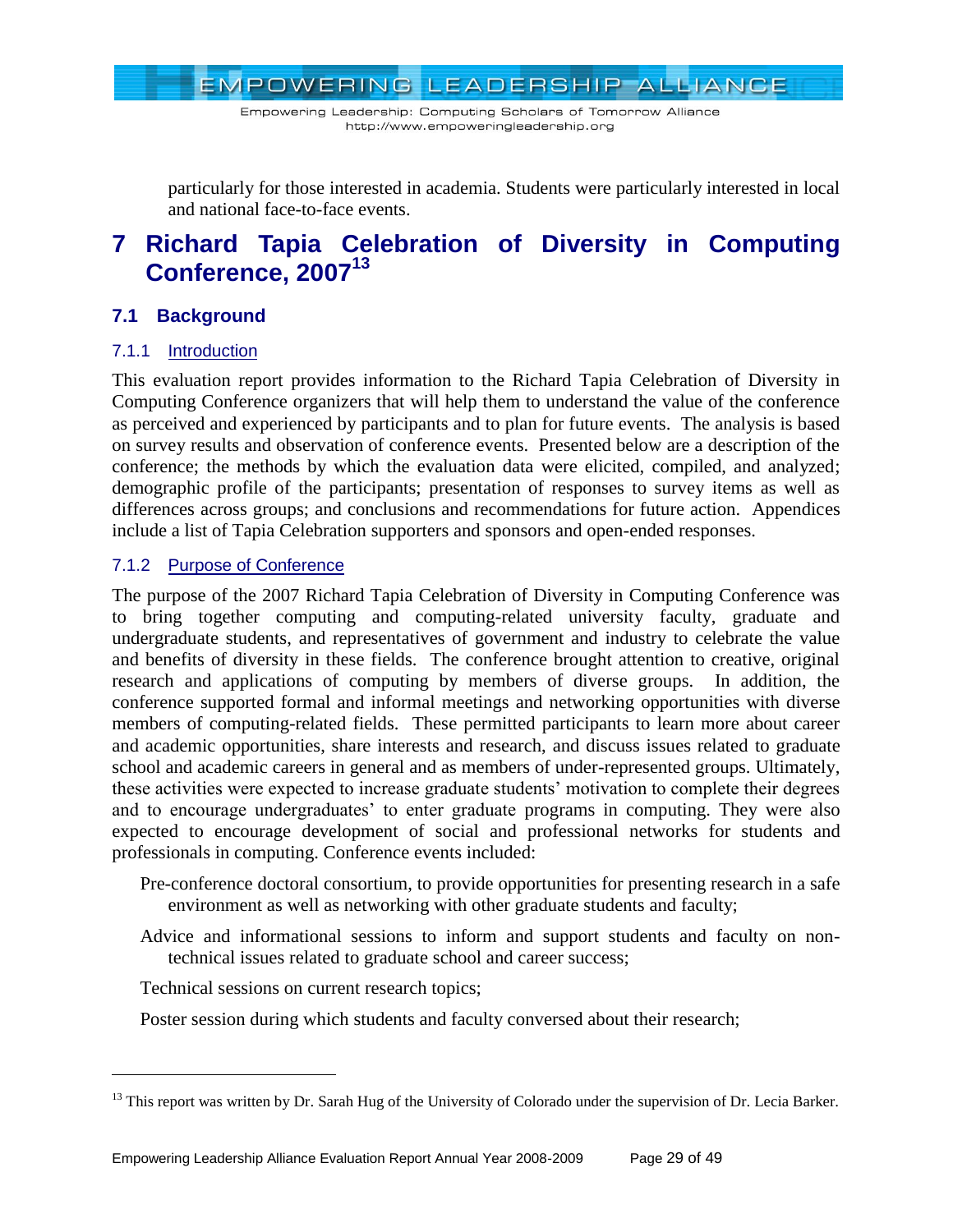EMPOWERING LEADERSHIP ALLIANCE

- Keynote and plenary presentations on career, diversity, and cutting-edge issues surrounding computing;
- Robotics competition that drew interest across the conference and related to one of the plenary talks (Manuela Veloso of Carnegie Mellon University);
- Formal and informal networking opportunities (e.g., meals/banquet/receptions; birds-of-afeather; between-session mingling; at exhibits for national laboratories, recruiters, government agencies, and professional societies—see Appendix A); and
- Town Hall meeting for discussing what went well, what did not, and ideas for the 2009 conference.

#### <span id="page-29-0"></span>7.1.3 Purpose of Evaluation

The conference evaluation, conducted by Dr. Sarah Hug of the University of Colorado at Boulder, serves four overarching goals. First, the evaluation provides documentation of participants' experiences and beliefs about the conference's outcomes for them. Second, the evaluation explores participants' conference-related actions in the two weeks following the event in an effort to measure the impact of networking with a diverse group of computing professionals in a variety of career stages (e.g., undergraduate students, graduate students, professors, industry). Third, the evaluation documents the outcomes of repeated attendance at the Tapia conferences. Lastly, the evaluation feedback will assist in planning the 2009 conference.

# <span id="page-29-1"></span>**7.2 Evaluation Procedures: Data Gathered and Analytical Methods**

#### <span id="page-29-2"></span>7.2.1 Survey

All participants received an email invitation to participate in the 2007 Tapia Celebration Survey two weeks after the conclusion of the conference. The purpose of this delayed dispersal was to allow for participant follow-through after the conference. All participants received 4 reminder emails sent on a biweekly to weekly basis. Two hundred twenty three participants responded to the survey, out of 413 registrants (54%). Figure 1 shows the breakdown of survey responses by attendee category, when attendee information was available.

| Category      | N   | Percent |
|---------------|-----|---------|
| Undergraduate | 61  | 31%     |
| Graduate      | 82  | 41%     |
| Professional  | 55  | 28%     |
| Total         | 198 | 100%    |

#### **Figure 7: Survey Responses by Category**

The survey was designed for students, industry professionals, and academic faculty and staff in mind. As respondents answered items on the screen, the survey logic directed each individual to relevant survey items. Questions common to all attendee categories included:

#### Favorite sessions;

Perceived value and outcomes of the conference;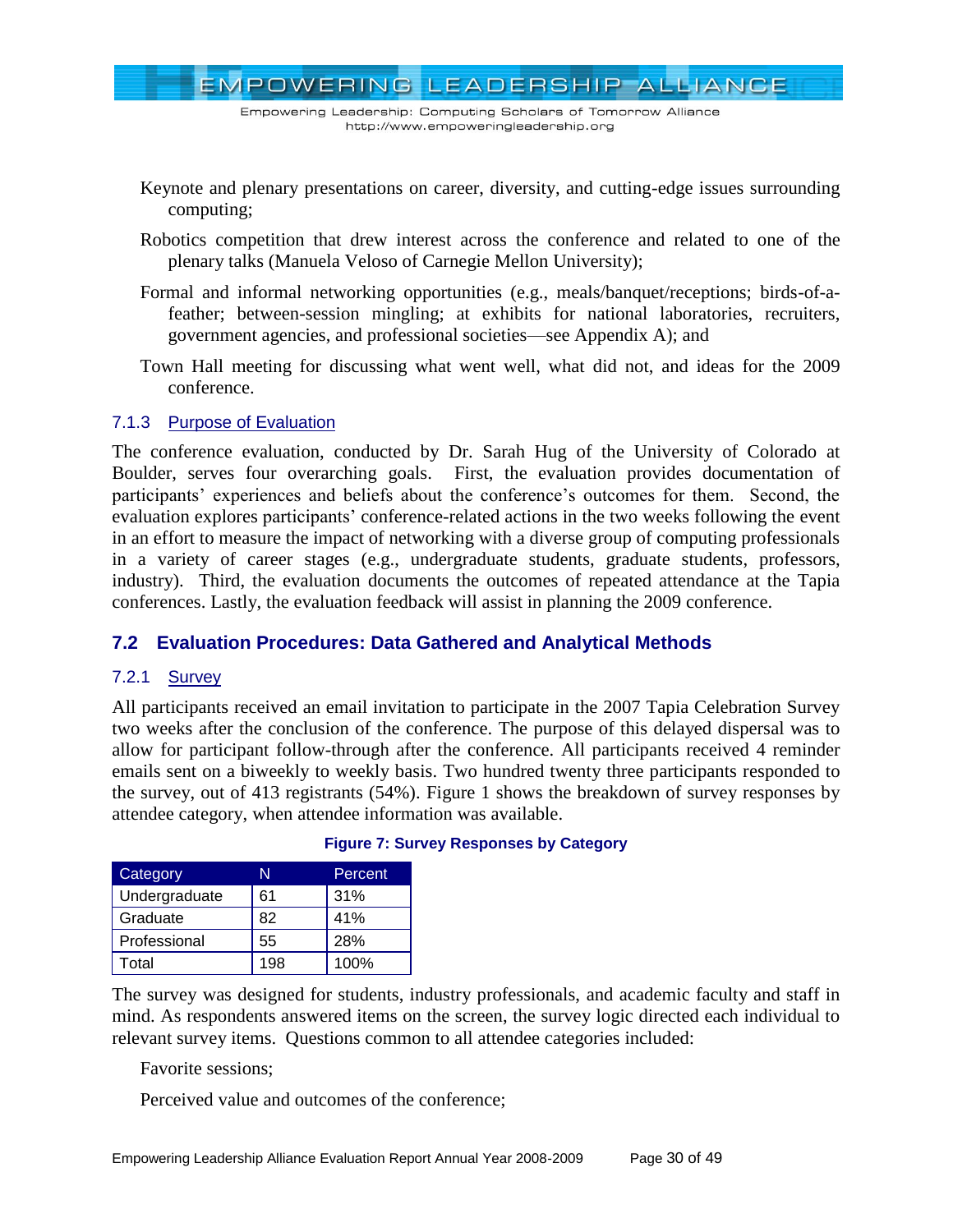EMPOWERING LEADERSHIP ALLIANCE

Actions engaged in after the conference to expand professional networks;

Impact of repeated Tapia attendance for building social and professional networks;

Demographic questions; and

Suggestions for improving the conference.

Some of these questions asked about perceived benefits of the conference. Others asked participants to describe ways in which they used or built upon the information received at the conference. Categories in the attendee-specific surveys included:

- *Students*: motivation and intention to attend or remain in graduate or undergraduate programs; issues related to attending graduate school; interest and concerns with respect to studying computing and applying it in careers; orientation effectiveness for planning conference participation; peers' perceptions of diversity events and conferences; and the most useful aspects of the conference.
- *Professionals*: issues related to work environment and career; colleagues' perceptions of diversity events and conferences;

The survey data were entered into a Microsoft Excel spreadsheet. The quantitative data were exported into an SPSS data file. The open-ended questions were coded according to response patterns, and subsequently entered into the SPSS data file by record number. Analyses of survey data using SPSS included frequencies, measures of central tendency, analysis of variance across groups, cross-tabulation, and correlation analysis. (All data and output files can be made available upon request.)

#### <span id="page-30-0"></span>7.2.2 Observation Notes

Dr. Hug was a participant observer during the entire Tapia Celebration. She took extensive notes on all activities of the conference, and held informal interviews with participants. In addition, she was a table leader during the orientation and served as Empowering Leadership Alliance ambassador during open booth hours. Observation offers supporting documentation of the events as they happened during the conference and can be triangulated with other forms of data to create a clear picture of the Tapia Celebration as a whole. Observation notes describe:

The student orientation;

Empowering Leadership Alliance reception;

Conversations with participants during meals as well as during and between other informal and formal events, including conversations with exhibitors about their programs and purposes;

Sessions (estimated attendance, main themes, types of questions asked and who asked them):

All plenary sessions;

Sessions on advice, career and social support, and diversity ;

Conversations with presenters at and description of the poster session; and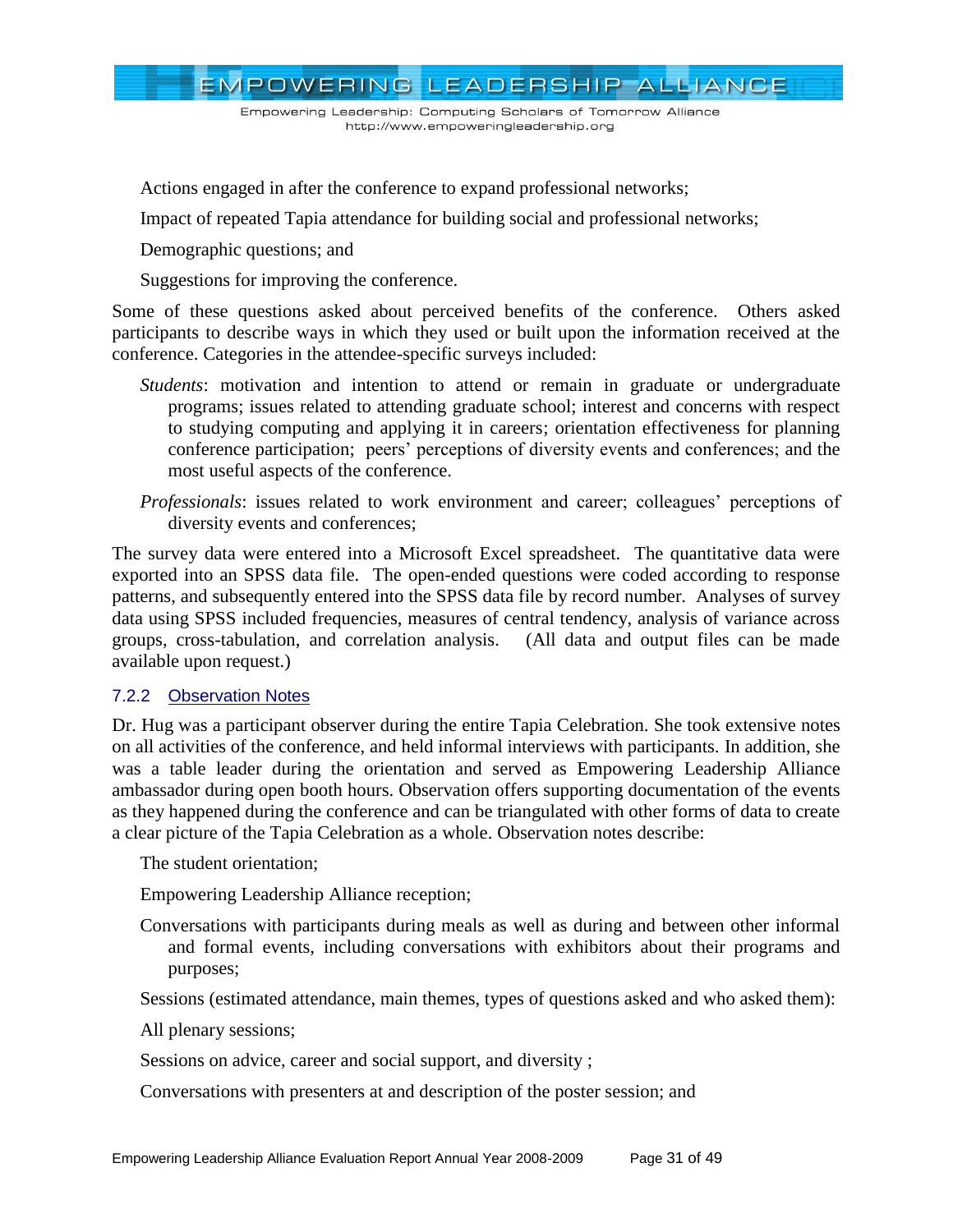

The Town Hall Meeting.

### <span id="page-31-0"></span>**7.3 Profile of Conference Participants**

#### <span id="page-31-1"></span>7.3.1 Race/Ethnicity of All Respondents

Over 400 persons registered for the conference and 223 conference participants completed surveys. Categories for race/ethnicity are based on those used by the 2000 U.S. Census; participants were asked to "check all that apply." However, only one indicated more than one category (African-American and American Indian). Table 2 shows the survey respondents according to their race/ethnicity and their attendee categories. Conference participants were predominantly African-American, as shown in Figures 2 and 3.

#### **Table 8: Survey Respondents by Attendee Category and Race/Ethnicity**

| Attendee<br>Category | African<br>American Latino | Hispanic/ | Asian<br>Indian | <b>Other</b><br>Asian | American<br>Indian/<br>Alaskan<br><b>Native</b> | White | Other | Total |
|----------------------|----------------------------|-----------|-----------------|-----------------------|-------------------------------------------------|-------|-------|-------|
| Undergraduate 18     |                            |           |                 |                       |                                                 | 15    |       | 61    |
| Graduate             | l43                        | 18        |                 |                       |                                                 | '10   |       | 82    |
| Professional         | l20                        |           |                 |                       |                                                 | 25    |       | 55    |
| Total                | 81                         | 34        |                 | 16                    |                                                 | 50    | g     | 198   |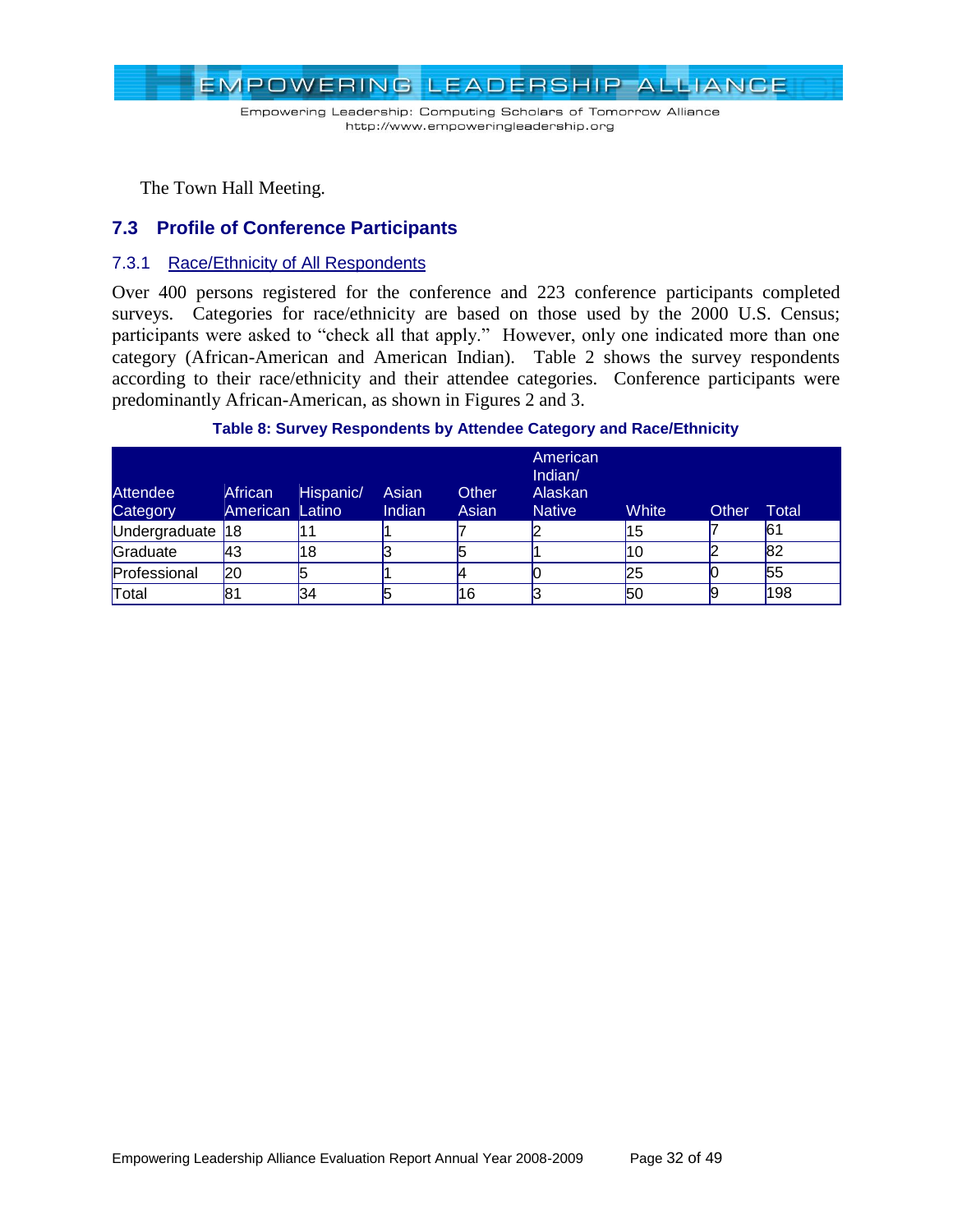



**Figure 3: Distribution of Participants by Race/Ethnicity and Category**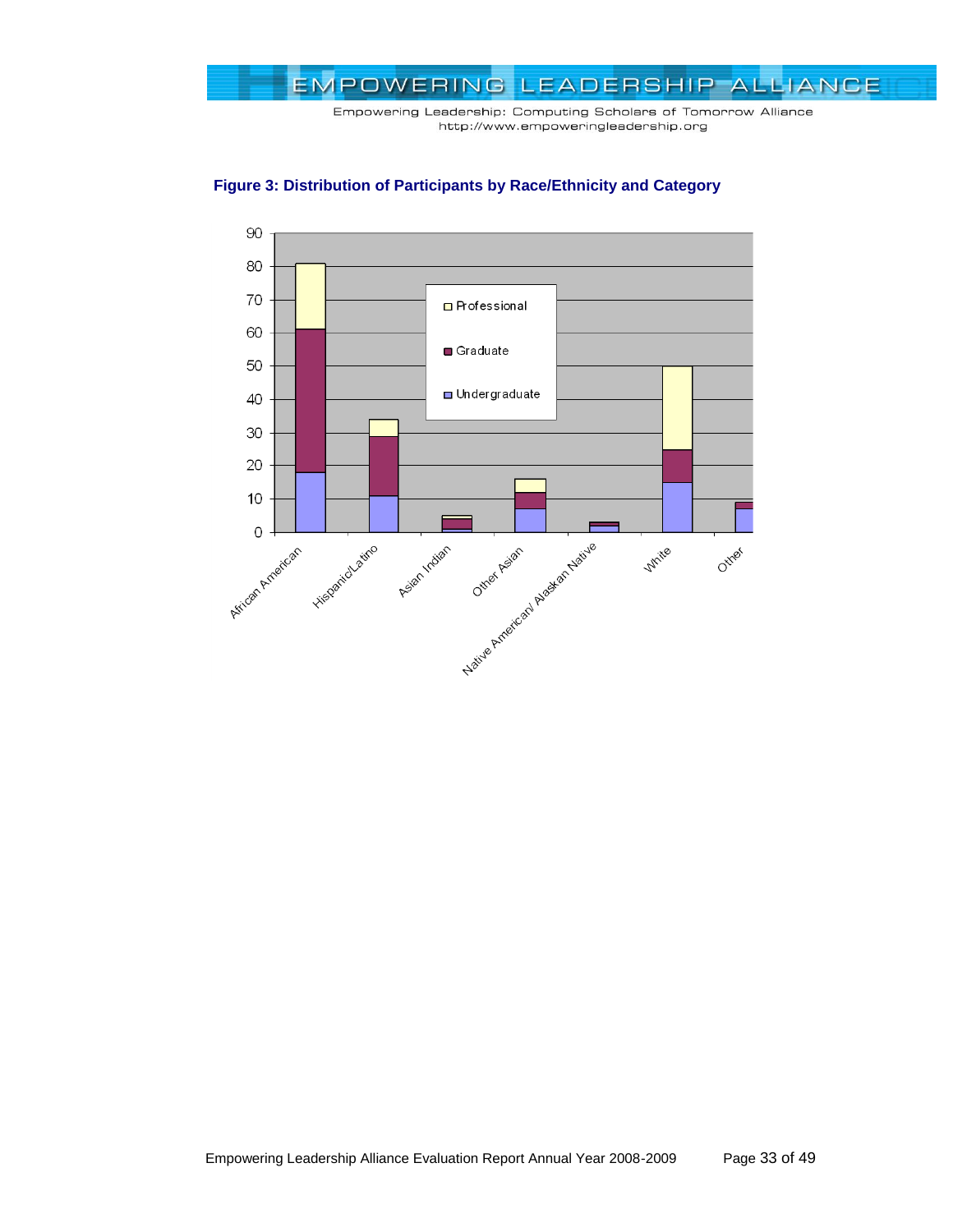



#### **Figure 4: Distribution of Participants by Race/Ethnicity**

# <span id="page-33-0"></span>7.3.2 Profile of Professional Participants

Sixty percent of professionals responding to the survey were attending Tapia for the first time (35 of 58 respondents). More than half were under 45 years of age (34 of 58 reporting age), and 58% of professional attendees were female (32 of 55). As is to be expected, the majority of professionals work in academic institutions (Table 3). More than half of academic faculty and staff attended Tapia 2007 with students from their institutions (21 of 40).

#### **Figure 5: Occupation of Professionals**

| Employment                                                                                                 | Total |
|------------------------------------------------------------------------------------------------------------|-------|
| Non-profit organization                                                                                    | 4     |
| Company or corporation                                                                                     | 12    |
| Academic faculty and staff<br>(e.g., professor, instructor,<br>department chair, diversity<br>coordinator) | 43    |
| Other                                                                                                      |       |
| Total                                                                                                      | 61    |

#### **Figure 6: Demographic Profile of Graduate Students**

| Gender    |    | Gender     |      |
|-----------|----|------------|------|
| Male      | 33 | Male       | 43%  |
| Female 44 |    | Female     | 57%  |
| Total     |    | Total      | 100% |
|           |    |            |      |
| Age       |    | <b>Age</b> |      |

| nya                      |    | Aya           |     |
|--------------------------|----|---------------|-----|
| $<$ 25 years 18          |    | $25$ years    | 23% |
| 25-35 years 49           |    | $25-35$ years | 63% |
| 36-45 years <sup>9</sup> |    | $36-45$ years | 12% |
| 46-55 years <sup>2</sup> |    | 46-55 years   | 3%  |
| total                    | '8 | total         | 100 |

#### <span id="page-33-1"></span>7.3.3 Graduate Student Profile

Graduate students made up the largest single group of survey respondents (N=82, 41%). The majority of graduate students were between 25 and 35 years of age. As opposed to national averages of male and female participation in computing, the Tapia conference had a larger female attendance than male attendance (57 and 43% respectively). Black/African-American graduate students predominated, making up more than half of all graduate students. Figure 7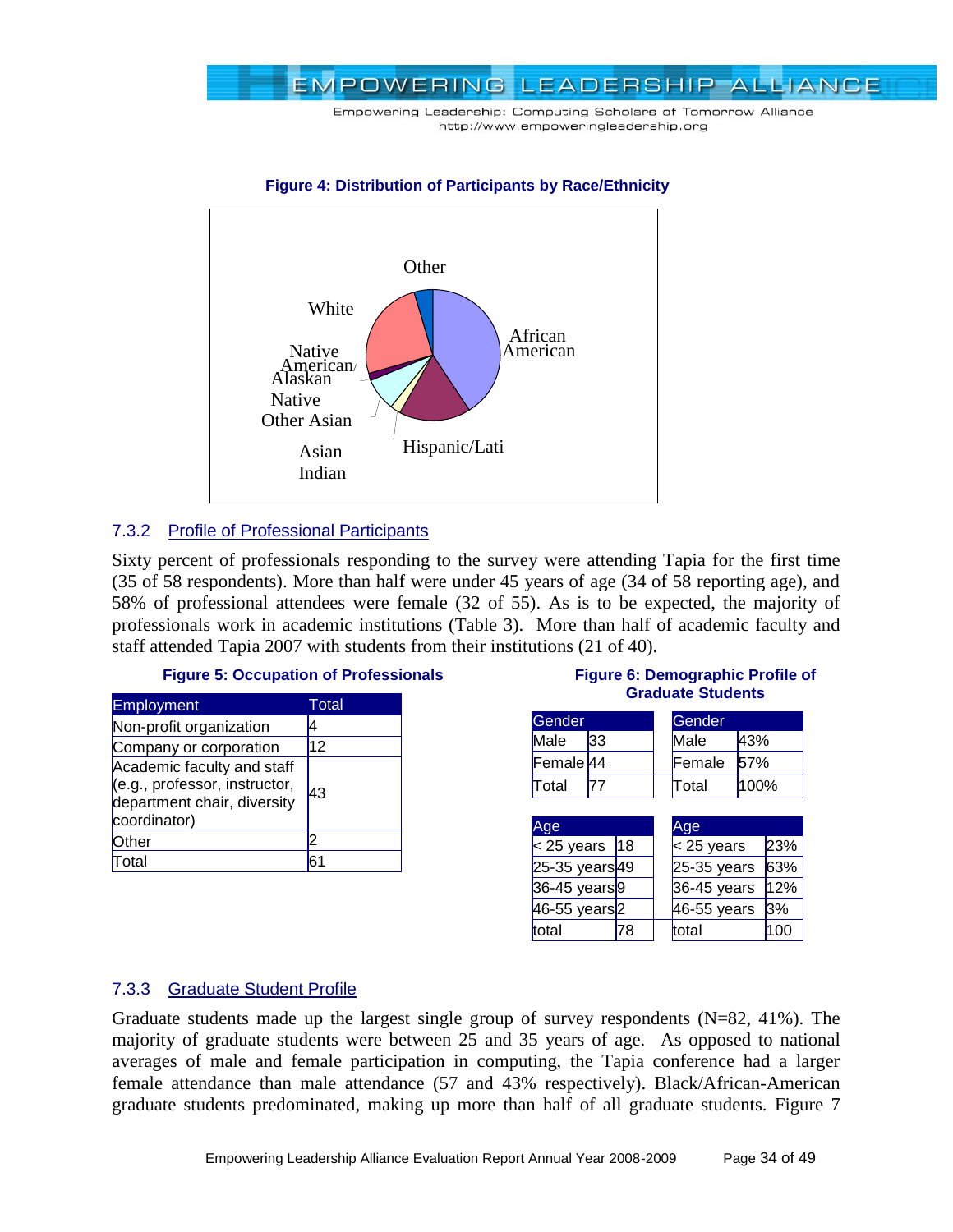

compares U.S. Department of Education National Center for Education Statistics (NCES) graduate enrollment for minority students with graduate attendance at the 2007 Tapia conference (NCES collapses all Asians and Pacific Islanders into one category). The comparison shows that Black/African-American graduate students were over-represented, as were Hispanic graduate students at the conference. This demonstrates an increase in Hispanic/Latino graduate student attendance from previous conferences; for example, in 2003 Hispanic/Latino graduate students were underrepresented at the Tapia conference.

#### **Figure 7: Graduate Demographic Profile**



#### <span id="page-34-0"></span>7.3.4 Undergraduate Student Profile

Forty eight undergraduate students completed the survey. As would be expected, the majority of undergraduates are under 23 years old (see Figure 8). Unlike the gender representation of graduate students, male and female representation of undergraduates was about evenly distributed (23 males, 25 females). However, undergraduate females were over-represented relative to their presence in computer science and electrical/computer engineering nationally. Similar to the graduate profile, African American students were over-represented at Tapia relative to NCES enrollment data, as shown in Figure 10.

**Figure 9: Undergraduate Demographic Profile**

| Gender        |    |    | Gender      |     |     |  |  |
|---------------|----|----|-------------|-----|-----|--|--|
| Male          | 23 |    | Male        | 48% |     |  |  |
| Female        | 25 |    | Female      | 52% |     |  |  |
| Age           |    |    | Age         |     |     |  |  |
| < 23 years    |    | 42 | < 23 years  |     | 86% |  |  |
| $23-30$ years |    | 5  | 23-30 years |     | 10% |  |  |
| 31-40 years   |    | 2  | 31-40 years |     | 4%  |  |  |
| 41-60 years   |    | 0  | 41-60 years |     | 0%  |  |  |

#### **Figure 10: Undergraduate Race/Ethnicity**

| <b>Race/Ethnicity</b>                                             |     |
|-------------------------------------------------------------------|-----|
| Latino/a or Hispanic                                              | 11  |
| Black/African-American                                            | 18  |
| Asian                                                             | 8   |
| White                                                             | 15  |
| Native American/<br><b>Alaskan Native</b>                         | 2   |
| Other                                                             |     |
| Total*(12 individuals<br>checked more than one<br>race/ethnicity) | 161 |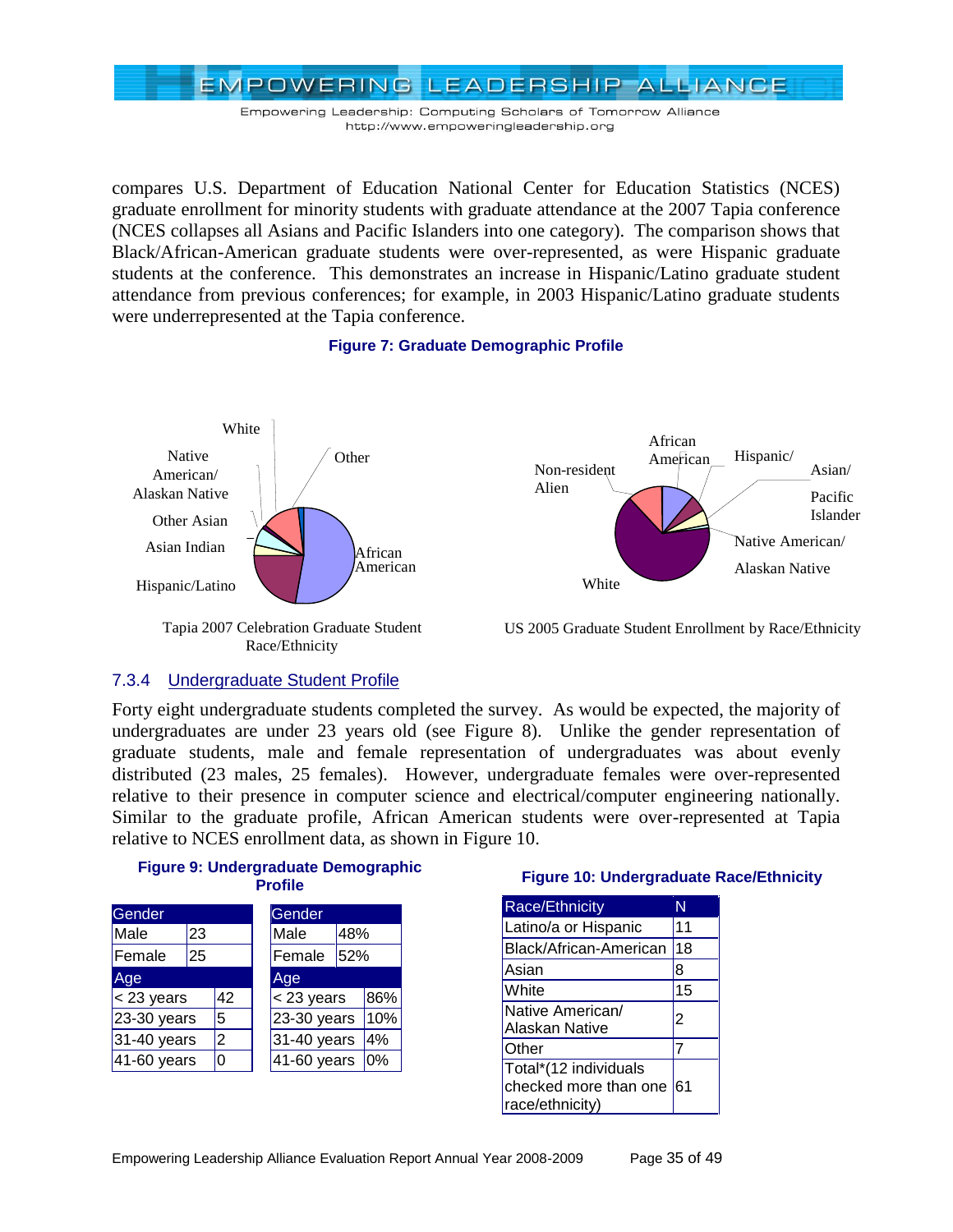

# **Figure 10: Comparison of U.S. Minority Undergraduate Enrollment<sup>14</sup> and Tapia Attendees**





# <span id="page-35-0"></span>**7.4 Conference Sessions**

#### <span id="page-35-1"></span>7.4.1 Favorite sessions

 $\overline{a}$ 

Participants were asked to list their favorite sessions at the Tapia conference. Due to the delayed nature of the survey, evaluators chose to ask for participants' favorite sessions rather than ask

<sup>&</sup>lt;sup>14</sup> Source: U.S. Department of Education, NCES. (2003). *Digest of Education Statistics 2002* (NCES 2003-060), Table 207. Data from Integrated Postsecondary Education Data System (IPEDS), "Fall Enrollment" surveys.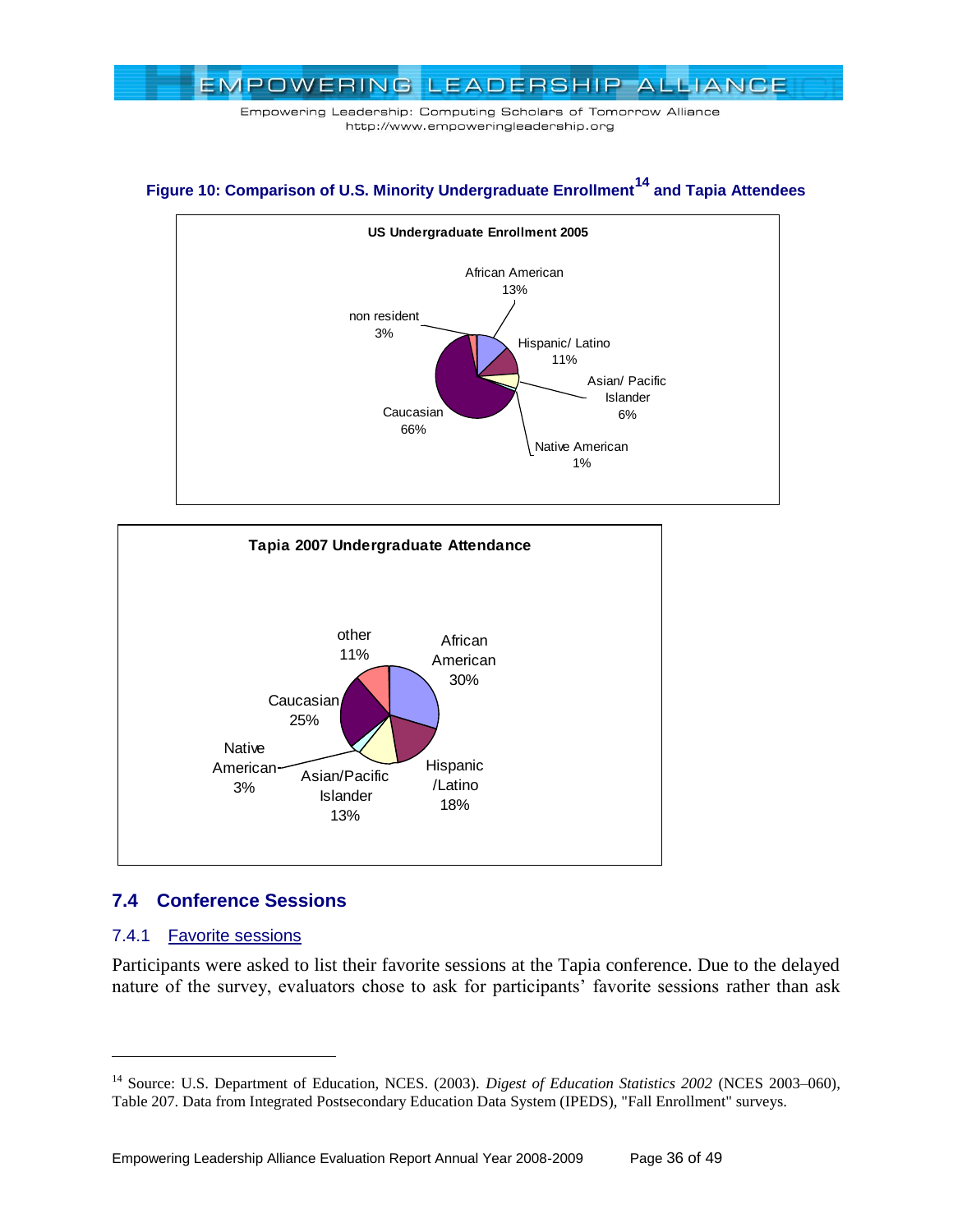Empowering Leadership: Computing Scholars of Tomorrow Alliance http://www.empoweringleadership.org

them to rate each session they attended. One hundred thirty eight participants responded to this item, and a few made multiple responses to this survey item. See figure 11 for results.

| <b>Name of Talk/Panel/Session</b>                                                  | N  | <b>Percent</b> |
|------------------------------------------------------------------------------------|----|----------------|
| Multi-Robot Intelligence                                                           | 41 | 30%            |
| Resume Workshop                                                                    | 14 | 10%            |
| Diversity: A Weapon of Mass Construction                                           | 11 | 7%             |
| Appreciating mathematical computation through applications to very cool activities | 9  | 7%             |
| It's not Just about the machine!                                                   | 8  | 6%             |
| NA/session not determined                                                          | 8  | 6%             |
| If Universities care so much about diversity, why do computing departments fail at | 7  | 5%             |
| retaining their underrepresented students?                                         |    |                |
| Kuhl-er-blahynd                                                                    | 7  | 5%             |
| Are they really listening? Effective presentations in science settings             | 4  | 3%             |
| All/many talks were considered favorites                                           | 4  | 3%             |
| <b>Poster Session</b>                                                              | 3  | 2%             |
| Diversity is the key to IT security at Disney                                      | 3  | 2%             |

#### **Figure 11: Tapia Participants' Favorite Sessions**

#### <span id="page-36-0"></span>7.4.2 Suggested sessions

Fifty seven participants responded to this survey item. Tapia Celebration organizers are encouraged to read the comments verbatim from the appendices. Individuals who received multiple nominations include:

| Juan Meza      | <b>Tiffany Williams</b> | Richard Tapia |
|----------------|-------------------------|---------------|
| Juan Gilbert   | William Massey          |               |
| Valerie Taylor | Arlie Peters            |               |

Participants also suggested the kinds of sessions they would like to see at Tapia 2009. They include: bioinformatics topics, ethics in information technology, interviewing for academic positions, music and technology applications, and tips for writing grant proposals.

#### <span id="page-36-1"></span>7.4.3 Orientation

Leadership team members of the Empowering Leadership Alliance collaborated with the Tapia Celebration committee to develop the 2007 student orientation for the Tapia Celebration. The orientation included an opportunity to meet other students and faculty at the conference, and to hear about the upcoming sessions and events during the Tapia Celebration. Sixty-five students indicated that the orientation helped them plan for their conference participation, and 52 students attending the orientation reportedly made plans to attend sessions with students they had met at the orientation.

#### <span id="page-36-2"></span>7.4.4 Bridge Day Activities

Fifty three individuals responded to the survey items focused on bridge day activities. According to survey results, two-thirds of the participants surveyed found Bridge day supportive for networking with other students, and 39% found the Bridge day beneficial for networking with faculty, university staff, and industry professionals. This relatively small response could be due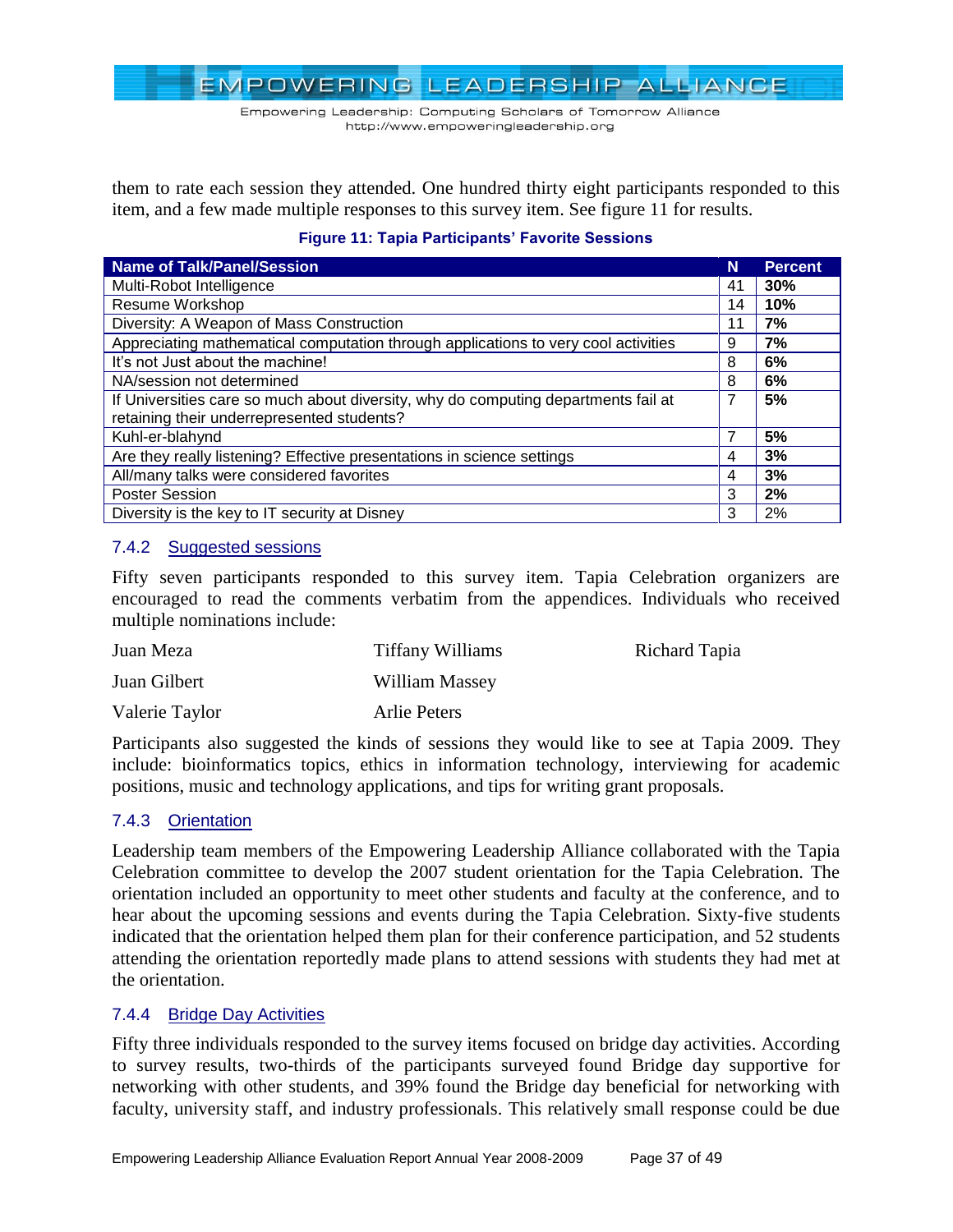EMPOWERING LEADERSHIP ALLIANCE

to the fact that the activities were mostly attended by students; only 15 of the 53 respondents were professionals.

Participants were motivated to attend Bridge Day for the following reasons: to meet more people (33 individuals or 52%), to attend all or part of Grace Hopper (30, or 48%), to attend sessions (14, or 22%) and to take advantage of being in the Orlando region (25, or 40%). General comments were relatively positive (e.g., great, a lot of fun) while a few found them to be boring. Responses also revealed that graduate student felt the talks were geared toward undergraduates, and that the presentations were not always applicable to the advanced computer professionals attending the sessions.

### <span id="page-37-0"></span>7.4.5 Benefits of Tapia Celebration Corporate Sponsorship

Nine corporate and non-profit partners responded to items regarding their satisfaction with the Tapia Celebration. Eight respondents agreed that their organization's goals were met at the Tapia Celebration, while one respondent was unsure whether goals were reached. While two-thirds of the survey respondents felt their organization's sponsorship of Tapia was valued by students, five agreed that professors and organizers valued their organizations' support. Nearly all corporate and non-profit sponsors will encourage participation in future Tapia Celebrations (7 of 9), while two were unsure.

Sponsors' greatest accomplishments were identifying talented minority students, interacting with students, exposing students to internship and career opportunities of which they were unfamiliar. One sponsor noted:

―My greatest accomplishment (at the Tapia Celebration) was when multiple students told me that they never thought of working at a National lab, but it is now something that they are interested in (pursuing)."

# <span id="page-37-1"></span>**7.5 Evaluation of Conference Goals**

The goals of the conference were

- To increase awareness of creative, original research and applications of computing by members of diverse groups, and to provide opportunities for learning about computing research, careers, and diversity issues related to these;
- To motivate graduate students to complete their degrees and encourage undergraduates to enter graduate school; and
- To provide formal and informal meetings and networking opportunities among diverse members of computing-related fields.

In the following sections, the survey and qualitative results for these goals and other outcomes are presented.

# <span id="page-37-2"></span>7.5.1 Awareness and Learning about Research, Careers, and Issues of Diversity

As was the case with past Tapia Celebrations, participants were generally satisfied with the conference. Most students said they learned about computing careers at Tapia (81% of undergraduates, 73% of graduate students), and the majority found that Tapia reaffirmed their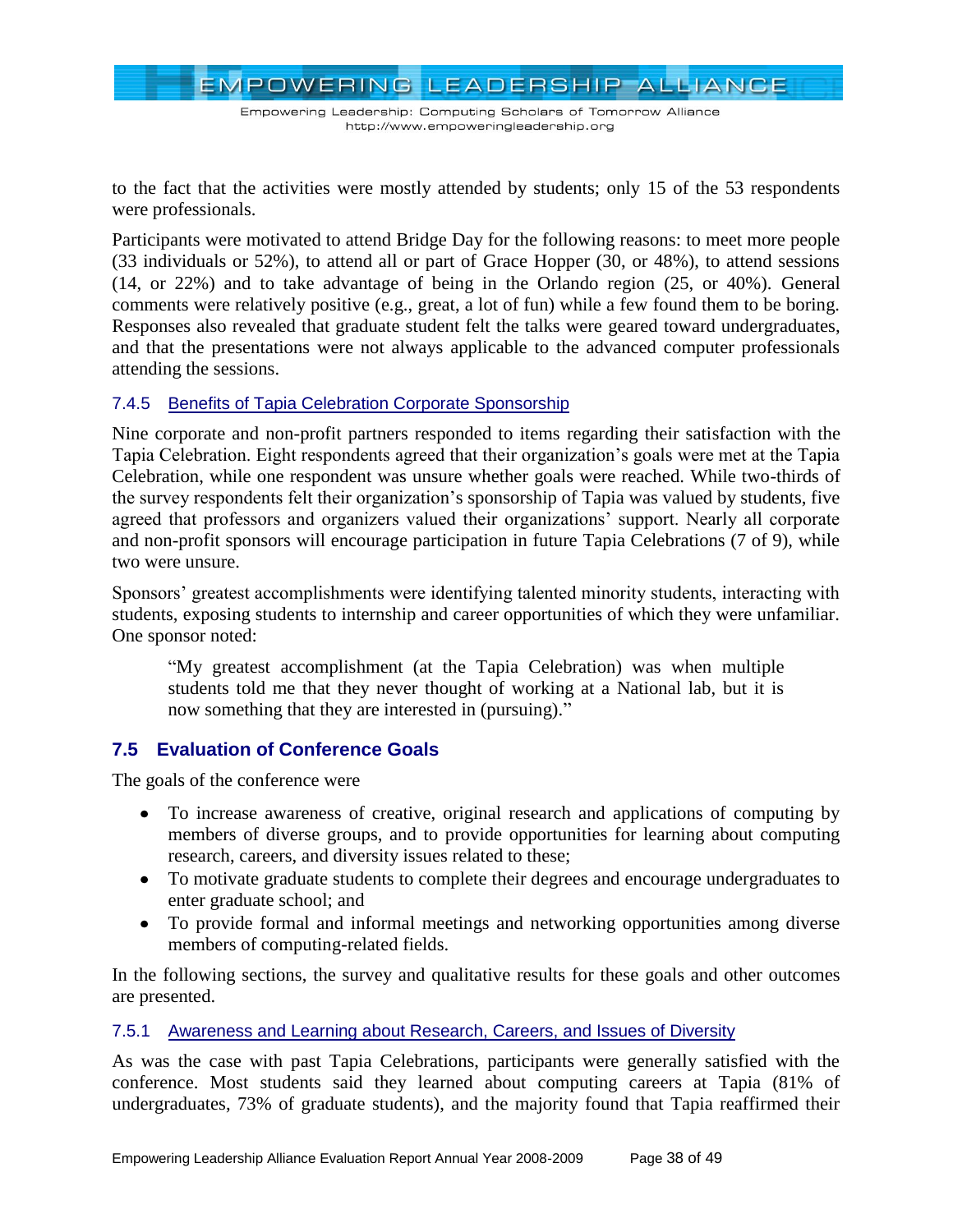EMPOWERING LEADERSHIP ALLIANCE

beliefs that computing work is important (87% of undergraduate students and 89% of graduate students). Nearly all participants found the technical talks easy to understand (83% of undergraduate students, and 84% of graduate students).

Tapia Celebration attendees were asked to describe how their peers perceive diversity conferences such as Tapia. The measure was an attempt to measure support for diversity at individuals' home institutions. While most graduate students said they had support to attend, many had the impression that their peers saw such conferences as a "waste of time", or as less desirable than participating in more research-focused conferences. A few participants mentioned that their peers were ill informed, but supportive. Academic professionals stated that conferences focused on diversity were considered service rather than research accomplishments. The following quotes represent the variety of responses to this survey item.

―They have a huge admiration towards such conferences, and they are always encouraging the members of my Research group to go and collaborate with other peers from other universities. This is a great opportunity to network with a large variety of brilliant people."

―One of my advisors is very supportive and very understanding. My other advisor and majority peers sometimes do not understand the importance and need for conferences geared towards minorities."

―I'm not sure. Some of them are not that supportive but they don't say it. You just see it in their reaction when you tell them you are going on a conference celebrating minorities in computing. Typically, I try to avoid the question about what conference I'm attending."

"My boss thinks it's a waste of my time."

"Very upbeat and looking for novel ways to retain underrepresented minorities"

―I suspect that they don't find it to be academically beneficial but consider it to be basically service-based."

Overall, 96% of Tapia survey respondents were somewhat to very satisfied with the Tapia Celebration. Nearly all (95%) will recommend the Tapia Celebration to colleagues in the future, and 89% are likely to attend in 2009. In order to determine what factors led to high satisfaction with the Tapia Celebration among students, evaluators ran regression analyses. It was hypothesized that the following factors would correlate with greater satisfaction in the conference:

- Underrepresented minority in computing status,
- Feeling isolated in one's home department,
- Networking goals for the conference,
- Engagement in "networking actions" described in section  $5.3$

These independent variables were compared with the dependent variable "overall satisfaction index," a combined variable including three measures of satisfaction with Tapia 2007. None of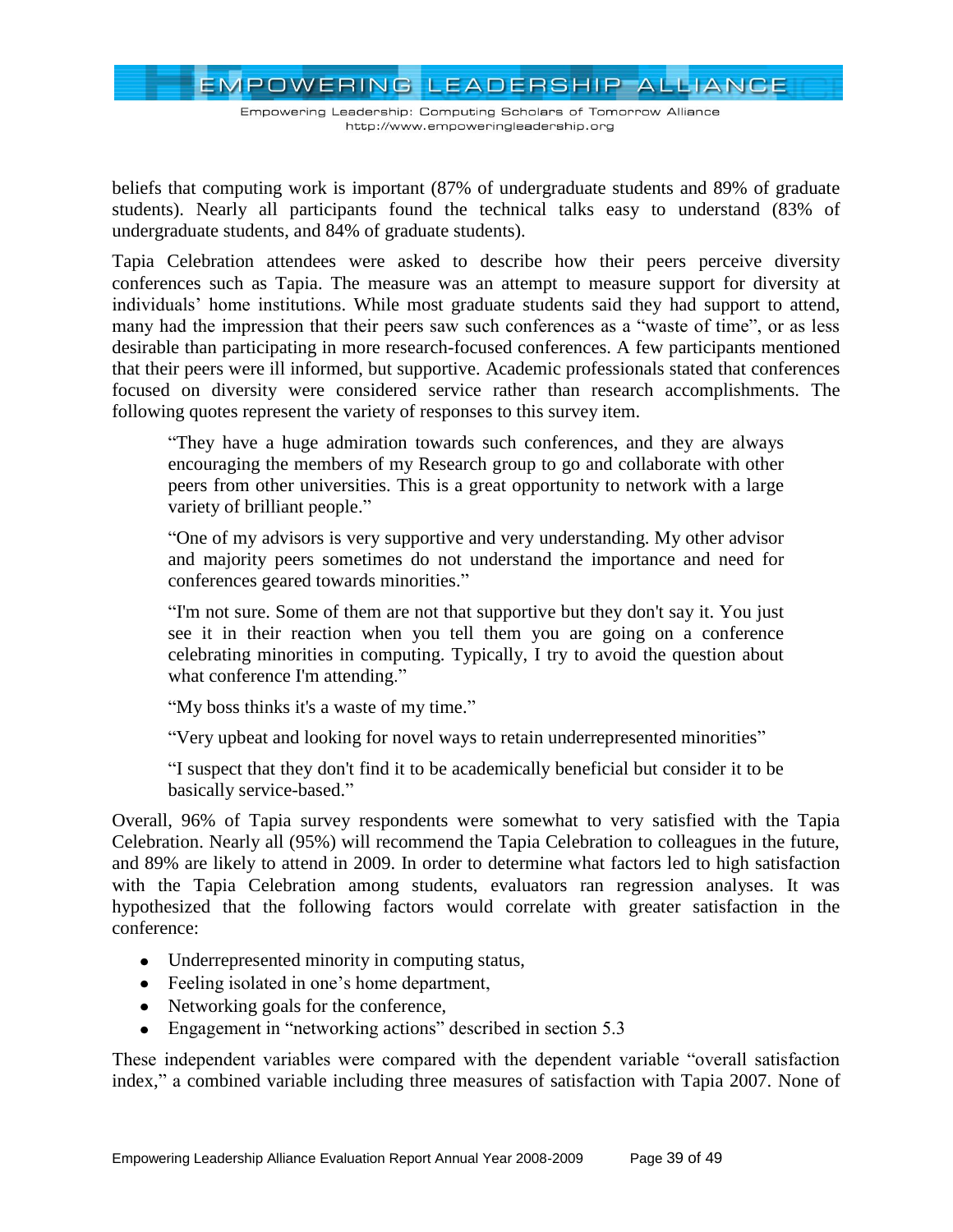EMPOWERING LEADERSHIP ALLIANCE

the results were statistically significant, possibly because of a ceiling effect on satisfaction variables—a large majority of participants were satisfied with the conference.

#### <span id="page-39-0"></span>7.5.2 Motivating Students

#### 7.5.2.1 Encouraging Undergraduates and Graduates to Persevere in their Programs

Students said that they received valuable information regarding completing their academic programs at the conference. Students were divided regarding isolation at their home institutions: the average score in this category corresponded with "not sure", and a study of individual respondents indicate that 49 % felt isolated, while 51% did not, with a nearly even split among undergraduate and graduate students in each category. Students stated that the Celebration increased their intentions to complete their degrees; almost all of the students were confident they would complete their degrees, though two students were unsure.

| <b>Survey Item</b>                                                                 |   |   |      | Min Max Mean Std Dev |
|------------------------------------------------------------------------------------|---|---|------|----------------------|
| I am confident that I will complete my degree.                                     | 3 | 5 | 4.75 | 0.51                 |
| The technical talks at Tapia 2007 were easy for me to understand.                  | 2 | 5 | 4.31 | 0.71                 |
| I received valuable advice at Tapia for getting through my educational<br>program. |   | 5 | 4.12 | 0.91                 |
| I learned about computing career paths at the Tapia Celebration.                   |   | 5 | 3.93 | 1.05                 |
| I often feel isolated in my academic department.                                   |   | 5 | 3.08 | 1.42                 |
| Attending the conference increased my dedication to complete my<br>degree.         |   | 5 | 4.11 | 0.99                 |
| Tapia reaffirmed my belief that computing work is important.                       | 2 | 5 | 4.23 | 0.78                 |

#### **Figure 12: Descriptive Statistics of Survey Items – Undergraduate Students**

Scale:  $1 =$  Strongly Disagree,  $4 =$  Disagree,  $3 =$  Not sure,  $4 =$  Agree,  $5 =$  Strongly Agree

#### **Figure 13: Descriptive Statistics of Survey Items – Graduate Students**

| Survey Item                                                                        |   |   |      | Min Max Mean Std Dev |
|------------------------------------------------------------------------------------|---|---|------|----------------------|
| I am confident that I will complete my degree.                                     | 4 | 5 | 4.96 | 0.14                 |
| The technical talks at Tapia 2007 were easy for me to understand.                  | 2 | 5 | 4.22 | 0.92                 |
| I received valuable advice at Tapia for getting through my educational<br>program. | 2 | 5 | 4.10 |                      |
| I learned about computing career paths at the Tapia Celebration.                   |   | 5 | 4.02 | 0.91                 |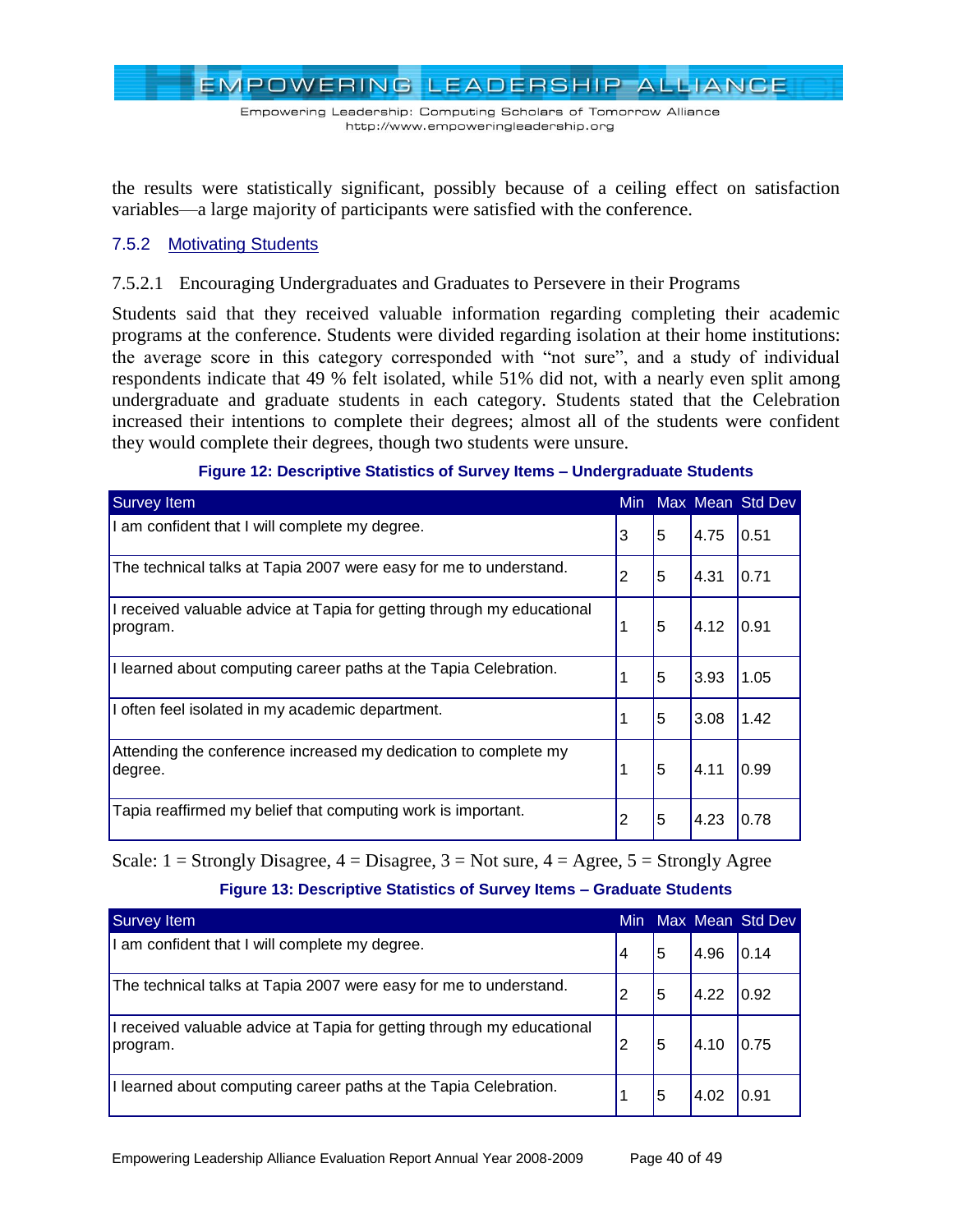Empowering Leadership: Computing Scholars of Tomorrow Alliance http://www.empoweringleadership.org

| I often feel isolated in my academic department.                           | 5 | I296 |  |
|----------------------------------------------------------------------------|---|------|--|
| Attending the conference increased my dedication to complete my<br>degree. | 5 | 3.92 |  |
| Tapia reaffirmed my belief that computing work is important.               | 5 |      |  |

Scale:  $1 =$  Strongly Disagree,  $4 =$  Disagree,  $3 =$  Not sure,  $4 =$  Agree,  $5 =$  Strongly Agree

# <span id="page-40-0"></span>7.5.3 Networking

### 7.5.3.1 Student Actions Following Tapia Celebration Attendance

Over half of the students surveyed indicated they attended the Tapia conference to network, meet like-minded students, and to meet other minorities in computing fields. Previous evaluations sought to describe the intentions of participants to interact with other Tapia participants following their experience at the Tapia Celebration. This year, the online survey developed for participants facilitated a delayed response, allowing participants to make good on their intentions. The survey, which was sent to participants over two weeks after the conference ended, asked participants to report the actual actions attendees engaged in with other Tapia participants.

Undergraduate and graduate students were asked to describe the networking and career related actions in which they engaged following their attendance at the 2007 Tapia Celebration. The list of actions was developed with the concept of community of practice in mind, which is defined as ―a group of people who share a concern or a passion for something they do and learn how to do it better as they interact regularly" (Wenger, 1998). A community of practice is developed around a certain domain (in this case, computing and computer education), and involves individuals engaged in joint activity. The survey items describe ways in which Tapia Celebration attendees extend the benefits of the conference through continued action and interaction. See figure 14.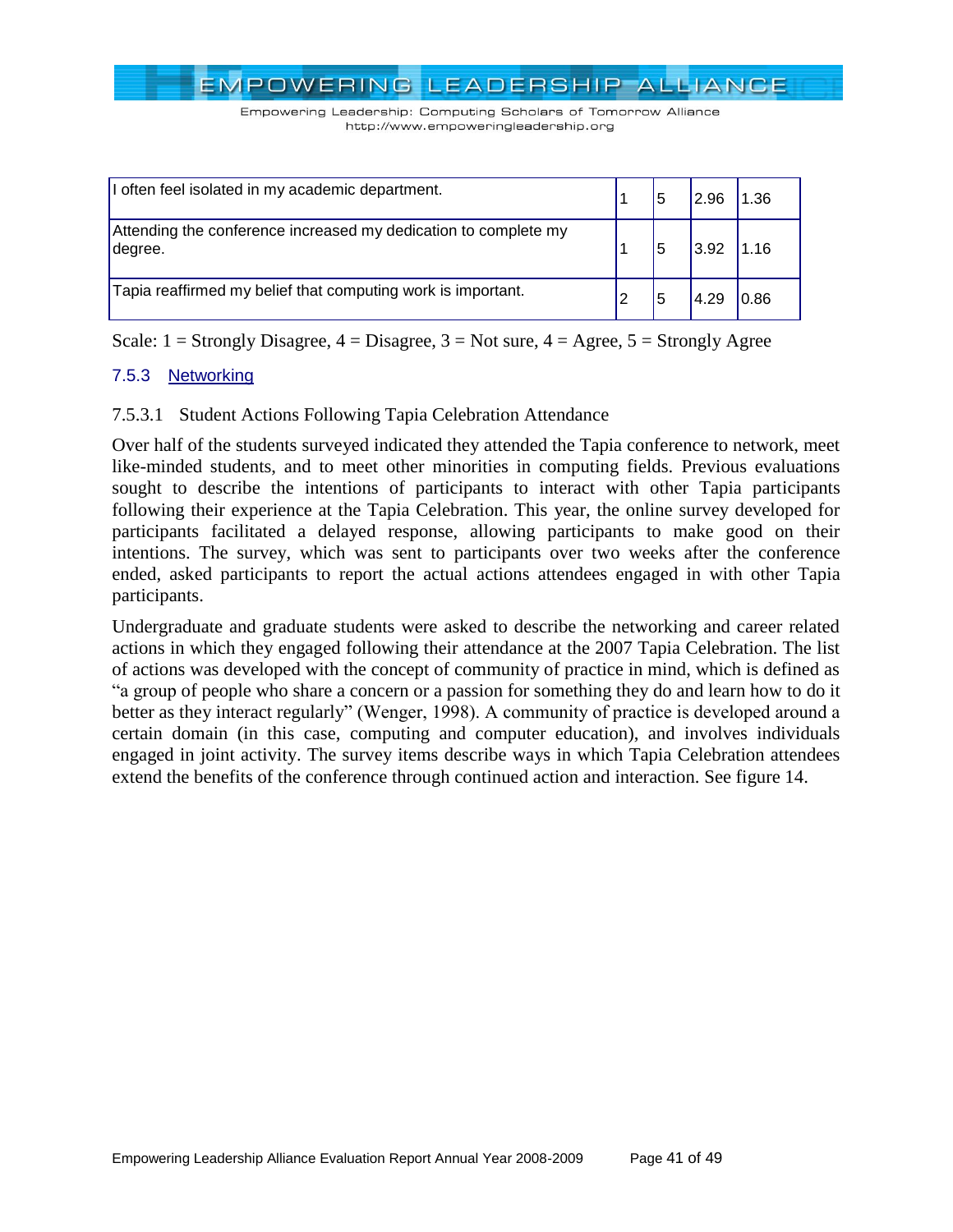Empowering Leadership: Computing Scholars of Tomorrow Alliance http://www.empoweringleadership.org



#### **Figure 14: Student Actions Following Tapia Celebration, by specific activity**

Students were most likely to contact other students they met at Tapia following conference attendance—over 80 students subsequently reached out to other Tapia students. Nearly half of Tapia student participants also contacted industry professionals they met at Tapia, searched for corporate careers, and inquired about graduate school (when applicable). Approximately one third of students applied for industry employment following their Tapia Celebration participation, and a similar portion of students searched for research articles written by Tapia speakers and presenters. A small number of Tapia students applied for academic employment, which is most likely due to the small portion of students who were doctoral candidates attending Tapia.

#### 7.5.3.2 Professionals' Actions Following Tapia Celebration Attendance

Professionals who attended Tapia also did their part to increase their social and professional networks, according to survey data. Nearly all of the professionals spoke with colleagues about their involvement in the October 2007 Celebration. Over half of the professors, staff, and industry representatives at Tapia contacted students they met at Tapia after the conference, in particular to discuss internship and graduate program opportunities. Over half of the professionals at Tapia also contacted one another. Smaller numbers of professionals helped Tapia students apply for graduate school and for scholarships, and slightly more than one fifth invited students they met at Tapia to participate in research opportunities. See figure 15.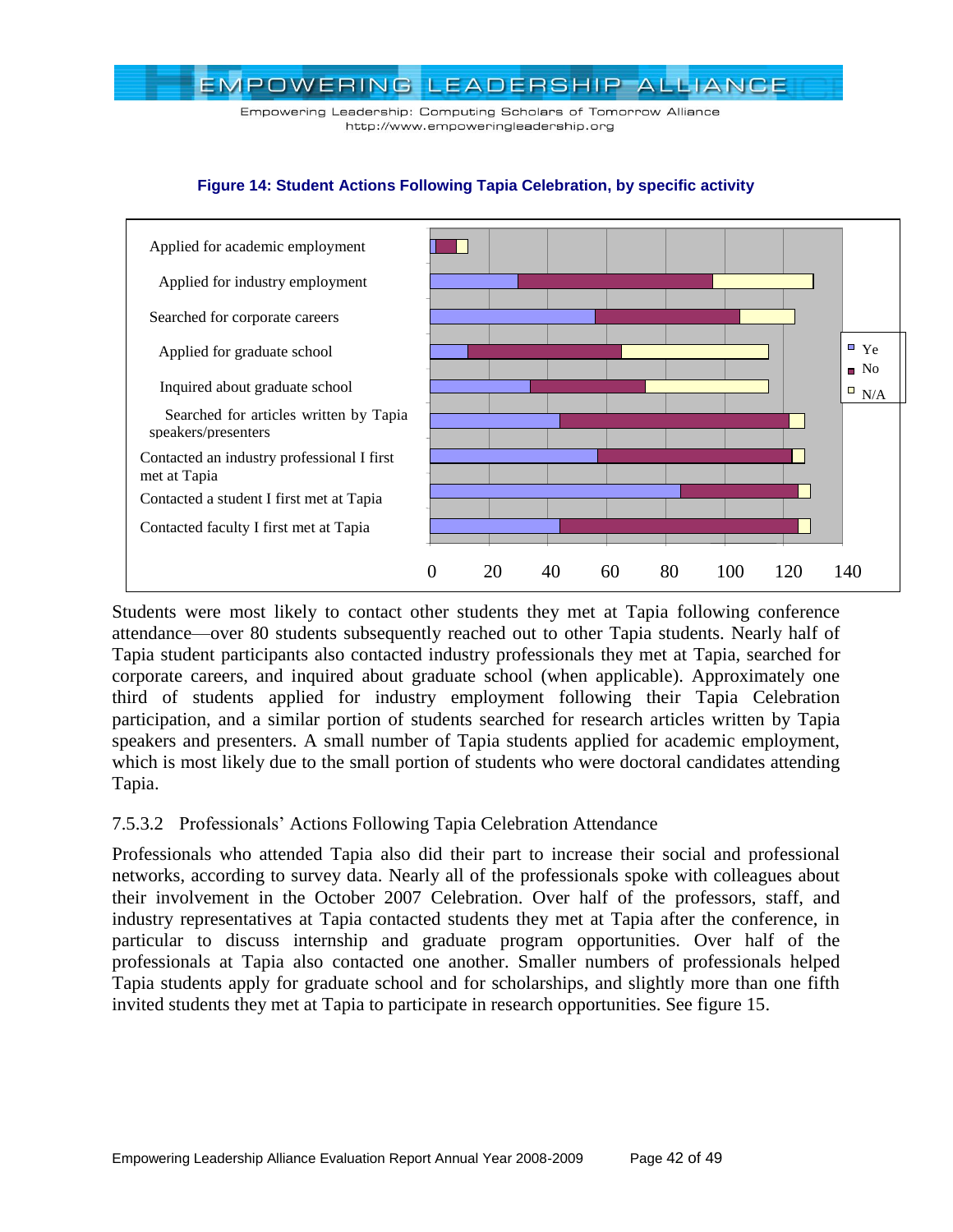



#### **Figure 15: Professionals' Actions Following Tapia Celebration, by specific activity**

# 7.5.3.3 Building Social and Professional Networks Through Repeat Attendance

Researchers determined from observation and anecdotal evidence that a large cohort of Tapia Celebration participants have attended the conference since its inception. According to survey data, 78 survey respondents had attended a previous Tapia conference. Through the survey instrument, evaluators set out to determine the extent to which their Tapia Celebration involvement resulted in professional collaborations and social support. Again, researchers used the community of practice framework to develop questions regarding repeat Tapia attendees' professional relationships which stemmed from Tapia acquaintances. The data suggests that the majority of repeat Tapia attendees develop professional relationships that enhance their development in the computing field.

While small numbers of Tapia Celebration veterans collaborated through research, publication, or grant writing, more than half asked one another advice about careers and educational opportunities, connected with one another at other conferences, and made social plans together. Slightly less than half contacted one another about academic and industry employment opportunities. See figure 16.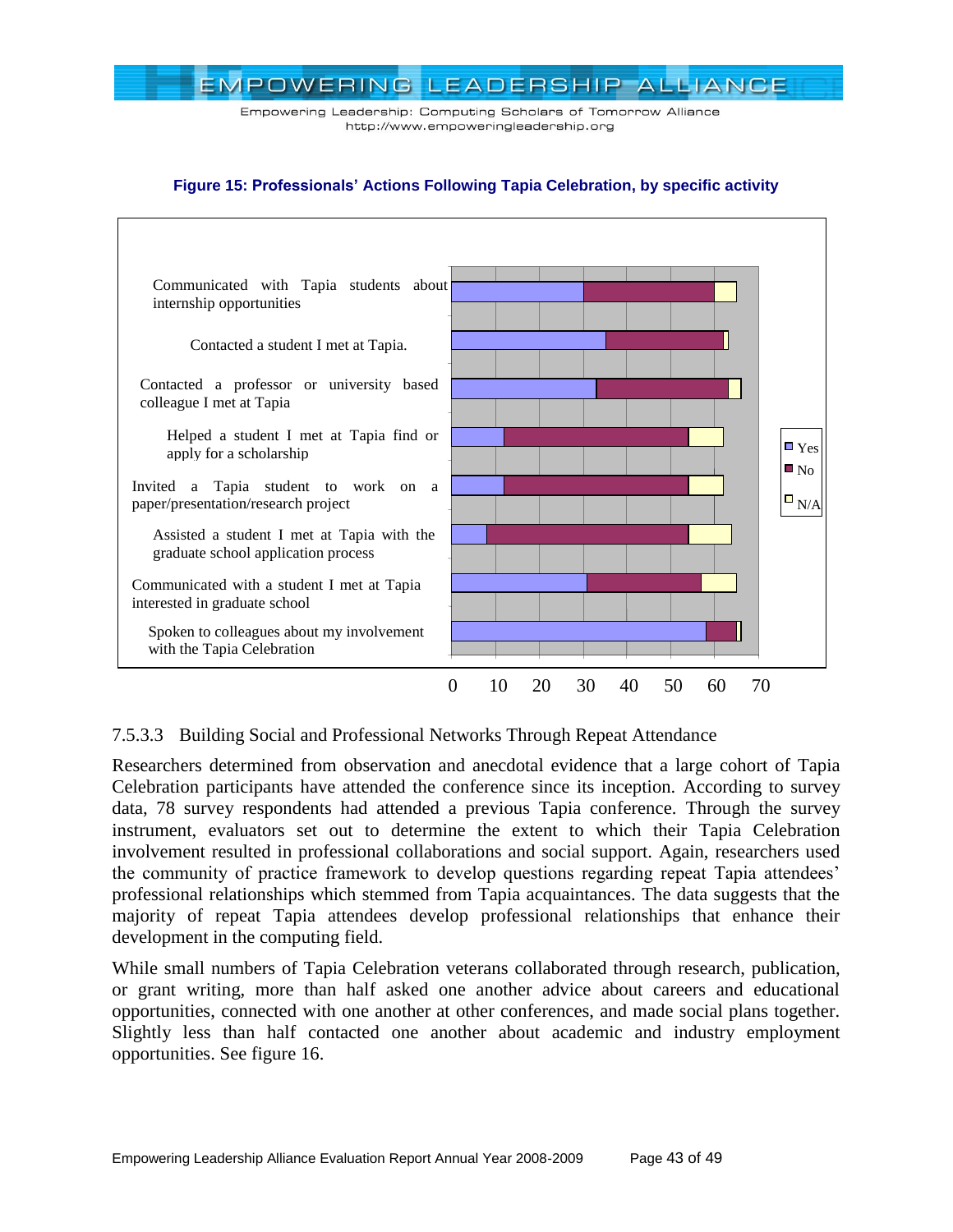Empowering Leadership: Computing Scholars of Tomorrow Alliance http://www.empoweringleadership.org

#### **Figure 16: Past Tapia Participants' Networking Outcomes, by specific activity**



# <span id="page-43-0"></span>**7.6 Conclusions and Recommendations**

#### <span id="page-43-1"></span>7.6.1 Summary

The 2007 Richard Tapia Celebration of Diversity in Computing Conference was successful in reaching its goals of increasing awareness of and knowledge about computing research and careers; motivating students to persevere in their post-secondary academic programs and providing network opportunities. The conference was attended by a diverse group of persons, of whom, the vast majority made steps to continue relationships and acquaintances in the two weeks following the Tapia Celebration. Benefits of repeat Tapia Celebration attendance were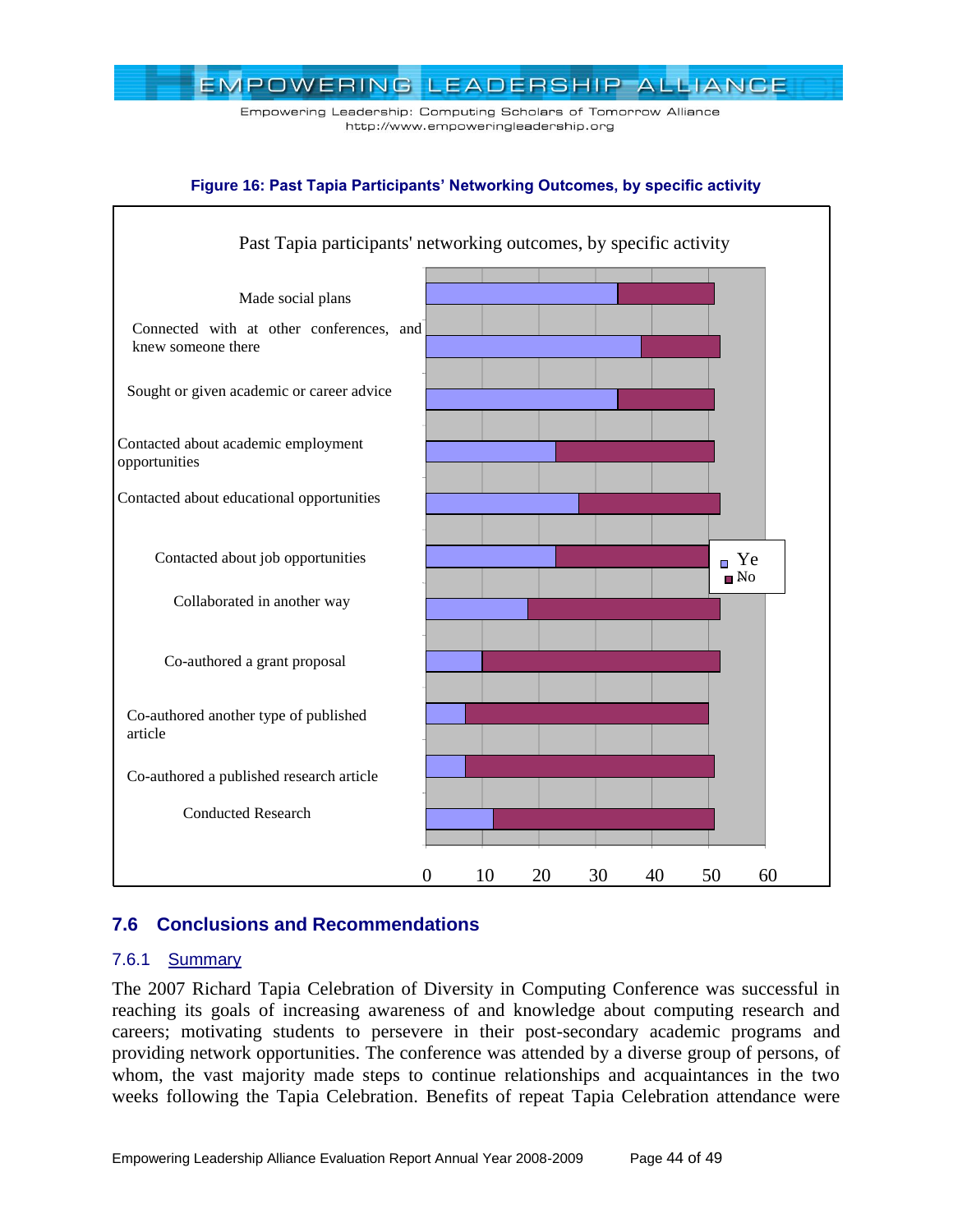EMPOWERING LEADERSHIP ALLIANCE

also discovered' participants create social and professional allegiances at the Tapia Celebrations, according to survey data. Recommendations for the 2009 conference and for the 2009 conference survey are presented below.

### <span id="page-44-0"></span>7.6.2 Recommendations for the 2009 Conference

Participants made several types of suggestions; it is strongly recommended that organizers read through their verbatim comments, which are presented in Appendix B. Suggestions range from logistical concerns to conference content and thematic changes. The categories that received the most attention are categorized below.

- 7.6.2.1 Sessions and Improving Participation in Sessions
	- Include sessions for career and mid career preparation and professional development, as well as sessions on diversity issues describing concrete solutions for increasing diversity in academia and in the workplace. Also include more technical talks to showcase what diverse professionals are doing to improve and advance computing.
	- Unlike typical professional conferences, this attracts an audience made up of the range of educational levels and subject areas, including interdisciplinary scientific research, social science, and computer science. Also, participants range in career aspirations—not all graduate students are planning academic careers. Participants suggested tracks for different types of involvement in the Tapia Celebration.
	- Provide more opportunities for undergraduates to participate in leadership roles, through presentations and poster sessions.

#### 7.6.2.2 Networking Support During the Conference

- Ensure that conference hotel or site includes internet access, and that all conference events are in one central location
- Increase the font size on nametags
- Assign students to groups with advisors or mentors to support networking, and attend sessions and meals together.
- Include social, site-seeing excursions to see cities in which conferences are located. These are excellent ways to develop longer-lasting acquaintances among students, professors, academic staff and industry professionals.
- 7.6.2.3 Conference Management
	- Increase vigilance over speaker time, particularly during banquets. Perhaps use a moderator format. Get speakers to understand the importance of staying within time limits, and providing opportunities for dialogue.
	- Schedule talks to increase participation in all sessions; do not schedule parallel technical talks with student professional development workshops, such as resume writing sessions for students.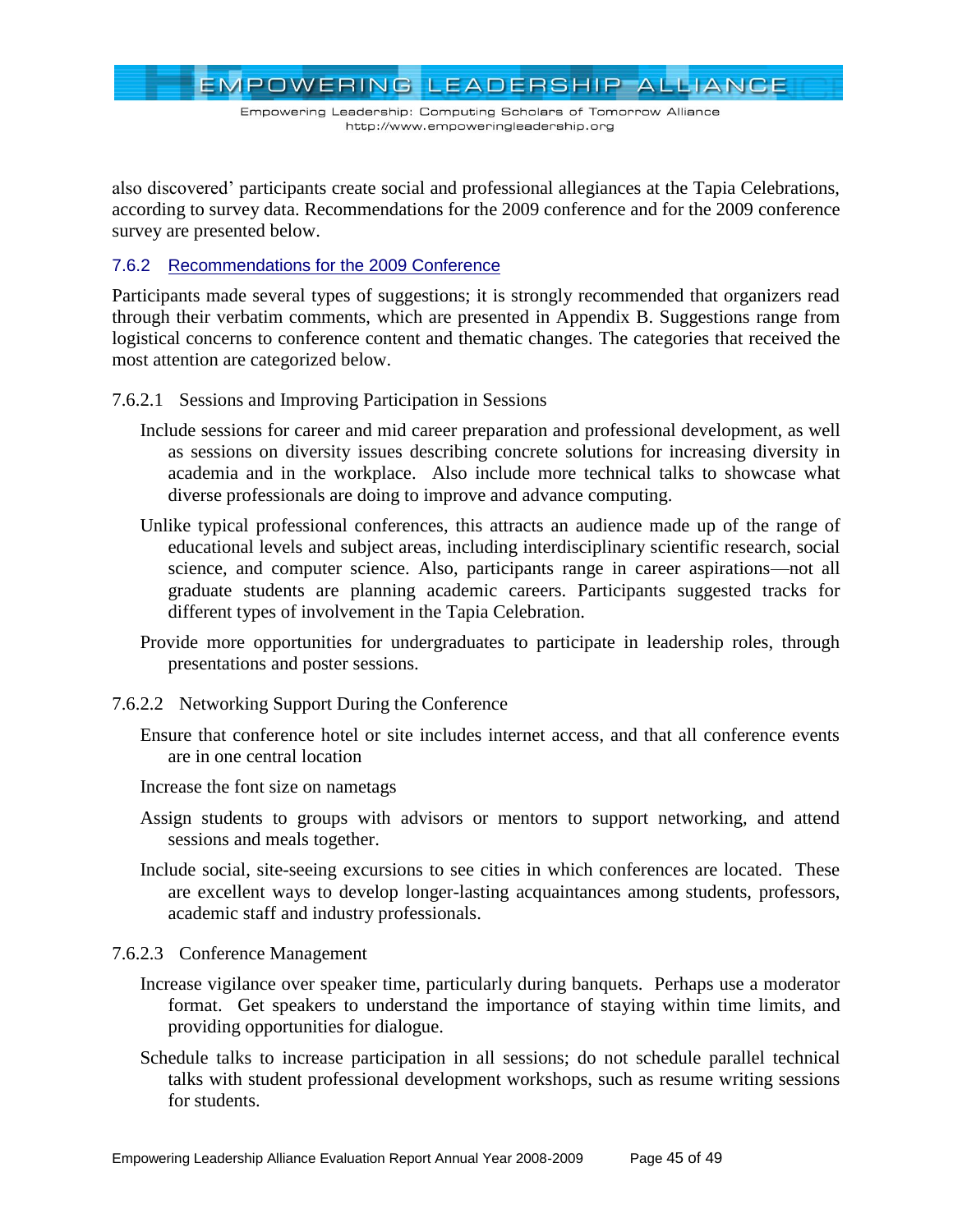

#### <span id="page-45-0"></span>7.6.3 Recommendations for 2009 Conference Survey

- Add specific questions for invited speakers
- Ask professors about their contact with graduate students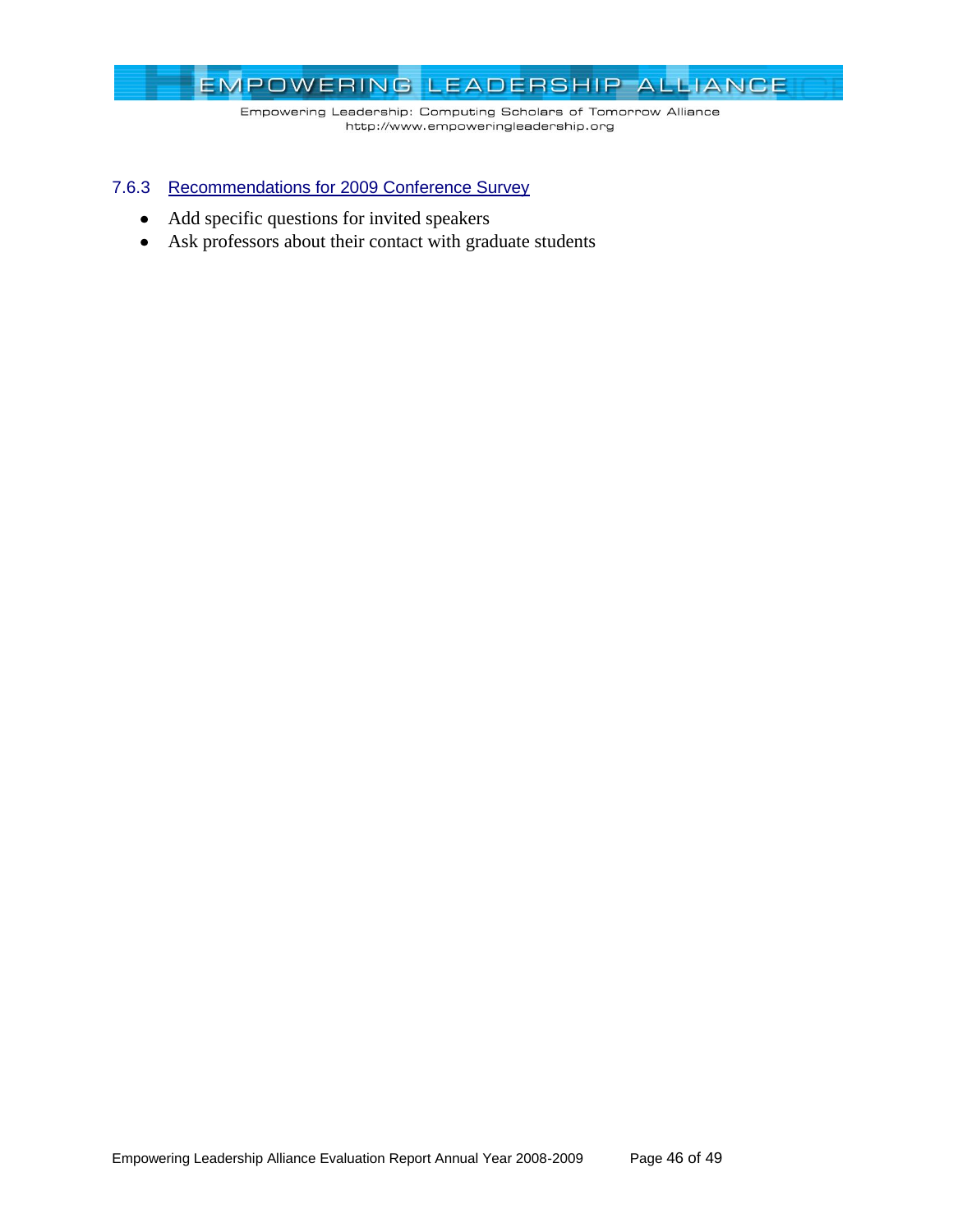# EMPOWERING LEADERSHIP ALLIANCE Empowering Leadership: Computing Scholars of Tomorrow Alliance

http://www.empoweringleadership.org

# <span id="page-46-0"></span>**8 APPENDIX: Recruiters and Professional Organizations Present at the Conference and Web Sites**

#### **Organized by**

The Coalition to Diversify Computing (CDC) http:// [www.cdc-computing.org/](http://www.cdc-computing.org/)

**Sponsoring Organizations** The Association for Computing Machinery (ACM) [http://www.acm.org](http://www.acm.org/)

**In Cooperation with**

The Computing Research Association (CRA) [http://www.cra.org](http://www.cra.org/)

**Platinum Supporter** National Science Foundation (NSF) http:/ [www.nsf.gov](http://www.nsf.gov/)

Gold Supporters AMD (Advanced Micro Devices) [http://www.amd.com](http://www.amd.com/) The Empowering Leadership Alliance: Computing Scholars of Tomorrow <http://empoweringleadership.org/> Google [www.google.com/jobs/tapia](http://www.google.com/jobs/tapia) **Microsoft** [http://www.microsoft.com](http://www.microsoft.com/) National Center for Supercomputing

Silver Supporters College of Computing, Georgia Institute of **Technology** [http://www.coc.gatech.edu](http://www.coc.gatech.edu/) Hewlett Packard (HP) [http://www.hp.com](http://www.hp.com/) Lawrence Livermore National Laboratory [http://www.llnl.gov](http://www.llnl.gov/) Oak Ridge National Laboratory (ORNL) <http://computing.ornl.gov/> Department of Computer Science at Texas A&M

**Applications** [http://www.ncsa.uiuc.edu](http://www.ncsa.uiuc.edu/) Princeton University [www.princeton.edu](http://www.princeton.edu/) Rice-Houston Alliance for Graduate Education and the Professoriate <http://rgs.rice.edu/grad/agep/> Rice University [http://www.rice.edu](http://www.rice.edu/)

**University** [http://www.cs.tamu.edu](http://www.cs.tamu.edu/) University of California, Berkeley Department of Electrical Engineering and Computer Sciences [http://www.eecs.berkeley.edu](http://www.eecs.berkeley.edu/) University of Wisconsin <http://www.wisc.edu/> USENIX Association [http://www.usenix.org](http://www.usenix.org/)

The IEEE Computer Society [http://www.computer.org](http://www.computer.org/)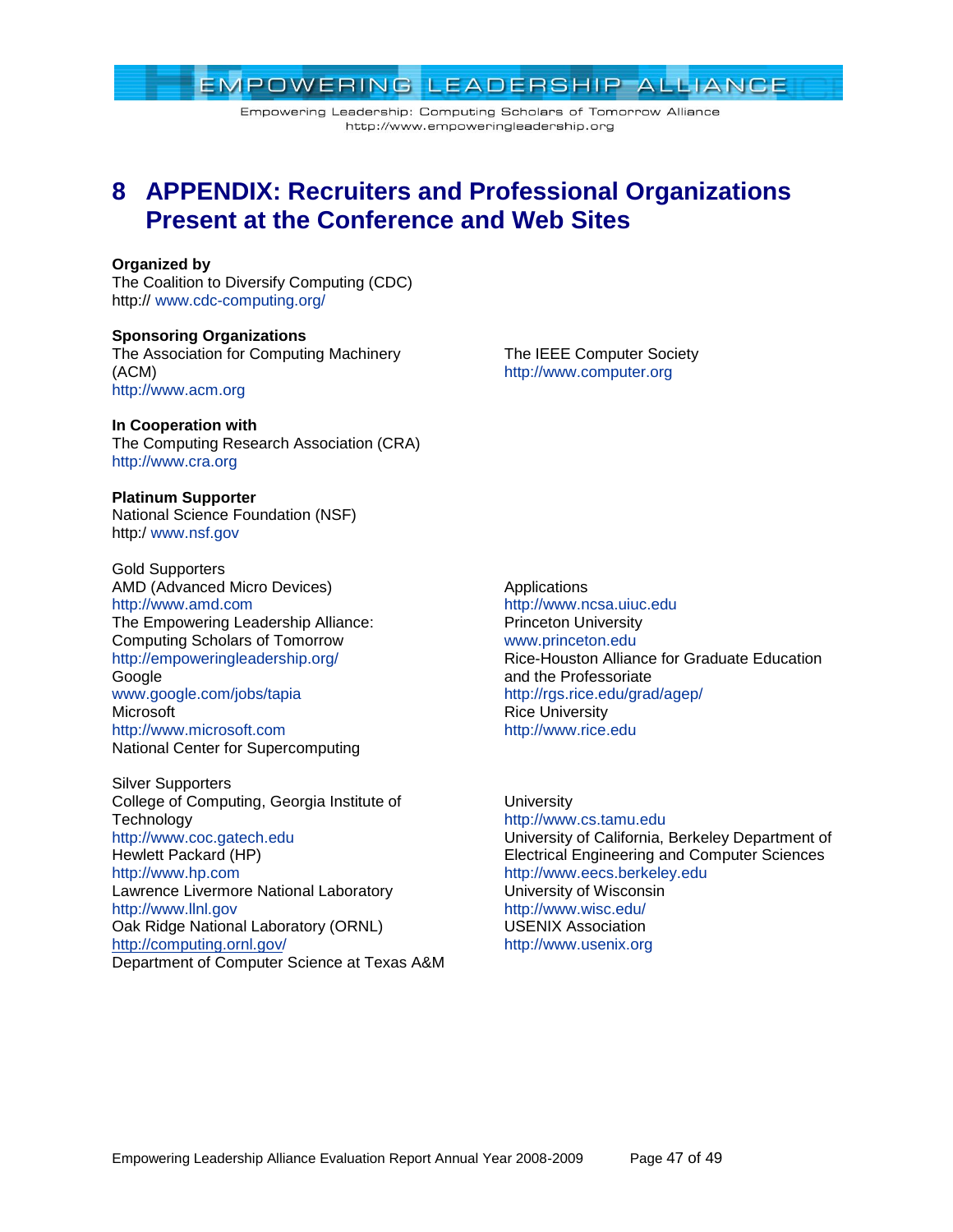Empowering Leadership: Computing Scholars of Tomorrow Alliance http://www.empoweringleadership.org

Bronze Supporters Anita Borg Institute for Women and Technology <http://www.anitaborg.org/> Auburn University <http://www.auburn.edu/> Department of Computer Science, Georgetown **University** <http://www.cs.georgetown.edu/> Harvey Mudd College <http://www.hmc.edu/> Indiana University [http://www.researchtechnologies.uits.iu.edu](http://www.researchtechnologies.uits.iu.edu/) Lawrence Berkeley National Laboratory

**Contributors** IBM Research <http://www.research.ibm.com/> iRobot <http://www.irobot.com/> Rochester Institute of Technology <http://www.rit.edu/> Department of Computer Science at University of Illinois at Urbana Champaign

http:// [www.lbl.gov](http://www.lbl.gov/) National Center for Women and Information **Technology** <http://www.ncwit.org/> Renssalear Polytechnic Institute http://www [cs.rpi.edu](http://cs.rpi.edu/) Department of Computer Science, Tufts University. <http://www.cs.tufts.edu/> University of Michigan <http://www.umich.edu/>

#### <http://www.cs.uiuc.edu/>

University of North Carolina at Charlotte <http://www.uncc.edu/> University of South Florida <http://www.usf.edu/> Xilinx <http://www.xilinx.com/>